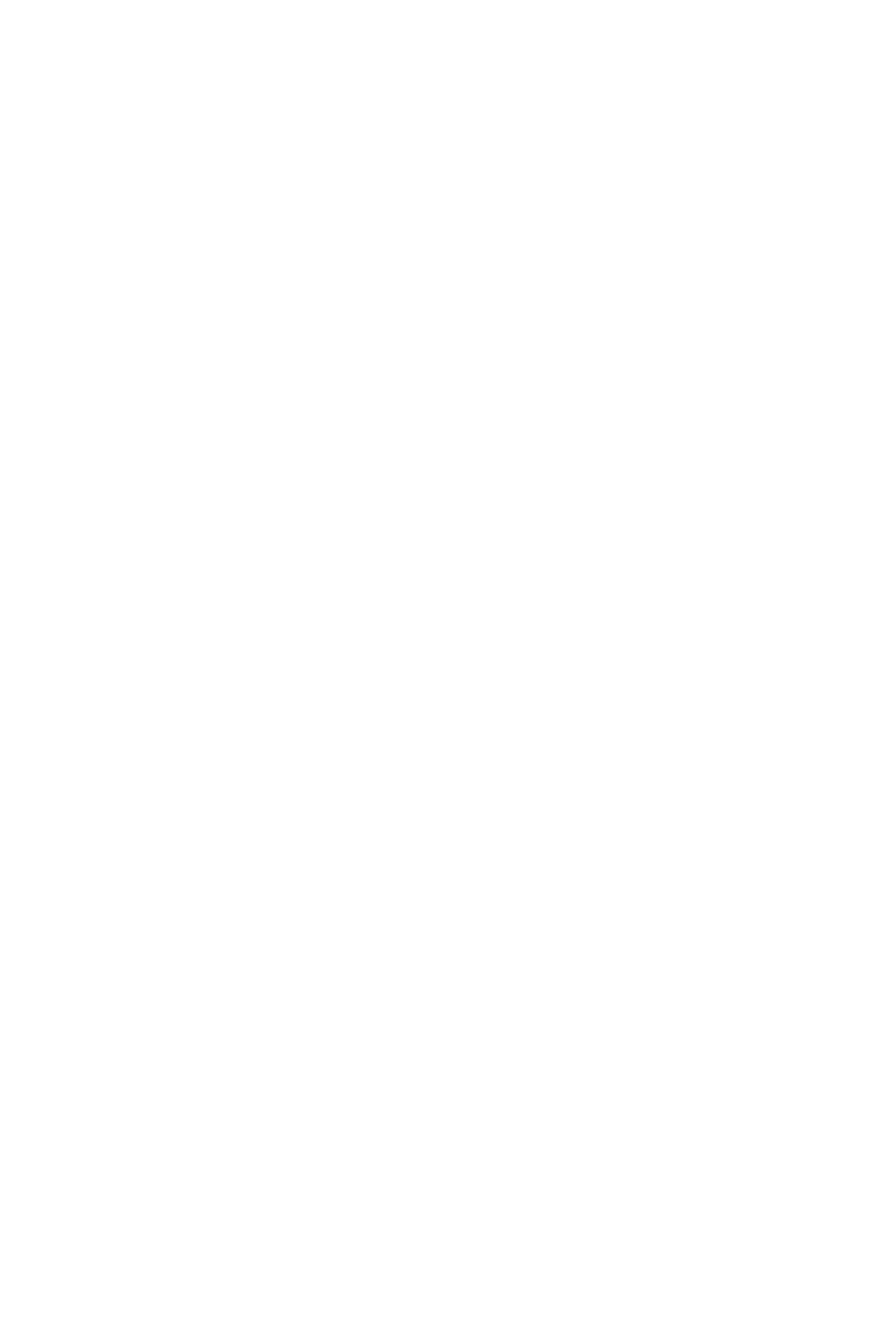# UNIVERSITY OF THE PHILIPPINES CENTER FOR INTEGRATIVE AND DEVELOPMENT STUDIES **STRATEGIC STUDIES PROGRAM**

**UP CIDS DISCUSSION PAPER 2020–06**

# **Understanding China's Foreign Policy Discourse**

The Belt and Road Initiative as a Pursuit for Major Power Identity

Enrico V. Gloria



The **UP CIDS Discussion Paper Series** features preliminary researches that may be subject to further revisions and are circulated in limited copies to elicit comments and suggestions for enrichment and refinement. The views and opinions expressed in this discussion paper are those of the author/s and neither reflect nor represent those of the University of the Philippines or the UP Center for Integrative and Development Studies. Papers in the series are not for quotation or reprinting without permission from the author/s and the Center.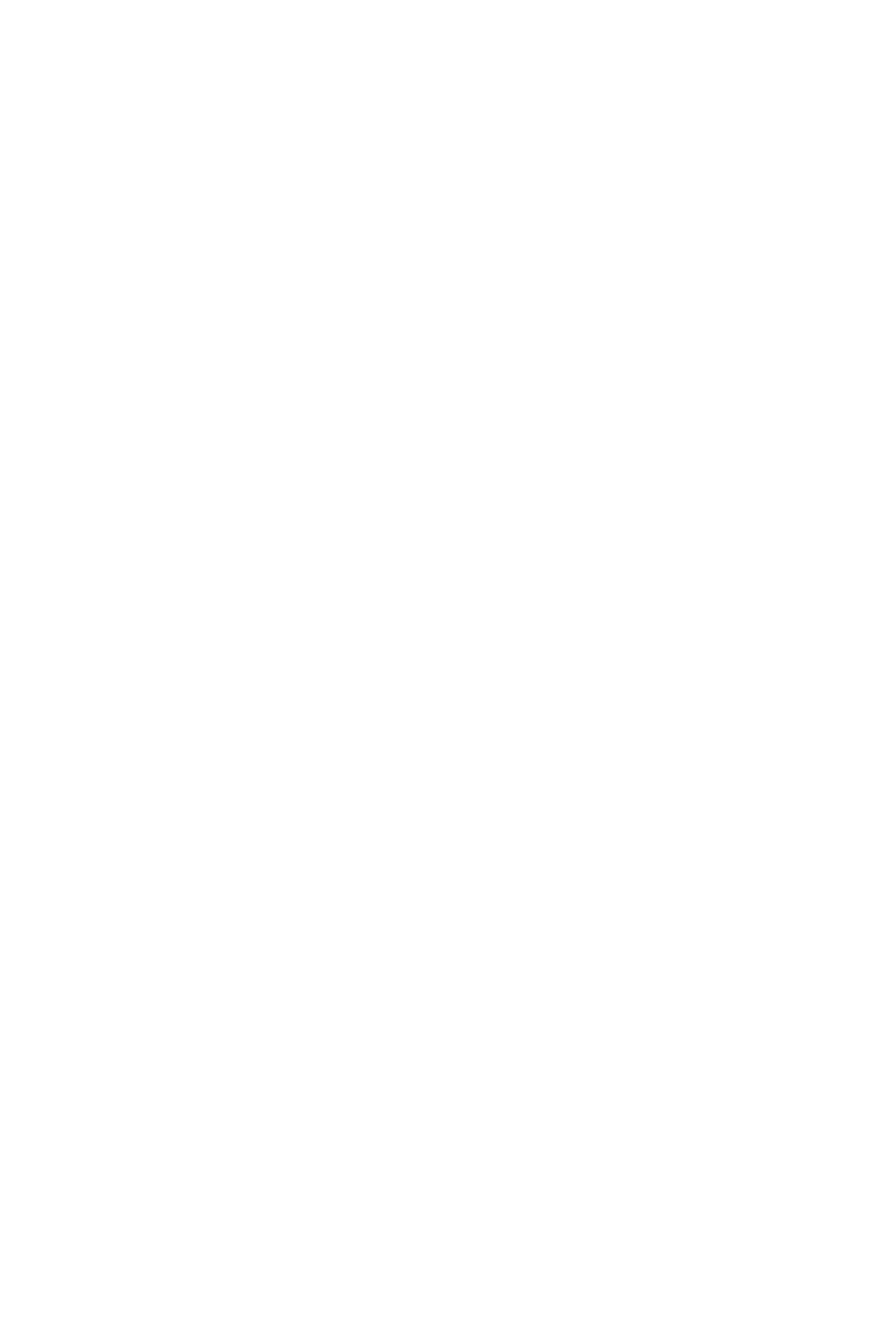# **Understanding China's Foreign Policy Discourse**

The Belt and Road Initiative as a Pursuit for Major Power Identity

Enrico V. Gloria1

**ABSTRACT** To understand China's foreign policy in the current era, one must look into the emphasis placed by its current leadership on the Belt and Road Initiative (BRI). While current interpretations about the policy rationale for the initiative tend to focus on the logic of economic statecraft, this paper takes a different approach as it emphasizes identity manifested through discourse as its unit of analysis. In this way, the BRI is seen as part of a longstanding discursive agenda to present a positive and distinct major power identity for China relative to traditional major powers. The paper refers to social identity theory (SIT) as its theoretical framework to present how identity figures in China's foreign policy logic. Consistent with this framework, China's identity-building project is fulfilled through the socio-cognitive processes of categorization and self-enhancement, which in turn are represented in specific discourses constituting the BRI. More specifically, China adopts a discourse of shared legacy and popular support of the BRI to categorize between a perceived in-group and out-group. China also adopts the "Silk Road Spirit" discourse to present itself as a major power upholding morally acceptable norms in conducting international relations. These discourses of the BRI allow China to enhance its image relative to an out-group of traditional major powers. Referential and argumentation discursive strategies were uncovered to account for the discourses of the BRI constructed by China within official foreign policy documents. By way

<sup>1</sup> Assistant Professor, Department of Political Science, College of Social Sciences and Philosophy, University of the Philippines Diliman and Research Fellow, Strategic Studies Program, University of the Philippines Center for Integrative and Development Studies • Email address: [evgloria@up.edu.ph](mailto:evgloria@up.edu.ph)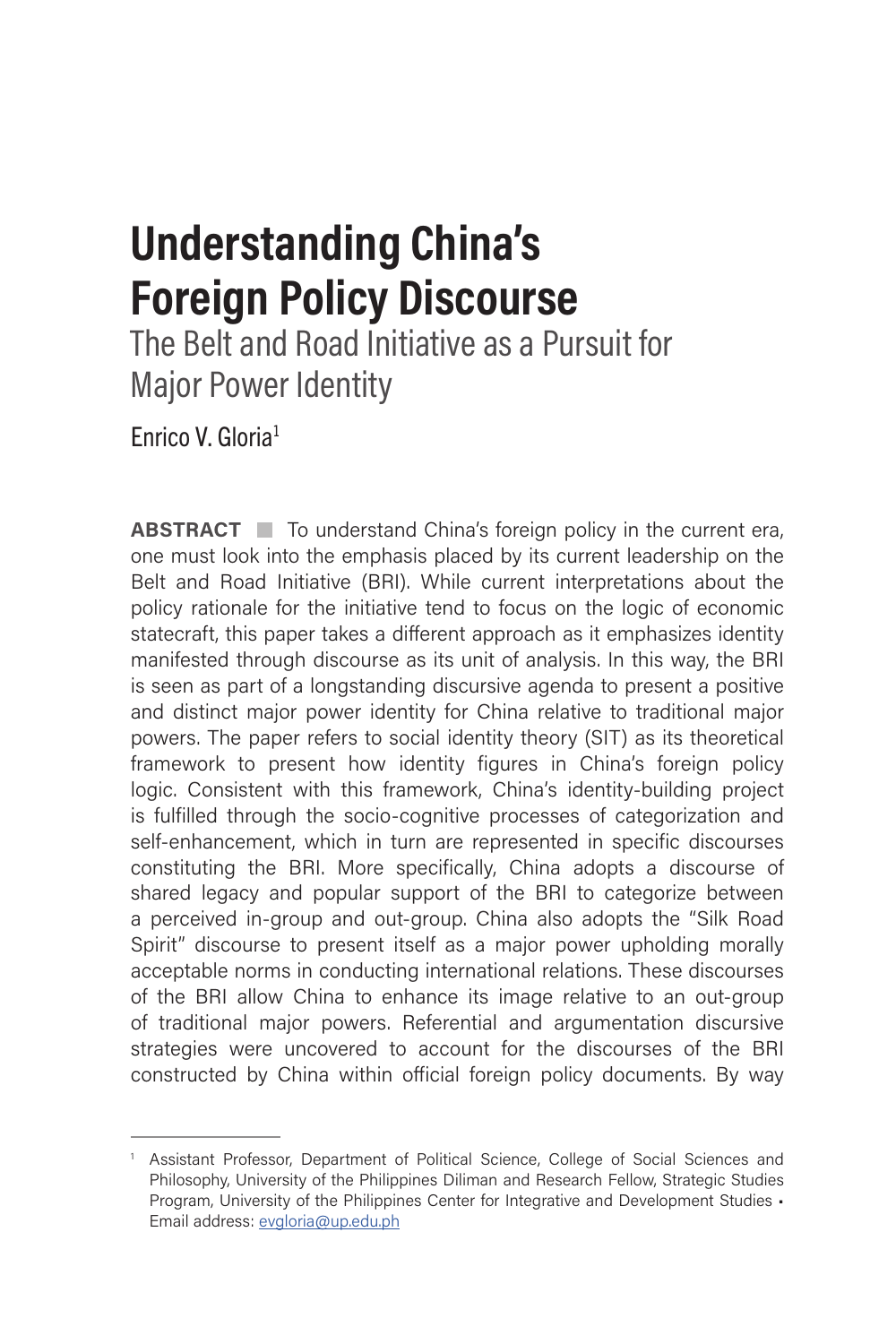of conclusion, policy and research insights are drawn from the analysis presented.

**KEYWORDS Belt** and Road Initiative, state identity, discourse analysis, foreign policy, social identity theory, "Silk Road Spirit"

<u>ra ba</u>

# **Introduction: Competing Logics in Making Sense of the BRI**

What is China's motivation for pursuing the Belt and Road Initiative (BRI)? How does this grand initiative fit into China's overall foreign policy logic? To understand China's foreign policy in the current era, one must unpack China's emphasis on the BRI, which is an important barometer for comprehending China's current worldview. While this assumption can easily be dismissed as rendering Chinese foreign policy in very simplistic perceptions, the objective here is to stress the importance of the BRI in China's overall grand strategy.

For one, Xi Jinping saw it fit to initiate a Leading Small Group for the Belt and Road Initiative, placing the BRI as a "symbol of his vision and authority."2 At the same time, the most recent National Congress of the Communist Party of China also enshrined the BRI in the Chinese constitution, thereby cementing its legacy in the political logic of the one-party state.<sup>3</sup> In addition to these domestic institutional innovations underlying the relative importance of the BRI, Beijing has also complemented the grand initiative with other global networks, such

<sup>&</sup>lt;sup>2</sup> Akio Takahara, "Belt & Road is Political Genius, and a Grand Mirage," in Aries A. Arugay, "Regional Perspectives on China's Belt and Road Initiative: Challenges and Opportunities for the Asia-Pacific," *Asian Politics & Policy* 9, no. 4 (October 2017): 647, [https://doi.](https://doi.org/10.1111/aspp.12346) [org/10.1111/aspp.12346](https://doi.org/10.1111/aspp.12346). China has also stated that establishing the BRI's own Leading Small Group is indicative of the importance the government attaches to the project (see Office of the Leading Group for the Belt and Road Initiative, *Building the Belt and Road: Concept, Practice, and China's Contribution* (Beijing: Foreign Languages Press Co. Ltd., 2017), 9).

<sup>&</sup>lt;sup>3</sup> *Xinhua News Agency*, "'Belt and Road' Incorporated into CPC Constitution," October 24, 2017, [http://www.xinhuanet.com/english/2017-10/24/c\\_136702025.htm.](http://www.xinhuanet.com/english/2017-10/24/c_136702025.htm)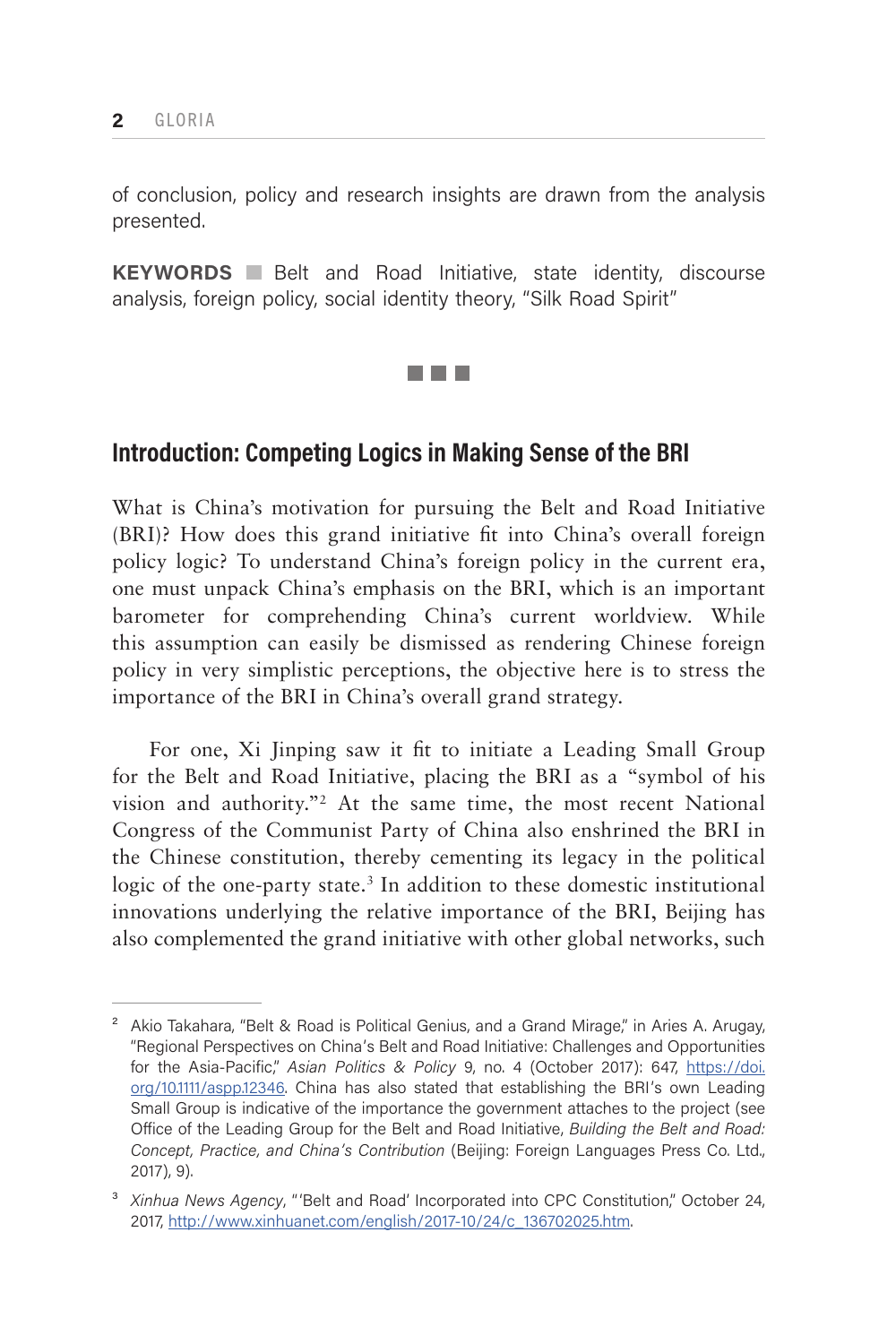as the Asian Infrastructure Investment Bank (AIIB) and the regularlyheld Belt and Road Forum (BRF) for International Cooperation. Indeed, there is no denying that the current Chinese government under the leadership of Xi Jinping places great importance on the Belt and Road Initiative. As described by one Chinese diplomat, the BRI "is expected to occupy a significant chapter in diplomatic history, and become the brand of Xi Jinping's thought on diplomacy."4 The ambitious project, which aims to link countries spanning the Asian, European, and African continents, continues to grow in terms of partnerships fostered, connectivity projects initiated, and the overall attention generated on its prospects for changing the international system.

Yet, despite the promise and consequential nature of the BRI with respect to China's foreign policy direction, there remains a lot to be said in explaining what the project means for China and its role in the international system. In particular, mainstream interpretations of the project simply point to the BRI as China's form of economic statecraft to effectively balance against the United States and, therefore, allow the former to strengthen its global influence. For this group of scholars, the BRI is interpreted from a realist logic, where China's economic promise is seen as means "to restore China's place at the forefront of international diplomacy and great power politics."5 These explanations operate within an important assumption that China's national interests are simply informed by the need to tip the global power balance in its favor. Furthermore, China's foreign policy is simply seen as an inevitable repeat of what other major powers had done in history.<sup>6</sup>

⁴ Yongchen Zhao, "Dialectical Unity of Xi Jinping's Thought on Diplomacy," Embassy of the People's Republic of China in Grenada, March 19, 2019, [http://gd.china-embassy.org/](http://gd.china-embassy.org/eng/gywm_1/dsjhjwz/t1646405.htm) [eng/gywm\\_1/dsjhjwz/t1646405.htm.](http://gd.china-embassy.org/eng/gywm_1/dsjhjwz/t1646405.htm)

<sup>&</sup>lt;sup>5</sup> Mark Beeson, "Geoeconomics with Chinese Characteristics: The BRI and China's Evolving Grand Strategy," *Economic and Political Studies* 6, no. 3 (2018): 13, [https://doi.](https://doi.org/10.1080/20954816.2018.1498988) [org/10.1080/20954816.2018.1498988.](https://doi.org/10.1080/20954816.2018.1498988)

<sup>&</sup>lt;sup>6</sup> Several scholars have particularly included this appreciation of Chinese foreign policy in their respective analyses. Refer to the following for specific examples: Beeson, "Geoeconomics with Chinese Characteristics," 13; Veysel Tekdal, "China's Belt and Road Initiative: At the Crossroads of Challenges and Ambitions," *The Pacific Review* 31, no. 3 (2018): 376, [https://doi.org/10.1080/09512748.2017.1391864;](https://doi.org/10.1080/09512748.2017.1391864) Jean-Marc F. Blanchard and Colin Flint, "The Geopolitics of China's Maritime Silk Road Initiative," *Geopolitics* 22, no. 2 (2017): 234, [https://doi.org/10.1080/14650045.2017.1291503.](https://doi.org/10.1080/14650045.2017.1291503)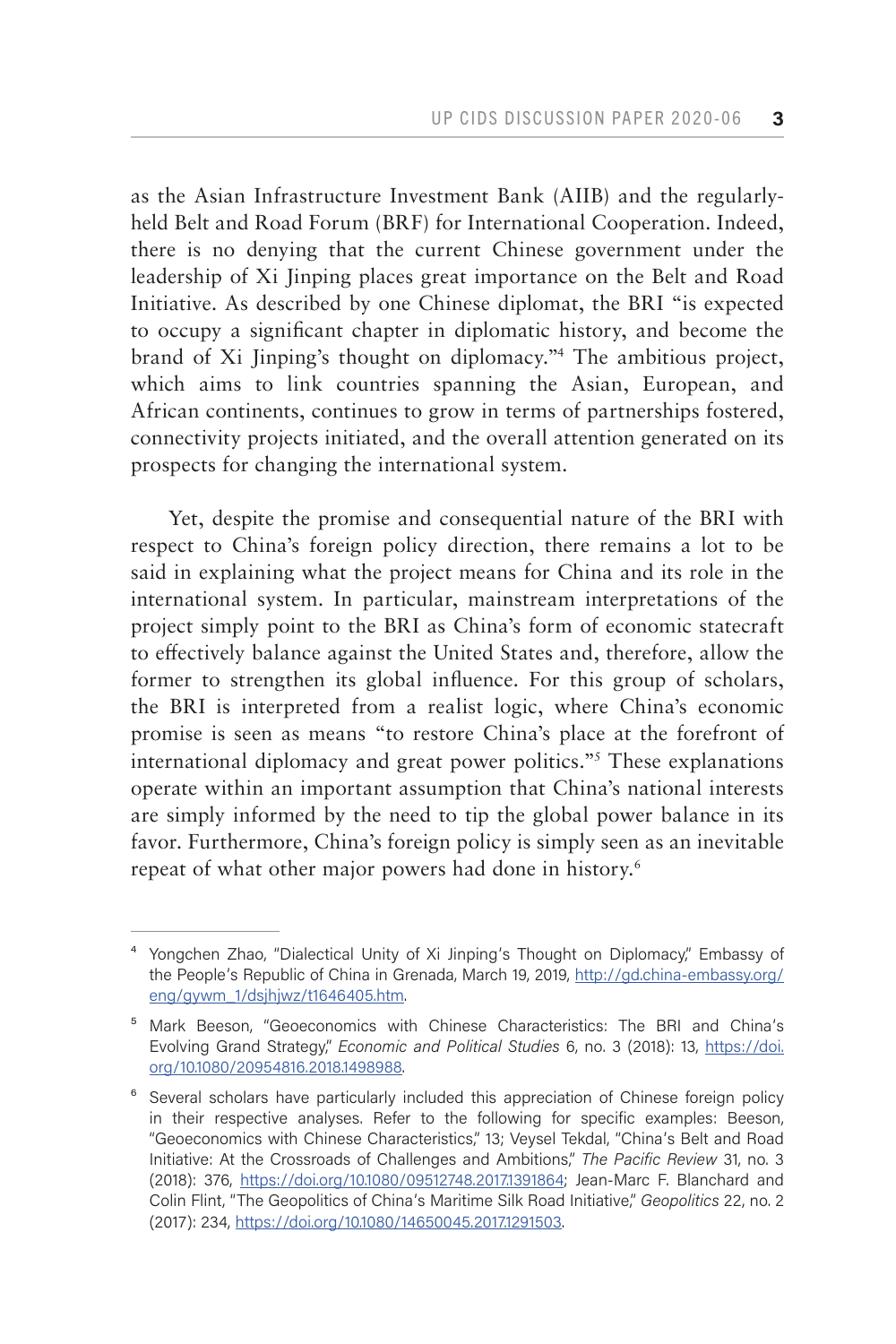A second set of similar interpretations, which also operate within the rational choice logic of following a fixed national interest, highlights domestic politics and economics as fueling China's BRI ambitions. From unloading industrial overcapacity to controlling extremism in Xinjiang, these explanations tend to underscore the importance of securing order in China to ensure continued party legitimacy.<sup>7</sup> Indeed, in Minjiang Li's study drawing from first-hand knowledge of China's policymaking process,<sup>8</sup> it was highlighted that the BRI was conceived as a purely economic project first and was only later considered as part of a bigger geopolitical scheme. Lee Jones and Jinghan Zeng, on the other hand, point to the progress of the BRI as the result of competing "state capitalist interests" rather than a "coherent, geopolitically-driven grand strategy."9 While mainstream explanations would refer to BRI as the usual geoeconomics, some are still cautious to claim primacy of one explanation over another. This means that the BRI is, by its very essence, a "multifaceted grand strategy."10

 $\frac{7}{1}$  For a sample of explanations emphasizing domestic level factors, see Ely Ratner, "Geostrategic and Military Drivers and Implications of the Belt and Road Initiative" (Testimony before the US-China Economic Review Commission), Council on Foreign Relations, January 25, 2018, [https://www.cfr.org/report/geostrategic-and-military-drivers](https://www.cfr.org/report/geostrategic-and-military-drivers-and-implications-belt-and-road-initiative)[and-implications-belt-and-road-initiative](https://www.cfr.org/report/geostrategic-and-military-drivers-and-implications-belt-and-road-initiative); Yu Hong, "Motivation behind China's 'One Belt, One Road' Initiatives and Establishment of the Asian Infrastructure Investment Bank," *Journal of Contemporary China* 26, no. 105 (2017): 367, [https://doi.org/10.1080/10670564.2](https://doi.org/10.1080/10670564.2016.1245894) [016.1245894;](https://doi.org/10.1080/10670564.2016.1245894) and Michael Clarke, "Beijing's Pivot West: The Convergence of *Innenpolitik* and *Aussenpolitik* on China's 'Belt and Road'?," *Journal of Contemporary China* 29, no. 123 (2019): 345, [https://doi.org/10.1080/10670564.2019.1645485.](https://doi.org/10.1080/10670564.2019.1645485)

<sup>&</sup>lt;sup>8</sup> Mingjiang Li, "The Belt and Road Initiative: Geo-economics and Indo-Pacific Security Competition," *International Affairs* 96, no. 1 (January 2020): 186, [https://doi.org/10.1093/ia/](https://doi.org/10.1093/ia/iiz240) [iiz240.](https://doi.org/10.1093/ia/iiz240)

<sup>&</sup>lt;sup>9</sup> Lee Jones and Jinghan Zeng, "Understanding China's 'Belt and Road Initiative': Beyond 'Grand Strategy' to a State Transformation Analysis," *Third World Quarterly* 40, no. 8 (2019): 1415, <https://doi.org/10.1080/01436597.2018.1559046>.

<sup>10</sup> Weifeng Zhou and Mario Esteban, "Beyond Balancing: China's Approach Towards the Belt and Road Initiative," *Journal of Contemporary China* 27, no. 112 (2018): 488, [https://doi.](https://doi.org/10.1080/10670564.2018.1433476) [org/10.1080/10670564.2018.1433476](https://doi.org/10.1080/10670564.2018.1433476). See the following for similar arguments emphasizing the multifaceted nature of China's ambitions towards the BRI: Tekdal, "China's Belt and Road Initiative: At the Crossroads," 13; Clarke, "Beijing's Pivot West," 352; and Yong Wang, "Offensive for Defensive: The Belt and Road Initiative and China's New Grand Strategy," *The Pacific Review* 29, no. 3 (2016): 455, [https://doi.org/10.1080/09512748.2016.1154690.](https://doi.org/10.1080/09512748.2016.1154690)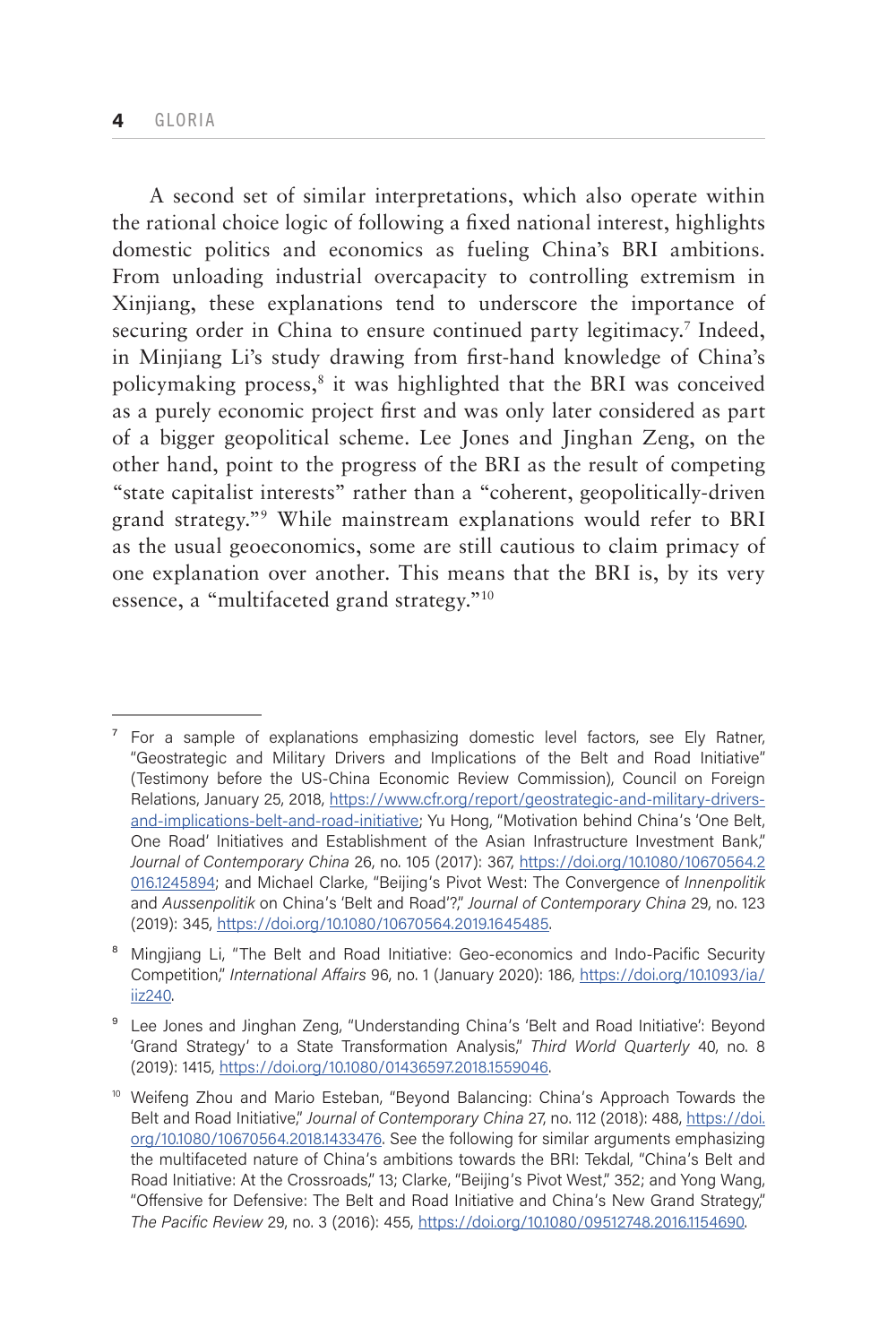This paper aims to contribute to the debate of uncovering China's rationale for pursuing the BRI. Likewise, this paper wishes to offer unique research and policy insights based on an explanation that highlights the pursuit for positive *identity and status* as valid motivations for China's BRI. While the above mainstream explanations do have their merit, especially in terms of providing policy implications for decision-makers, it must be cautioned that these do not in themselves guarantee a comprehensive understanding of Chinese foreign policy. As one interpretation puts it, there should be an effort amongst observers of Chinese foreign policy "to bring in new dimensions to debates about the long-term, global ramifications of the BRI."11 New perspectives are welcome to supplement mainstream explanations based on geoeconomic and geostrategic assumptions. More specifically, Christina Lai noted that in Chinese economic statecraft, the "international aspect of China's foreign narratives and behavior cannot be ignored when accounting for China's statecraft in Asia and beyond."12

In the grander scheme of things, this discussion paper takes the assumption that the BRI is not only pursued simply to overtake the United States as the leader of the current order, or to expand and consolidate China's influence; the BRI is also informed by the need to shape a positive identity for China that is distinguishable from how the world has perceived previous major powers. Major power competition in material terms is a probable result, but it is not highlighted as the primary motivation. The BRI can essentially be perceived as an identity project meant to present what China perceives its foreign policy as a major power is all about. The BRI is an important initiative in terms of constructing the "self" for China, which in turn shapes its overall foreign policy. Observers of Chinese foreign policy can better recognize the comprehensive nature of the Belt and Road Initiative and how it fits in China's overall strategy with this added understanding.

<sup>11</sup> Tim Winter, "Geocultural Power: China's Belt and Road Initiative," *Geopolitics* (2020): 19, [https://doi.org/10.1080/14650045.2020.1718656.](https://doi.org/10.1080/14650045.2020.1718656)

 $12$  Christina Lai, "Acting One Way and Talking Another: China's Coercive Economic Diplomacy in East Asia and Beyond," *The Pacific Review* 31, no. 2 (2018): 184, [https://doi.](https://doi.org/10.1080/09512748.2017.1357652) [org/10.1080/09512748.2017.1357652](https://doi.org/10.1080/09512748.2017.1357652).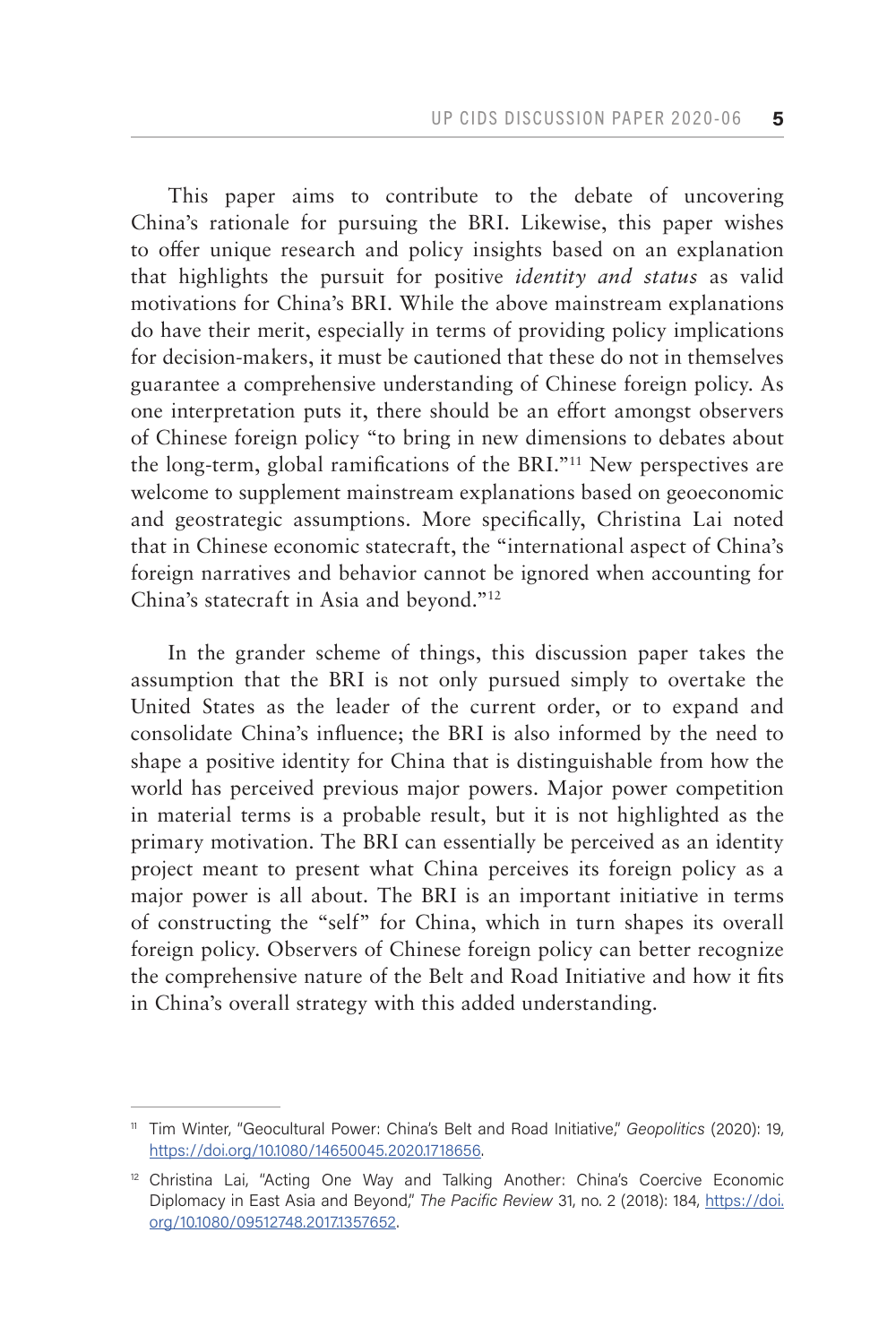This discussion paper specifically turns to social identity theory (SIT) in exploring the dynamics of state identity formation, and to discourse analysis for a systematic reading of the official texts describing China's foreign policy rationale. The paper proceeds with a discussion of the theoretical and methodological frameworks adopted, followed by a presentation of the analysis uncovered from publicly accessible primary sources. This discussion paper concludes with several policy insights based on the critical assumptions and findings presented.

# **Social Identity Theory as Framework**

What is social identity and what can it tell us about the behavior of states? Social identity is a term derived from social psychology and the study of intergroup relations. It broadly refers to self-image obtained from an individual's evaluation of his membership in particular perceived social categories.13 It is identity or self-image that we construct based on our membership in groups. Building on this understanding of social identity, Henri Tajfel and John Turner posit that individuals and groups naturally aspire to maintain a positive social identity for themselves.14 Furthermore, the evaluation of a social identity is dependent on significant comparisons being constructed between one's "in-group" and a relevant "out-group." For SIT, individual and group behavior are not simply driven by evaluation of respective scarcities in the material realm, but more by their pursuit for a positive social identity. And this pursuit is, by nature, evaluated comparatively with respect to a relevant out-group. Therefore, it is the understanding of SIT that prospects of conflict and cooperation are determined by focusing on individuals' and groups' pursuit for a positive and distinct social identity. Being perceived in a positive light compared to others is a basic social need.

<sup>&</sup>lt;sup>13</sup> Henri Tajfel and John Turner, "The Social Identity Theory of Intergroup Behavior," in *Psychology of Intergroup Relations*, eds. Stephen Worshel and William Austin (Chicago: Nelson Hall, 1986), 277.

<sup>14</sup> Henri Tajfel and John Turner, "An Integrative Theory of Intergroup Conflict," in *The Social Psychology of Intergroup Relations*, eds. Stephen Worshel and William Austin (California: Brooks/Cole Publication, 1979): 38.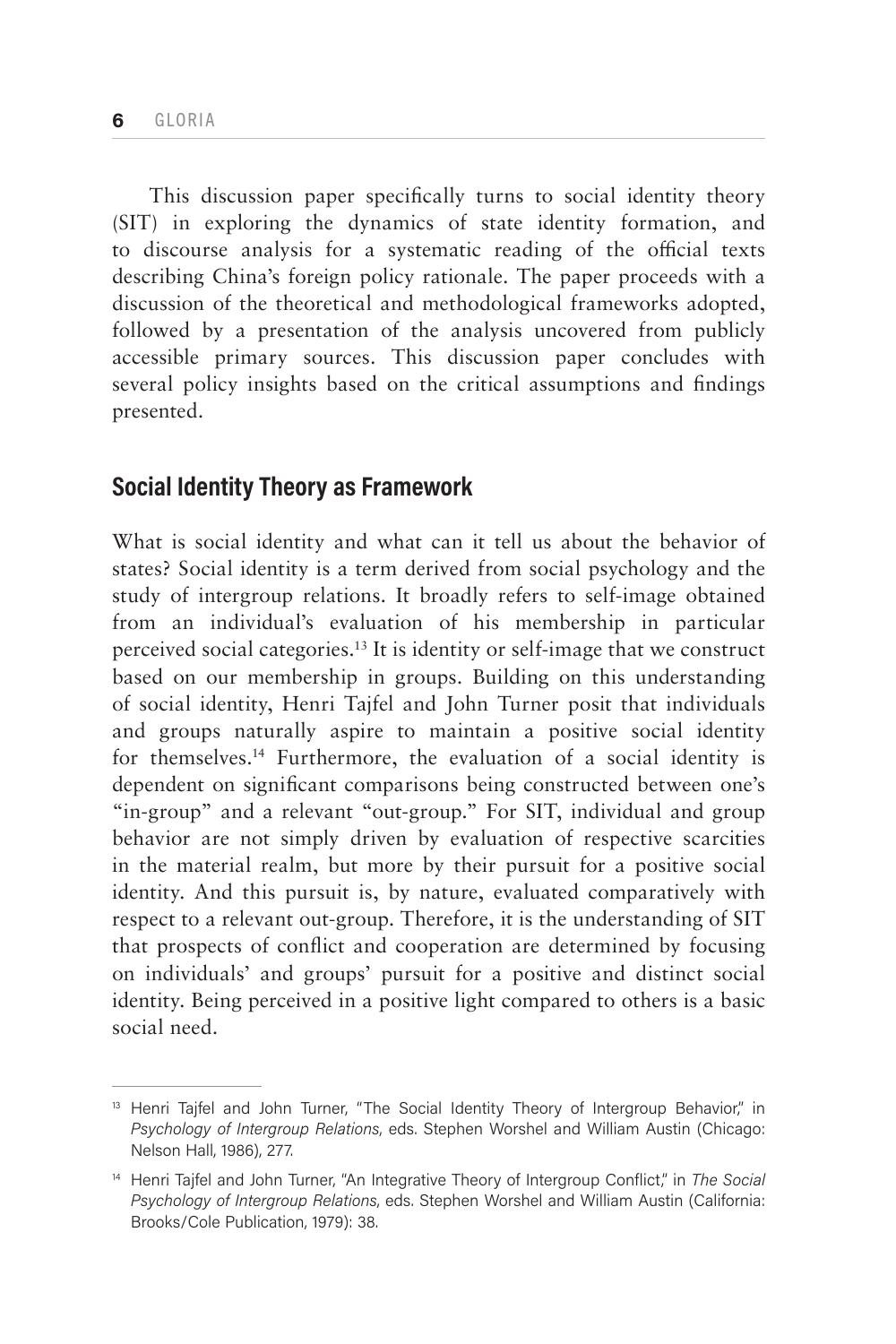This social identity phenomenon of pursuing a positive and distinct identity is achieved via two socio-cognitive processes: *categorization* and *self-enhancement*. The first process "sharpens intergroup boundaries" through the assignment of stereotypes and normative perceptions.15 It also pertains to situating the "self" and the "other" in an in-group and and an out-group, respectively.16 Self-enhancement, on the other hand, pertains to the process of making relevant comparisons between the self and the other "in ways that favor the in-group."17 The self-enhancement process accounts for the critical assumption of SIT that people and groups of people have a "basic need to see themselves in a positive light in relation to others."18 In turn, positive identity also means obtaining a higher social status or position within the "hierarchy of perceived prestige."19 To be able to identify social identity phenomena in action, the operation of these two underlying socio-cognitive processes must be observed.

This identity logic found among groups has been translated in the study of foreign policies as an alternative explanation to mainstream interpretations of state behavior. This discussion paper, therefore, builds on the existing literature that seeks to make sense of China's major power behavior by looking at state social identity as the unit of analysis.20 While SIT may have originated on the premise of wanting to

<sup>18</sup> Ibid.

<sup>&</sup>lt;sup>15</sup> Michael A. Hogg, Deborah J. Terry, and Katherine M. White. "A Tale of Two Theories: A Critical Comparison of Identity Theory with Social Identity Theory," *Social Psychology Quarterly* 58, no. 4 (December 1995): 260, [https://doi.org/10.2307/2787127.](https://doi.org/10.2307/2787127)

 $16$  Ibid.

<sup>17</sup> Ibid.

<sup>&</sup>lt;sup>19</sup> Tajfel and Turner, "The Social Identity Theory of Intergroup Behavior," 277. *Identity* and *status* in this paper are often used interchangeably. The author deems such treatment consistent with the original operationalization of *social identity* and *status* by Henri Tajfel and John Turner. Ibid., 277–80.

<sup>&</sup>lt;sup>20</sup> Peter Hays Gries, "Social Psychology and the Identity-Conflict Debate: Is a 'China Threat' Inevitable?," *European Journal of International Relations* 11, no. 2 (2005), [https://doi.](https://doi.org/10.1177/1354066105052966) [org/10.1177/1354066105052966](https://doi.org/10.1177/1354066105052966); Deborah Welch Larson and Alexei Shevchenko, "Status Seekers: Chinese and Russian Responses to U.S. Primacy," *International Security* 34, no. 4 (Spring 2010), [https://doi.org/10.1162/isec.2010.34.4.63;](https://doi.org/10.1162/isec.2010.34.4.63) Deborah Welch Larson, "Will China be a New Type of Great Power?," *The Chinese Journal of International Politics* 8, no. 4 (Winter 2015), [https://doi.org/10.1093/cjip/pov010;](https://doi.org/10.1093/cjip/pov010) James Jungbok Lee, "Will China's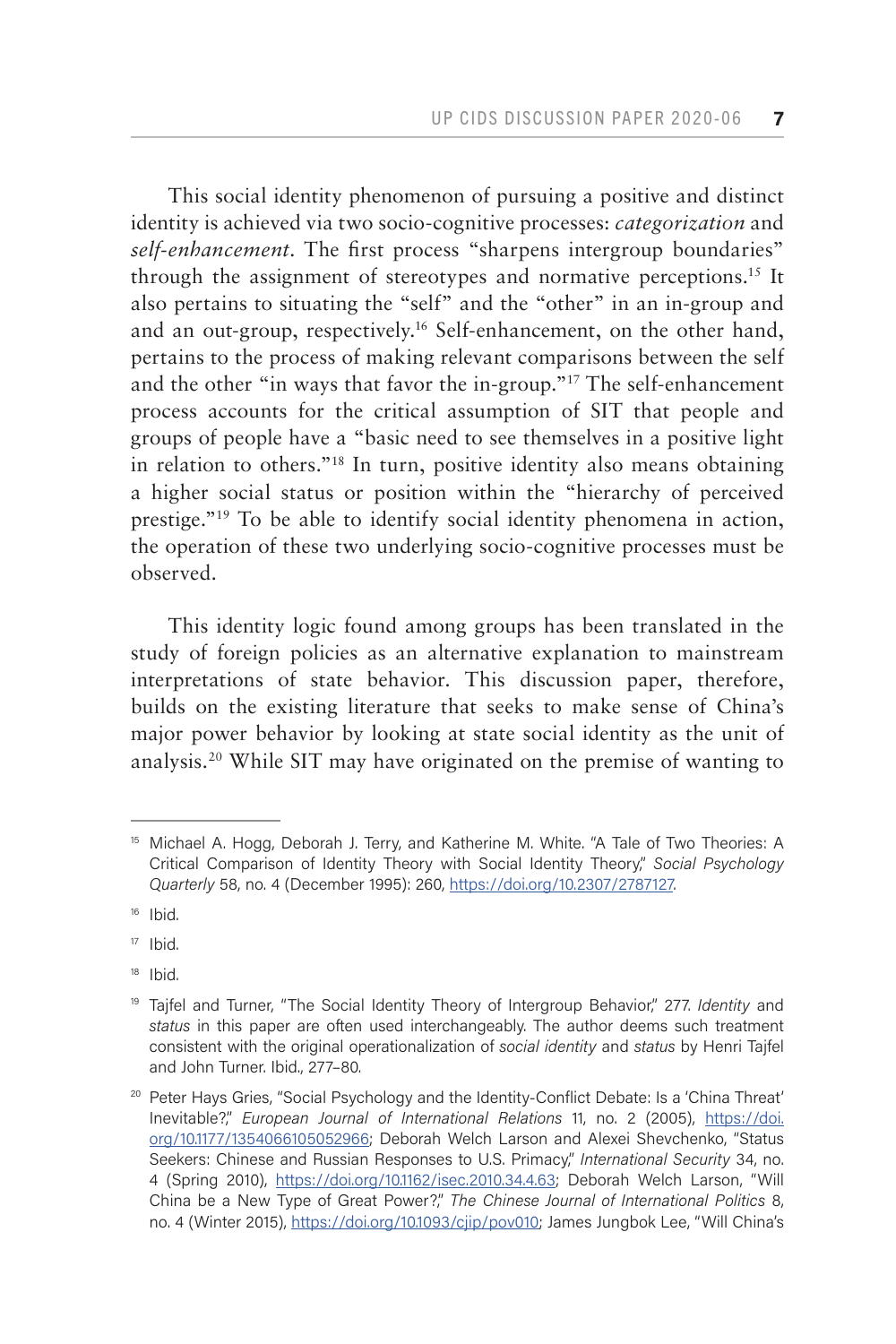understand intergroup relations at the sub-state level, Tajfel and Turner made the criteria for all *social groups* to also include social groups based on "national or ethnic categories," as long as members of that group "perceive themselves as members of the same category."21 Unlike the earlier works mentioned, this discussion paper dives deeper into the foreign policy logic of major powers as it focusses on a specific initiative or strategy such as the BRI to show how SIT assumptions in studying foreign policy can be "extended," and therefore observed consistently or inconsistently within every aspect of major power behavior. Overall, this paper also seeks to add to the flourishing contribution of SIT in the discipline of International Relations as it outlines specific policy implications drawn from adopting this analytical framework.

Turning to the main question of this discussion paper introduced at the beginning, SIT can help observers unpack China's motivation for pursuing the BRI, and therefore how the initiative fits to the overall foreign policy logic understood in terms of the pursuit for a positive identity or higher status. But is positive identity and higher status all there is to it as far as China's overall motivation for the BRI is concerned? To reiterate, while material considerations and their geostrategic implications do tell us a lot about the cause and effect of foreign policy behavior, looking at identity and status can also enlighten us and complement our current understanding of China's foreign policy. Therefore, the task for this discussion paper is to unpack the *categorization* and *self-enhancement* socio-cognitive processes of China

Rise Be Peaceful?: A Social Psychological Perspective," *Asian Security* 12, no. 1 (2016), <https://doi.org/10.1080/14799855.2016.1140644>. It is interesting to note that as far as the author's review of the related literature is concerned, all of these cited works on the application of SIT to explain state behavior had China as their chosen case studies.

 $21$  Tajfel and Turner, "An Integrative Theory of Intergroup Conflict," 40. Andreas Boje Forsby has also argued dissertation that "there are no inherent obstacles in the theoretical setup of SIT that prevents it from being applied to the state-centric realm of international relations." Andreas Boje Forsby, "The Logic of Social Identity in IR: China's Identity and Grand Strategy in the 21st Century" (Ph.D. dissertation, University of Copenhagen, 2015), 83, [https://www.diis.dk/files/media/documents/activities/phd\\_dissertation.pdf.](https://www.diis.dk/files/media/documents/activities/phd_dissertation.pdf) But it must also be noted that other scholars have cast doubt on the smooth translation of SIT into IR, citing the "multidimensional" nature of SIT as it originally focuses on both individual and group level behavior. Steven Michael Ward, "Lost in Translation: Social Identity Theory and the Study of Status in World Politics," *International Studies Quarterly* 61, no. 4 (December 2017): 821, [https://doi.org/10.1093/isq/sqx042.](https://doi.org/10.1093/isq/sqx042)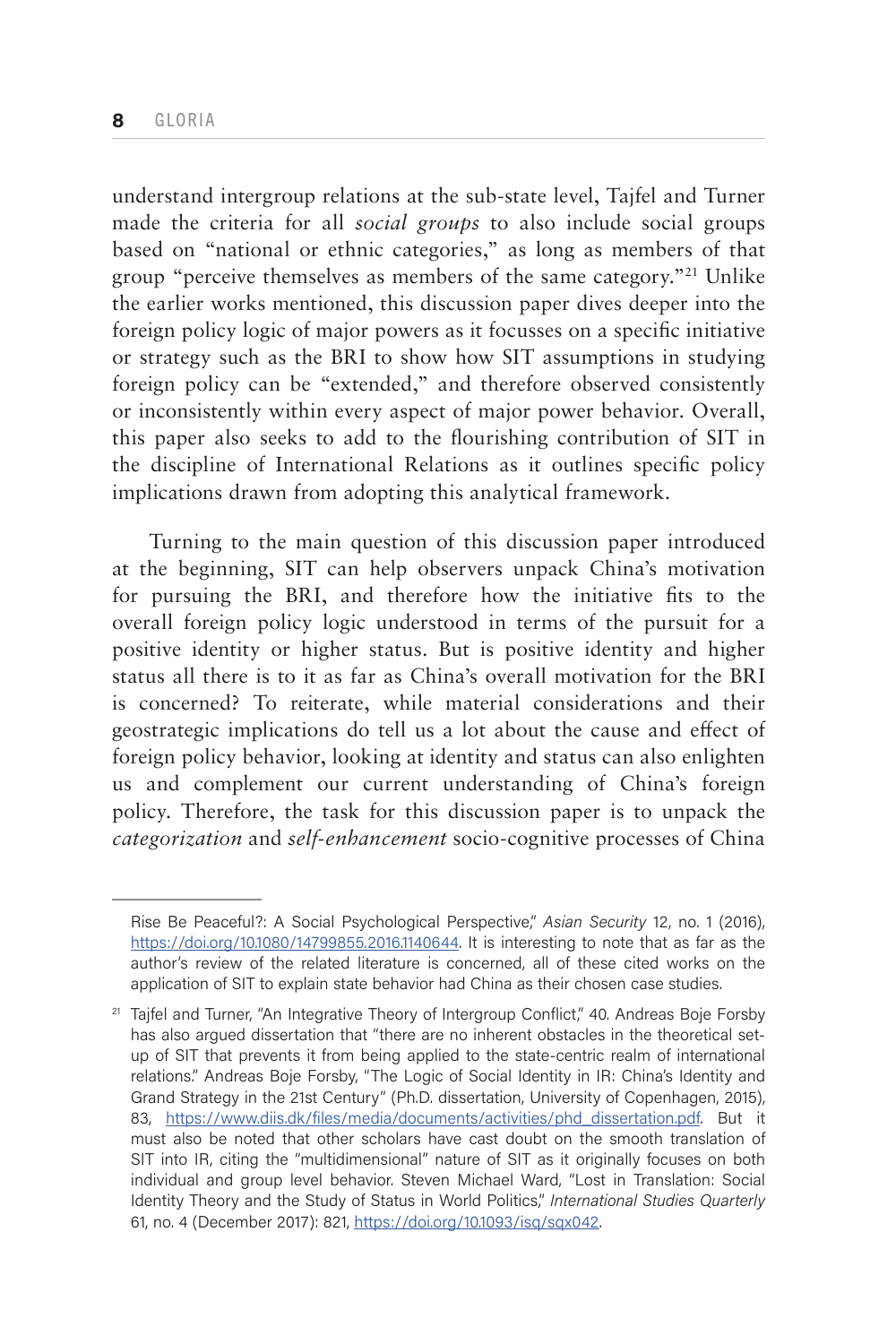as reflected in its emphasis on the BRI, to account for China's social identity phenomena of pursuing a distinct and positive identity.

# **Discourse Analysis and Uncovering China's Social Identity**

This research task is undertaken through a discourse analysis of a sample of publicly accessible government documents consisting of speeches, press interviews, reports, and white papers that are published in English. Discourse, as understood in this paper, refers to "structures of signification which construct social realities" for the Chinese government and its intended audience.<sup>22</sup> While structures of signification may take many forms, this discussion paper only focuses on official government documents as representations of China's official discourse. In terms of its emphasis on official discourse, this discussion paper also builds on earlier studies stressing the importance of official narratives in understanding Chinese foreign policy.23 As Lams has observed in her study of strategic narratives by Chinese officials, these narratives are consistently employed with the objective of establishing a united understanding of China's "story," or in this sense China's social reality, which influences the actions of international actors.<sup>24</sup> Indeed, referring to official discourse in China's case may provide observers with a more comprehensive understanding of its foreign policy.25

 $22$  Jennifer Milliken, "The Study of Discourse in International Relations: A Critique of Research and Methods," *European Journal of International Relations* 5, no. 2 (1999): 229, <https://doi.org/10.1177/1354066199005002003>.

<sup>&</sup>lt;sup>23</sup> Beatrice Galleli and Patrickl Heirich, "Building a Community of Shared Destiny: The Belt and Road Initiative in the Political Speeches of Xi Jinping," in *China's New Silk Road: An Emerging World Order*, ed. Carmen Amado Mendes (London: Routledge, 2018), 21; Lutgard Lams, "Examining Strategic Narratives in Chinese Official Discourse under Xi Jinping," *Journal of Chinese Political Science* 23 (September 2018): 389, [https://doi.](https://doi.org/10.1007/s11366-018-9529-8) [org/10.1007/s11366-018-9529-8](https://doi.org/10.1007/s11366-018-9529-8).

<sup>&</sup>lt;sup>24</sup> Lams, "Examining Strategic Narratives," 405.

<sup>&</sup>lt;sup>25</sup> Other scholars have also focused on discourse in order to understand China's foreign policy logic under the current era. See, for example, Winter, "Geocultural Power," 1-24; Guilherme Vasconcelos Vilaça, "China and Global Governance: 'One Belt One Road,' the New Development Bank and the Concept of Market State," *Kultura–Historia–Globalizacja*  22 (2017): 241–58; Ying-kit Chan, "Zheng He Remains in Africa: China's Belt and Road Initiative as an Anti-Imperialist Discourse," *The Copenhagen Journal of Asian Studies*  37, no. 1 (2019): 57–73, <https://doi.org/10.22439/cjas.v37i1.5906>; Ya Xiao, Yue Li, and Jie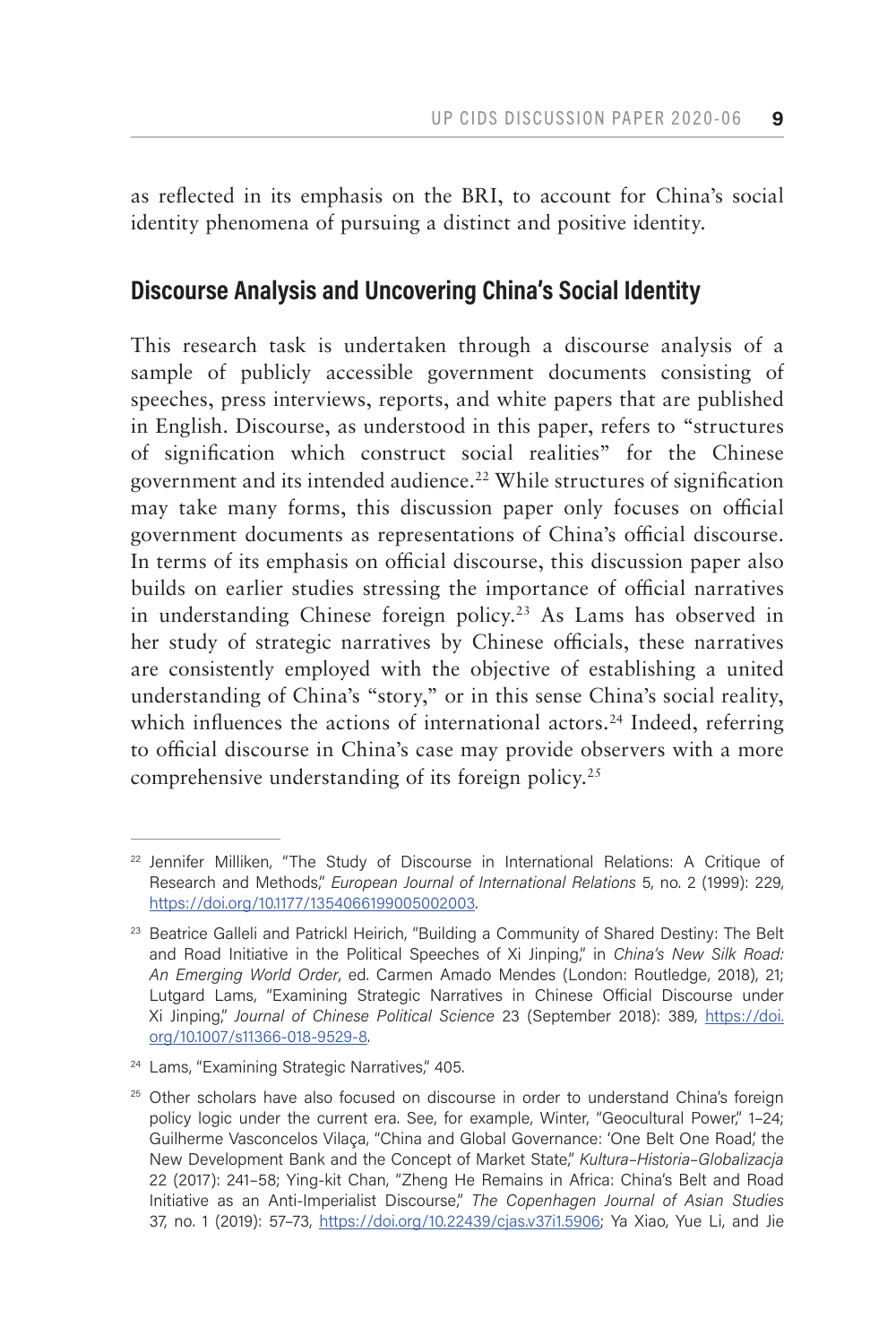While referring to the original Chinese versions of these official texts guarantees closer reference to the true intentions and thinking of the Chinese leadership, the widely-disseminated English translations are primarily intended for outside consumption and wider access. This means that these documents could more closely resemble the social identity China wants both potential partners and skeptics to appreciate. The official documents analyzed are composed of speeches and reports pertaining to (1) the BRI itself and (2) China's overall foreign policy direction. As for the selected official BRI documents, these are limited to those that specifically introduce and explain the BRI comprehensively (i.e., its principles and norms, rationalization, and overall direction). The general foreign policy documents, on the other hand, would have to do with a general clarification of China's role in the current global order. The sample of texts was limited to 25 documents for the first group, and 15 for the second, keeping data saturation in mind. Finally, the nonexhaustive list of documents selected are also complemented by insights obtained from news articles and academic literature.26 Consulting various official sources together with insights and commentaries from the state media and scholarly literature assures "interdiscursivity" of the discourses observed (i.e., that the discourses on the BRI remains consistent throughout).<sup>27</sup>

But why discourse analysis? Discourse analysis proves particularly useful in discerning "identity construction."28 Guided by the specific assumptions of SIT, the primary task of the analysis is to uncover the taken-for-granted discourses utilized by the Chinese government in

Hu, "Construction of the Belt and Road Initiative in Chinese and American Media: A Critical Discourse Analysis Based on Self-Built Corpora," *International Journal of English Linguistics* 9, no. 3 (2019): 68–77, [https://doi.org/10.5539/ijel.v9n3p68;](https://doi.org/10.5539/ijel.v9n3p68) and Michael Swaine, "Xi Jinping's Address to the Central Conference on Work Relating to Foreign Affairs: Assessing and Advancing Major-Power Diplomacy with Chinese Characteristics," *China Leadership Monitor* no. 48 (Winter 2015): 1–14, [https://www.hoover.org/sites/](https://www.hoover.org/sites/default/files/clm46ms.pdf) [default/files/clm46ms.pdf.](https://www.hoover.org/sites/default/files/clm46ms.pdf)

<sup>&</sup>lt;sup>26</sup> The official documents subjected to discourse analysis are listed in the Appendix.

<sup>27</sup> Norman Fairclough, *Analysing Discourse: Textual Analysis for Social Research* (London: Routledge, 2003), 35.

<sup>&</sup>lt;sup>28</sup> Wrenn Yennie Lindgren and Petter Y. Lindgren, "Identity Politics and the East China Sea: China as Japan's 'Other,'" *Asian Politics & Policy* 9, no. 3 (July 2017): 381, [https://doi.](https://doi.org/10.1111/aspp.12332) [org/10.1111/aspp.12332](https://doi.org/10.1111/aspp.12332).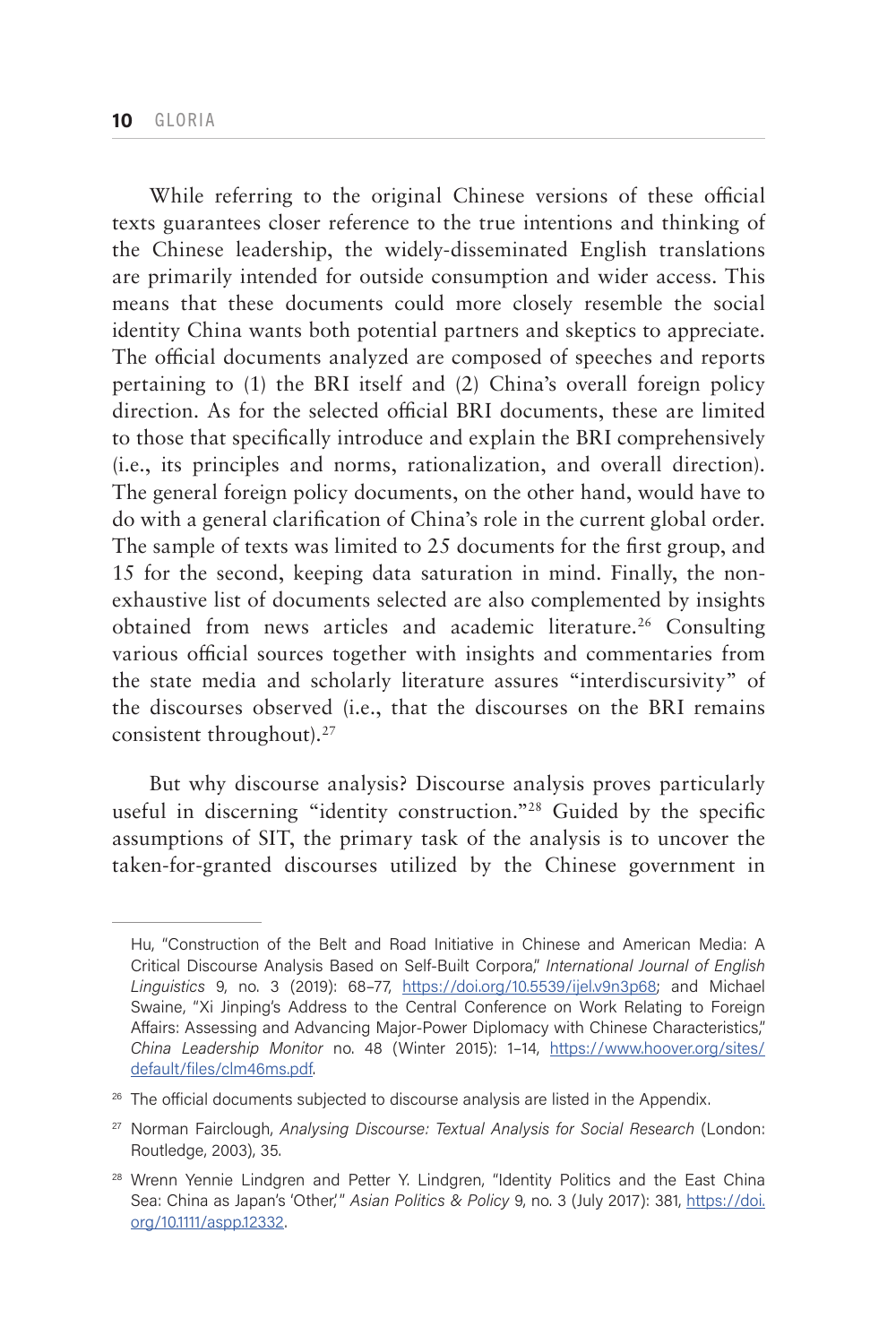forwarding the BRI. In this way, one can uncover the categorization and self-enhancement processes that define China's social identity phenomenon. Looking for salient themes to uncover the two necessary socio-cognitive processes would allow for an appreciation of China's pursuit for a positive social identity through the BRI. Ruth Wodak has identified *discursive strategies* that could be investigated when doing a close reading of texts constituting discourse.<sup>29</sup> Focusing on these strategies, according to Wodak, can help unpack the "positive 'self' and negative 'other' presentation" reflected in the language.<sup>30</sup>

Given the objective of uncovering themes related to categorization and self-enhancement, the documents were read and investigated for "referential" and "argumentation" strategies.31 Identifying China's referential strategy within the official discourse is useful for recognizing themes consistent with the categorization process, as it specifically focuses on the "construction of in-groups and out-groups."32 To uncover this strategy at play, the following questions served as guidelines in doing a close reading of the texts: (1) *Which group of actors does China closely associate with?*; (2) *Which group of actors does China present as being different?*; and (3) *How does China justify these associations?*

On the other hand, the argumentation strategy is useful for identifying themes consistent with the self-enhancement process, as it specifically focuses on the "justification of positive or negative attributes."33 For this strategy, these probing questions were referred to in conducting the discourse analysis: (1) *What languages (e.g., adjectives, metaphors, stereotypes) were used to aid China in its construction of a positive identity?*; (2) *How did China positively distinguish itself from its out-group?*; and (3) *How did China negatively portray its relevant out-group?* Overall, these guide questions are consistent with the key

- $32$  Ibid.
- <sup>33</sup> Ibid.

<sup>29</sup> Ruth Wodak, "The Discourse-Historical Approach," in *Methods of Critical Discourse Analysis*, eds. Ruth Wodak and Michael Meyer (London: Sage Publications, 2001), 72–73.

<sup>30</sup> Ibid., 73.

 $31$  Ibid.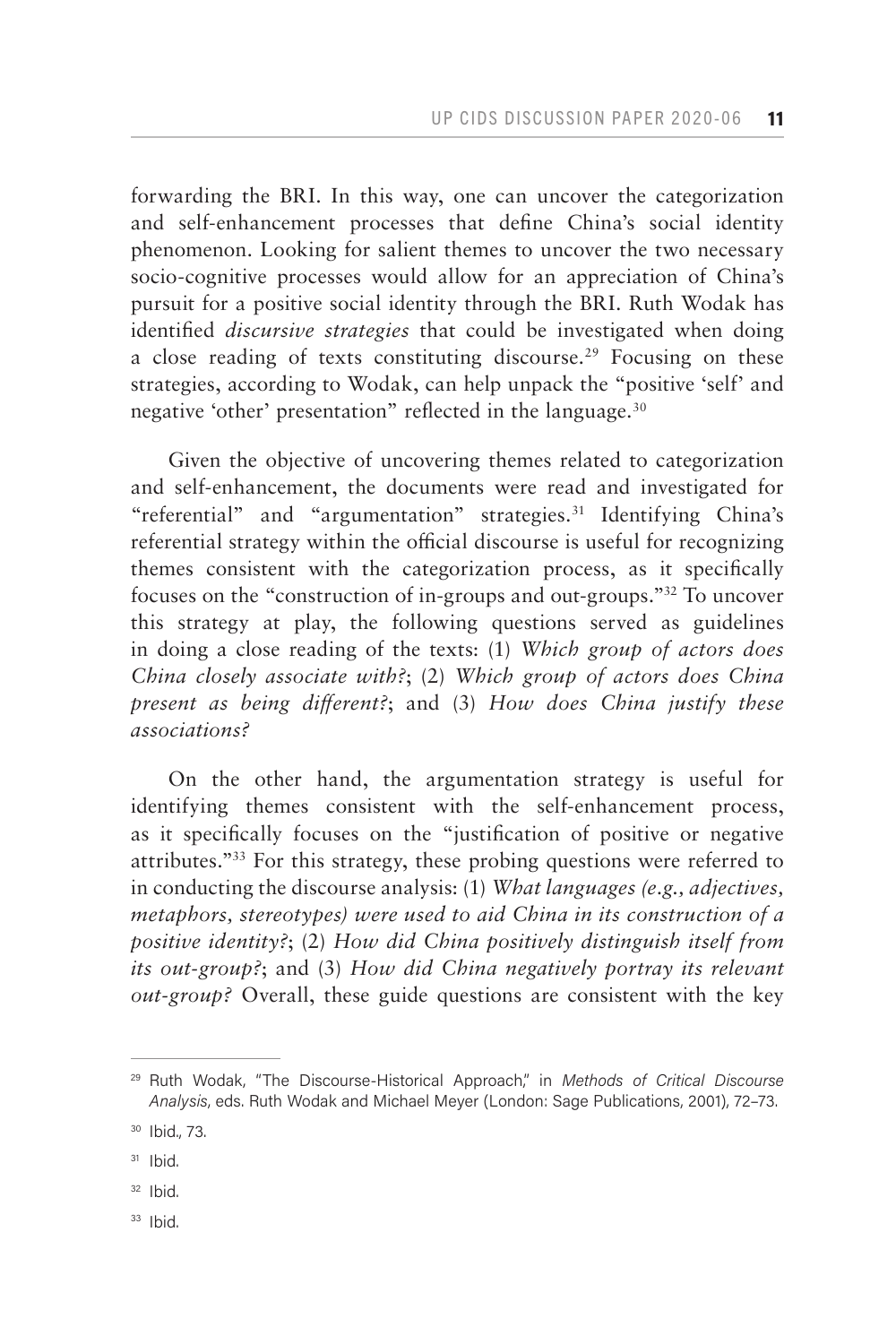assumption that the BRI, as China's major foreign policy agenda, can also be seen as a status or identity-building project for China. Therefore, China's discourses of the BRI as presented in the documents analyzed are assumed to translate directly to representations of its perceived distinct and positive identity.

The succeeding section presents the findings of this discussion paper. The specific discourses uncovered pertaining to China's categorization process are discussed first. This gives a picture of what China's in-group and out-group looks like. This is followed by a discussion of how China has presented a positive identity of itself relative to an out-group through its emphasis on the perceived morality of the norms it advocates. By way of conclusion, policy and research implications are drawn from these observations.

## **Discussion and Analysis**

China's Categorization Logic within the BRI Discourse

Analysis of the BRI documents reveal that China engages in the cognitive process of categorizing between an in-group and a relevant out-group. More specifically, China has maintained *a discourse of sharing a unique Silk Road legacy* among its partners in the BRI to stress unity and the natural relationship found within its flexible ingroup. In addition to this, maintaining a *discourse of popular support*  for the initiative presents a cohesive in-group membership that approves of and consents to the BRI.

These discourses of the BRI allows China to construct an ingroup for itself. It also presents the BRI and its stated objectives as legitimate by virtue of its historical inspiration and its positive reception. Ultimately, constructing an in-group allows China to positively compare and present itself vis-à-vis its relevant out-group, as it aspires for a distinct and positive identity as a major power. It sets the stage for self-enhancement, where China makes the case for its positive identity relative to an "other." The discourse analyses reflected below present how the two specific discourses of *shared legacies* and *popular support* contribute to China's construction of its in-group.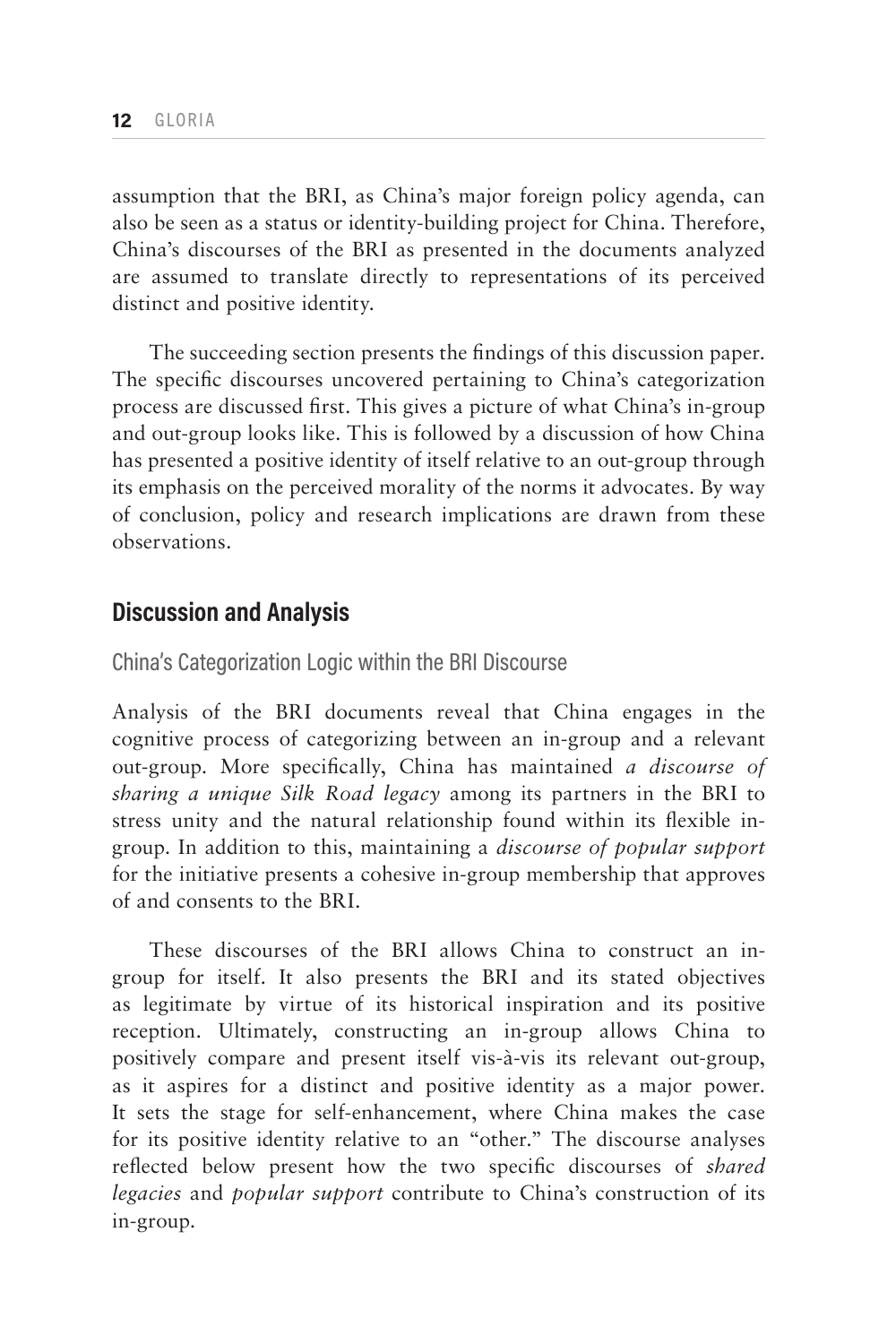# *Neighbors vs. Distant Relatives: The Discourse of Shared Legacy under the Ancient Silk Road*

What does China's in-group look like under the Belt and Road Initiative? Has China presented a clear picture of what it considers as its own ingroup? The official documents on the BRI would frequently emphasize solidarity among BRI supporters and potential partners as a way of identifying China's perceived in-group. The boundaries of China's BRI in-group can be perceived as flexible, as China has consistently emphasized that any interested country can join the project.<sup>34</sup> However, despite this blanket assurance of inclusivity, China has nonetheless referred to immediate partners in the "Asian, European, and African continents" as the inspiration for the BRI, especially given their shared legacies "rooted in the ancient Silk Road."35 Making the distinctions more salient, China has also referred to interested developed countries as "third parties" in the initiative, which implies separation from the direct membership of the BRI in-group.<sup>36</sup> Hence at the surface, China's

<sup>&</sup>lt;sup>34</sup> For a sample of official documents in the corpus highlighting this idea, see Jiechi Yang, "Jointly Build the 21st Century Maritime Silk Road by Deepening Mutual Trust and Enhancing Connectivity" (Speech at the Session of 'Jointly Building the 21st Century Maritime Silk Road' and Launch of the Year of China–ASEAN Maritime Cooperation), Ministry of Foreign Affairs of the People's Republic of China (MOFA PRC), March 28, 2015, [https://www.fmprc.gov.cn/mfa\\_eng/wjdt\\_665385/zyjh\\_665391/t1249761.shtml](https://www.fmprc.gov.cn/mfa_eng/wjdt_665385/zyjh_665391/t1249761.shtml); Xi Jinping, "Promote the Belt and Road Initiative, Extend Reform and Development," in *The Governance of China*, Vol. II (Beijing: Foreign Languages Press, 2018) 546–49; Qian Hongshan, "Remarks by Assistant Foreign Minister Qian Hongshan at the Belt and Road Side Event of the 72nd Session of the United Nations Economic and Social Commission for Asia and the Pacific" (Speech at 72nd UNESCAP Session), MOFA PRC, May 18, 2016, [https://www.fmprc.gov.cn/mfa\\_eng/wjdt\\_665385/zyjh\\_665391/t1364753.](https://www.fmprc.gov.cn/mfa_eng/wjdt_665385/zyjh_665391/t1364753.shtml) [shtml](https://www.fmprc.gov.cn/mfa_eng/wjdt_665385/zyjh_665391/t1364753.shtml); Office of the Leading Group for the Belt and Road Initiative, *Building the Belt and Road*; Xi Jinping, "Toast by H.E. Xi Jinping President of the People's Republic of China at the Welcoming Banquet of the Second Belt and Road Forum for International Cooperation," *China Daily*, April 27, 2019, [https://www.chinadaily.com.cn/a/201904/27/](https://www.chinadaily.com.cn/a/201904/27/WS5d9d3688a310cf3e3556f508.html) [WS5d9d3688a310cf3e3556f508.html.](https://www.chinadaily.com.cn/a/201904/27/WS5d9d3688a310cf3e3556f508.html)

<sup>&</sup>lt;sup>35</sup> Xi Jinping, "Work Together to Build the Silk Road Economic Belt and the 21st Century Maritime Silk Road" (Speech at the Opening Ceremony of the Belt and Road Forum for International Cooperation), *XinhuaNet*, May 14, 2017, [http://www.xinhuanet.com/](http://www.xinhuanet.com/english/2017-05/14/c_136282982.htm) [english/2017-05/14/c\\_136282982.htm.](http://www.xinhuanet.com/english/2017-05/14/c_136282982.htm)

<sup>36</sup> Office of the Leading Group for the Belt and Road Initiative, *Building the Belt and Road*, 57; Office of the Leading Group for the Belt and Road Initiative, *The Belt and Road Initiative: Progress, Contributions, and Prospects* (Beijing: Foreign Languages Press Co. Ltd., 2019), 30–33[.](http://www.xinhuanet.com/english/2019-04/22/c_137998357.htm)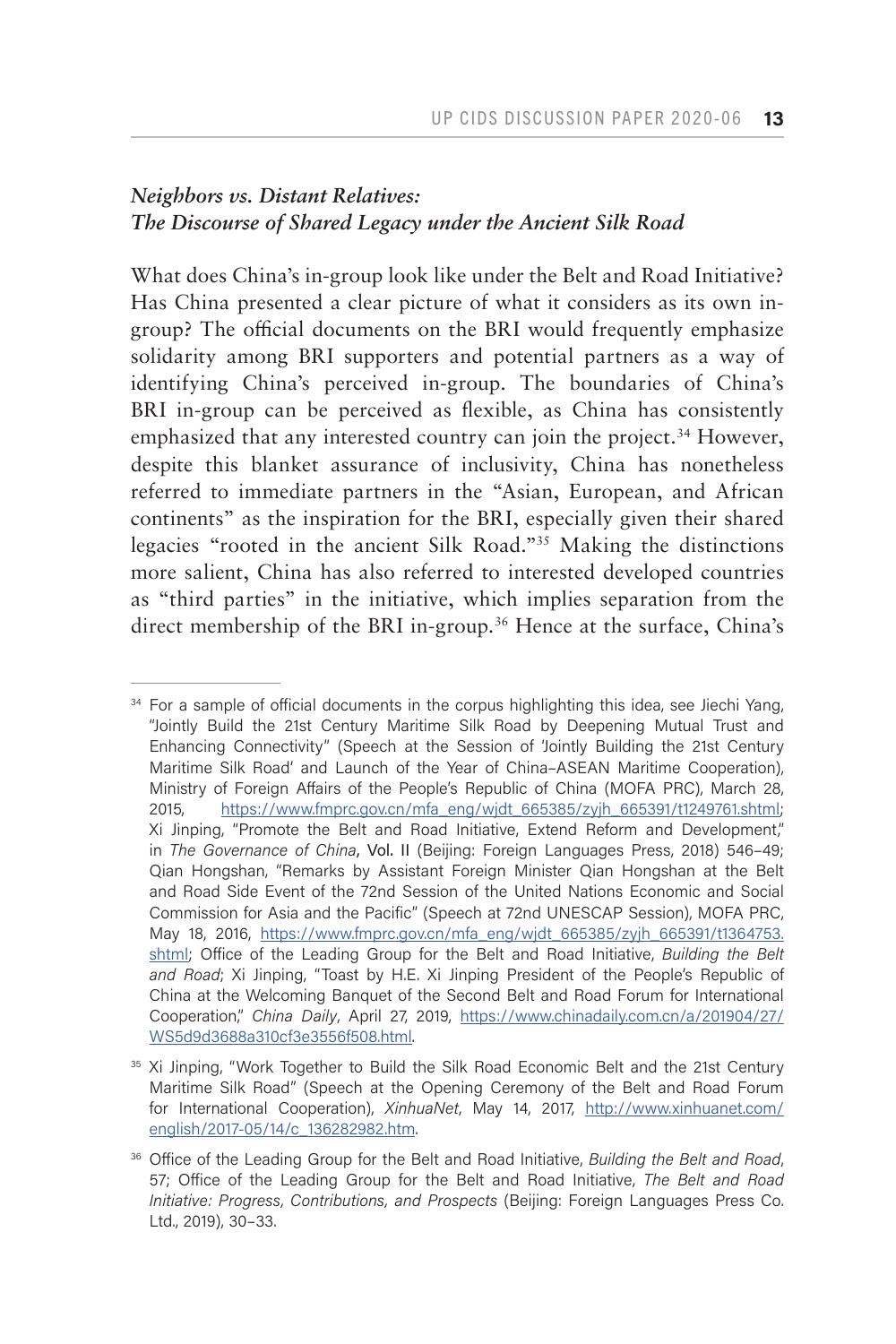in-group is identified more by the values and norms exemplified by the ancient Silk Road which potential partners may ascribe to, rather than a discrete set of member countries. As China has stated, "the Belt and Road Initiative is rooted in profound civilizations and inclusive cultures."37 Yet, while the project is presented as being open to membership by anyone, China is also vocal in emphasizing solidarity among like-minded partners sharing a common history within the ancient Silk Road, which are composed broadly of its developing neighborhood.

This point of highlighting solidarity among like-minded peers is established through a discourse of shared legacy and history of countries within the ancient Silk Road. It is not uncommon in the official speeches presented by high-ranking officials to nuance reports and explanations with a historical background of the BRI. In one instance, Xi Jinping has noted that the BRI "evoke[s] the historical memory of participating countries"38 and therefore, it is much easier for these countries to welcome and support the initiative. In another example, during the first BRF in 2017, Xi Jinping stressed the idea of a "shared legacy" as he referred to "our ancestors" possessing the same values and aspirations to conduct "friendly engagement" with other nations.<sup>39</sup> Likewise, the first speech delivered by Xi Jinping in Kazakhstan to formally introduce the Silk Road Economic Belt conveniently started with historical anecdotes highlighting the shared experiences of China and those situated in the ancient route.40

Specific sketches from history also help construct this discourse of a shared legacy. For instance, the stories of Zhang, Xian Xinghai, and

<sup>37</sup> Office of the Leading Group for the Belt and Road Initiative, *The Belt and Road Initiative*, 61.

<sup>&</sup>lt;sup>38</sup> Xi, "Promote the Belt and Road Initiative," 546-49.

<sup>&</sup>lt;sup>39</sup> Xi, "Work Together to Build the Silk Road Economic Belt and the 21st Century Maritime Silk Road;" see also Xi Jinping, "Toast by H.E. Xi Jinping at the Welcoming Banquet in Honor of the Distinguished Guests Attending the Belt and Road Forum for International Cooperation," Embassy of the People's Republic of China in Burundi, May 14, 2017, [http://](http://bi.chineseembassy.org/fra/sgxw/t1466731.htm) [bi.chineseembassy.org/fra/sgxw/t1466731.htm.](http://bi.chineseembassy.org/fra/sgxw/t1466731.htm)

<sup>40</sup> Xi Jinping, "Work Together to Build the Silk Road Economic Belt," in *The Governance of China*, Vol. I (Beijing: Foreign Languages Press, 2014): 315–19.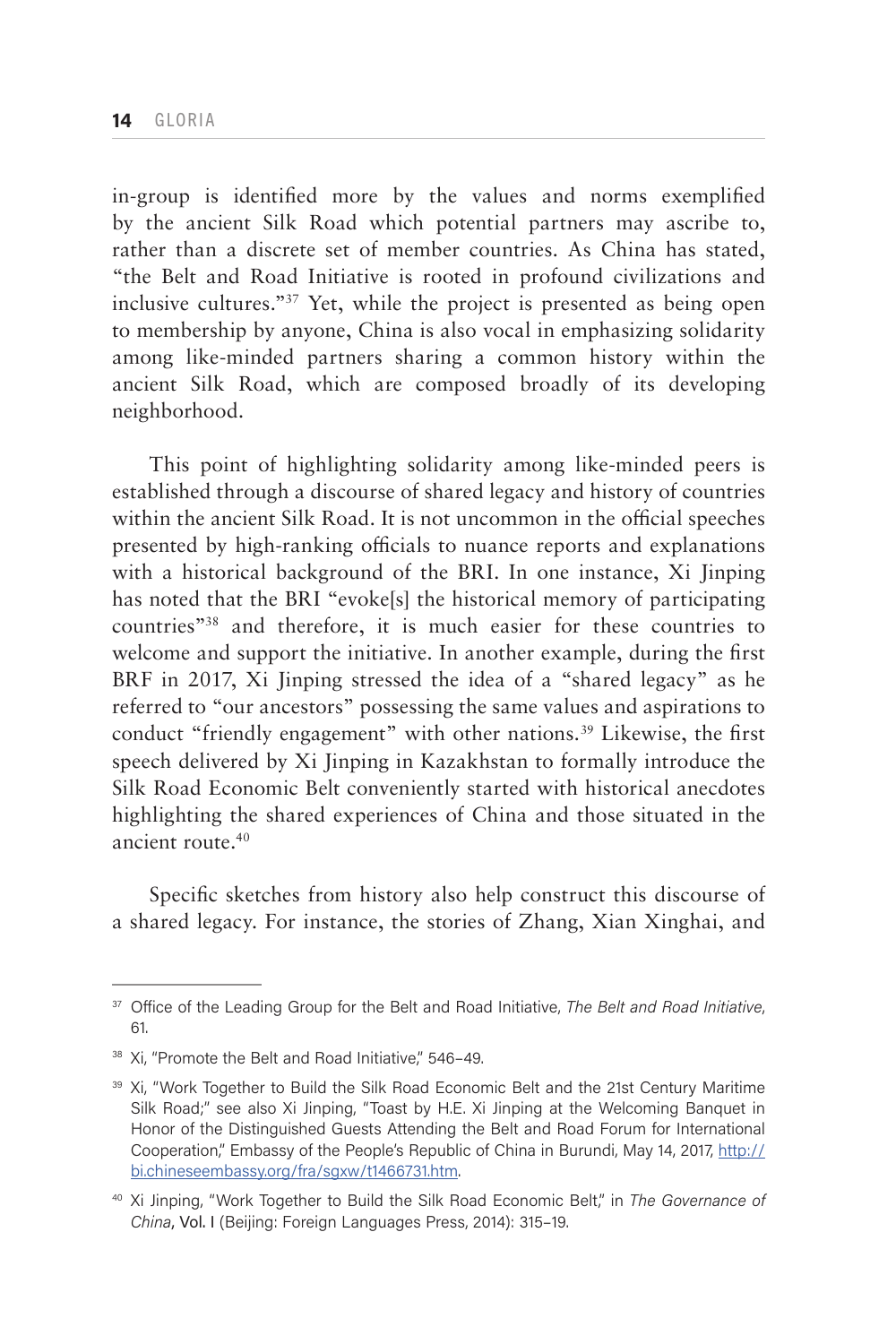Bakhitzan Baykadamov, were recalled in several speeches to preface the points made earlier that the ancient Silk Road was a manifestation of their ancestors' common goal of achieving "shared peace and development."41 Similarly, a historical anecdote made by Indian Prime Minister Narendra Modi narrating the pilgrimage of Xuan Zang to Gujarat, India during the reign of the Tang Dynasty, was mentioned in a speech delivered by Chinese diplomat Li Zhaoxing at an international symposium on the BRI.<sup>42</sup> These benign expressions of the BRI's historical roots have important implications for China's identity-building project. These are evidence of a discourse that emphasizes a natural affinity between China and its perceived in-group of like-minded neighboring countries. This discourse of a "shared legacy" articulates a strong and unique historical basis for situating China within an in-group of countries defined by common understanding and shared objectives, despite presenting flexible terms for BRI membership on the surface.

Beyond a direct identification of China's in-group, the official rhetoric and language employed constituting this discourse also provides evidence of China's reference to a possible relevant out-group. Identifying what it perceives as the "other" could be an alternative way of figuring out China's understanding of its in-group. For instance, following the presentation of historical anecdotes in the first speech on the BRI delivered in Kazakhstan, Xi Jinping also added a remark saying that "*a neighbor is better than a distant relative*."43 This implies that countries with shared legacies as enduring participants in the ancient Silk Road not only have a lot in common, but are also different from a certain group of "others." Relying on the in-group, as the narrative further implies, will provide more benefits to the group members than turning to a distant out-group. Clearly, the discourse of a shared legacy has also presented narratives of "us" and "them," which points to China's categorization logic.

<sup>41</sup> Ibid., 315–16.

 $42$  Li Zhaoxing, "Building the Maritime Silk Road of the 21st Century with Open Mind and Bold Courage" (Speech at International Symposium on Maritime Silk Road of the 21st Century), MOFA PRC, February 12, 2015, [https://www.fmprc.gov.cn/mfa\\_eng/](https://www.fmprc.gov.cn/mfa_eng/wjdt_665385/zyjh_665391/t1237173.shtml) widt\_665385/zyjh\_665391/t1237173.shtml.

<sup>&</sup>lt;sup>43</sup> Xi, "Work Together to Build the Silk Road Economic Belt," 316.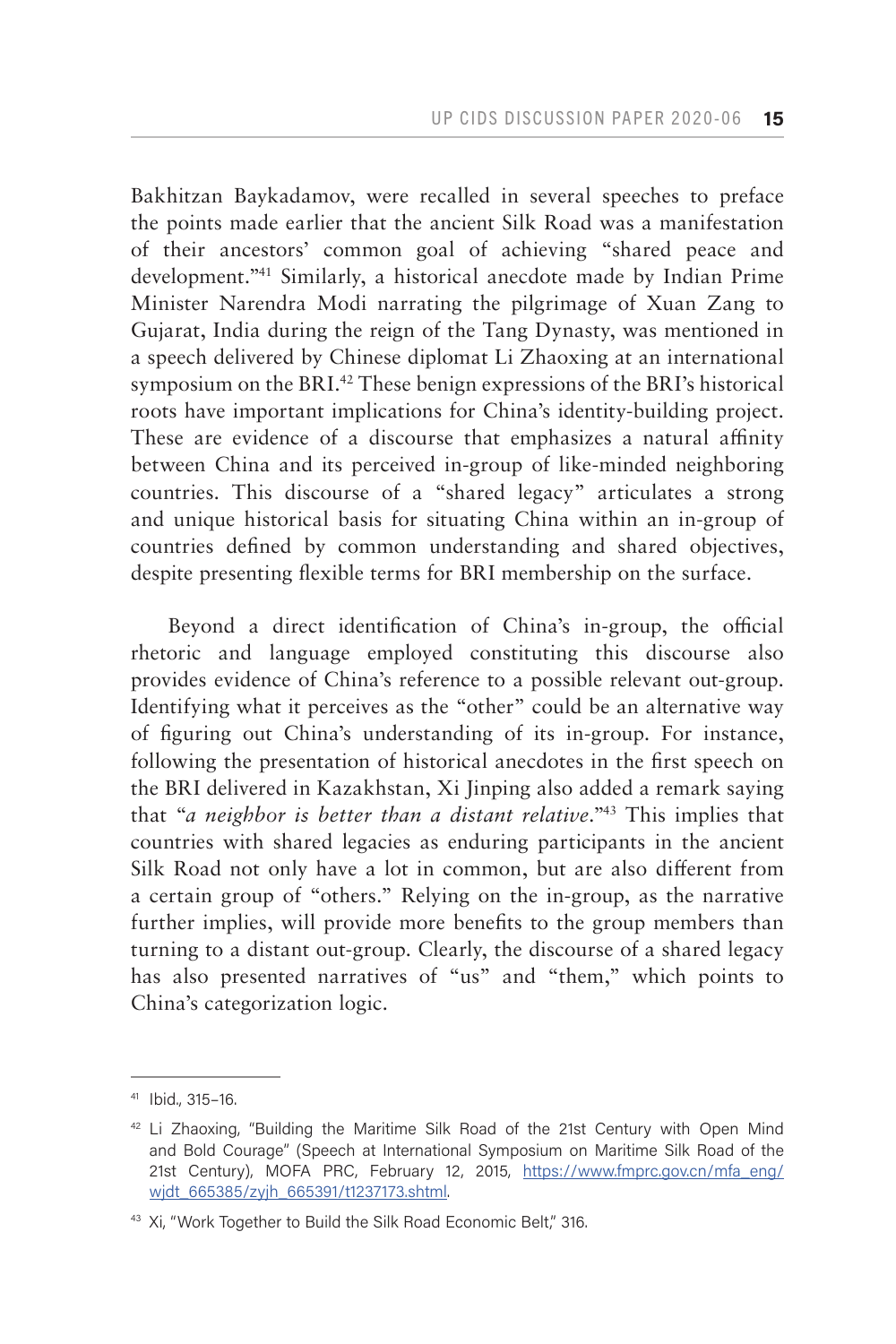Ensuring interdiscursivity of this categorization discourse, this particular phrase—"a neighbor is better than a distant relative"—was utilized in other official speeches describing other aspects of China's foreign policy as well. For instance, in 2005, when Zheng Bijian sought to clarify the wisdom behind China's concept of a "peaceful rise" that was popularized under Hu Jintao's leadership, Zheng also referred to the same "neighbor-distant relative" rhetoric to describe the close and peaceful relations between China and the Association of Southeast Asian Nations (ASEAN).44 Likewise, China's Vice President Li Yuanchao employed the same phrase in his speech at the third China–South Asia Expo held in 2015, to preface China's commitment to fostering friendly relations with South Asian nations.<sup>45</sup> Indeed, identifying "close neighbors" vis-à-vis "distant relatives" is a staple narrative within China's foreign policy discourse on neighborhood diplomacy. And given that this narrative has been present as well in the discourses surrounding China's Belt and Road Initiative, such as the shared legacy discourse, it can be argued that China's cognitive process of constructing a specific in-group for itself has consistently defined China's foreign policy logic.

## *A Growing Partnership: The Discourse of Support and Positive Feedback*

In addition to China's discourse of a shared historical legacy, China has also referred to the BRI through a discourse of popular support. This particular discourse emphasizes solidarity and cohesiveness within its in-group. For instance, official speeches and reports always present statistics on how many countries and organizations have so far pledged to join and support the initiative. These statistics establish the point of popular support for the BRI, often with reference to how membership and support have grown since its inception in 2013. Moreover, the discourse of support also allows for a presentation of how members

<sup>44</sup> Bijian Zheng, *China's Peaceful Rise: Speeches of Zheng Bijian, 1997–2005* (Washington, D.C.: Brookings Institution Press, 2005), 19.

<sup>45</sup> Yuanchao Li, "Toward Win-win Cooperation Through Amity, Sincerity, Mutual Benefit and Inclusiveness" (Speech at the 3rd China–South Asia Expo), China–ASEAN Business Council, June 12, 2015, [http://www.china-aseanbusiness.org.cn/index.](http://www.china-aseanbusiness.org.cn/index.php?m=content&c=index&a=show&catid=37&id=16459) [php?m=content&c=index&a=show&catid=37&id=16459.](http://www.china-aseanbusiness.org.cn/index.php?m=content&c=index&a=show&catid=37&id=16459)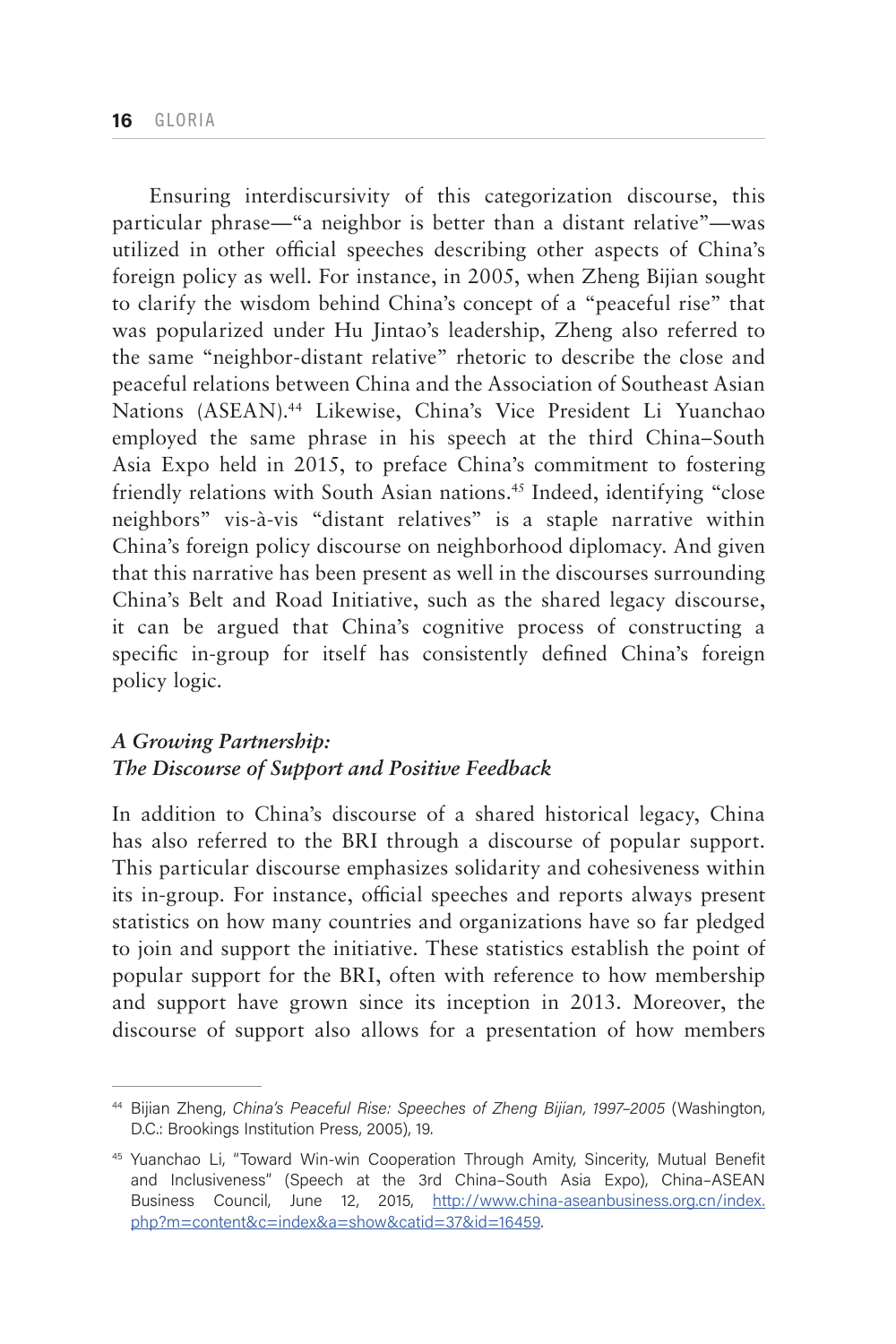of the identified in-group consent and approve of the grand initiative that China is proposing, which further presents an image of an overall cohesive in-group. Together with the shared legacy discourse described earlier, support from the in-group aids in achieving the overall objective of categorizing between an in-group and an out-group.

The language employed is indicative of the importance of legitimizing the BRI by referencing the persistence of popular support. Official speeches delivered during the relatively early stages of development of the project would simply indicate that the BRI is receiving "support" from other countries.46 By 2015, the interest on the BRI is presented as a testament of China's growing "appeal and influence."47 Speeches delivered in 2016 and 2017 emphasize "considerable attention" gained by the initiative, citing a growing range of partner countries and organizations (more than 70 in 2016 to more than 100 partners by the end of 2017).48 By 2018 and 2019, this range would have grown to the latest figure of around 150 partner countries according to Xi Jinping's keynote speech at the second BRF.<sup>49</sup> Growing "support" as a discourse stresses the narrative of a growing club and a solidifying in-group that China has initiated. Ultimately, this assures China of its own perceived in-group, which provides its foreign policy with the needed legitimacy based on popular support.

<sup>46</sup> Yi Wang, "Foreign Minister Wang Yi Meets the Press," MOFA PRC, March 8, 2015, [https://](https://www.fmprc.gov.cn/mfa_eng/wjdt_665385/zyjh_665391/t1243662.shtml) [www.fmprc.gov.cn/mfa\\_eng/wjdt\\_665385/zyjh\\_665391/t1243662.shtml.](https://www.fmprc.gov.cn/mfa_eng/wjdt_665385/zyjh_665391/t1243662.shtml)

<sup>47</sup> Yang, "Jointly Build the 21st Century Maritime Silk Road."

<sup>48</sup> Xi Jinping, "Promote the Belt and Road Initiative, Extend Reform and Development;" and Office of the Leading Group for the Construction of the Belt and Road, *Building the Belt and Road*, 1 include the quoted description in this sentence; the latter also indicates the count for BRI partners as of 2017; Hongshan Qian, "Remarks […] at the Belt and Road Side Event," MOFA PRC, May 18, 2016, [https://www.fmprc.gov.cn/mfa\\_eng/wjdt\\_665385/](https://www.fmprc.gov.cn/mfa_eng/wjdt_665385/zyjh_665391/t1364753.shtml) [zyjh\\_665391/t1364753.shtml](https://www.fmprc.gov.cn/mfa_eng/wjdt_665385/zyjh_665391/t1364753.shtml) indicates the count for 2016; Wang Yi, "Forge Ahead under the Guidance of General Secretary Xi Jinping's Thought on Diplomacy," MOFA PRC, May 14, 2017, [https://www.fmprc.gov.cn/mfa\\_eng/wjdt\\_665385/zyjh\\_665391/t1489143.shtml](https://www.fmprc.gov.cn/mfa_eng/wjdt_665385/zyjh_665391/t1489143.shtml) and Xi, "Toast […] at the Welcoming Banquet" account for the estimate for 2017; MOFA PRC, "Yang Jiechi on the Belt and Road Initiative and Preparations for the Second Belt and Road Forum for International Cooperation," March 30, 2019, [https://www.fmprc.gov.](https://www.fmprc.gov.cn/mfa_eng/wjdt_665385/zyjh_665391/t1650535.shtml) [cn/mfa\\_eng/wjdt\\_665385/zyjh\\_665391/t1650535.shtml](https://www.fmprc.gov.cn/mfa_eng/wjdt_665385/zyjh_665391/t1650535.shtml) accounts for the 2019 estimate.

<sup>&</sup>lt;sup>49</sup> Xi Jinping, "Working Together to Deliver a Brighter Future for Belt and Road Cooperation" (Speech at the Second Belt and Road Forum for International Cooperation), MOFA PRC, April 26, 2019, [https://www.fmprc.gov.cn/mfa\\_eng/zxxx\\_662805/t1658424.shtml](https://www.fmprc.gov.cn/mfa_eng/zxxx_662805/t1658424.shtml ).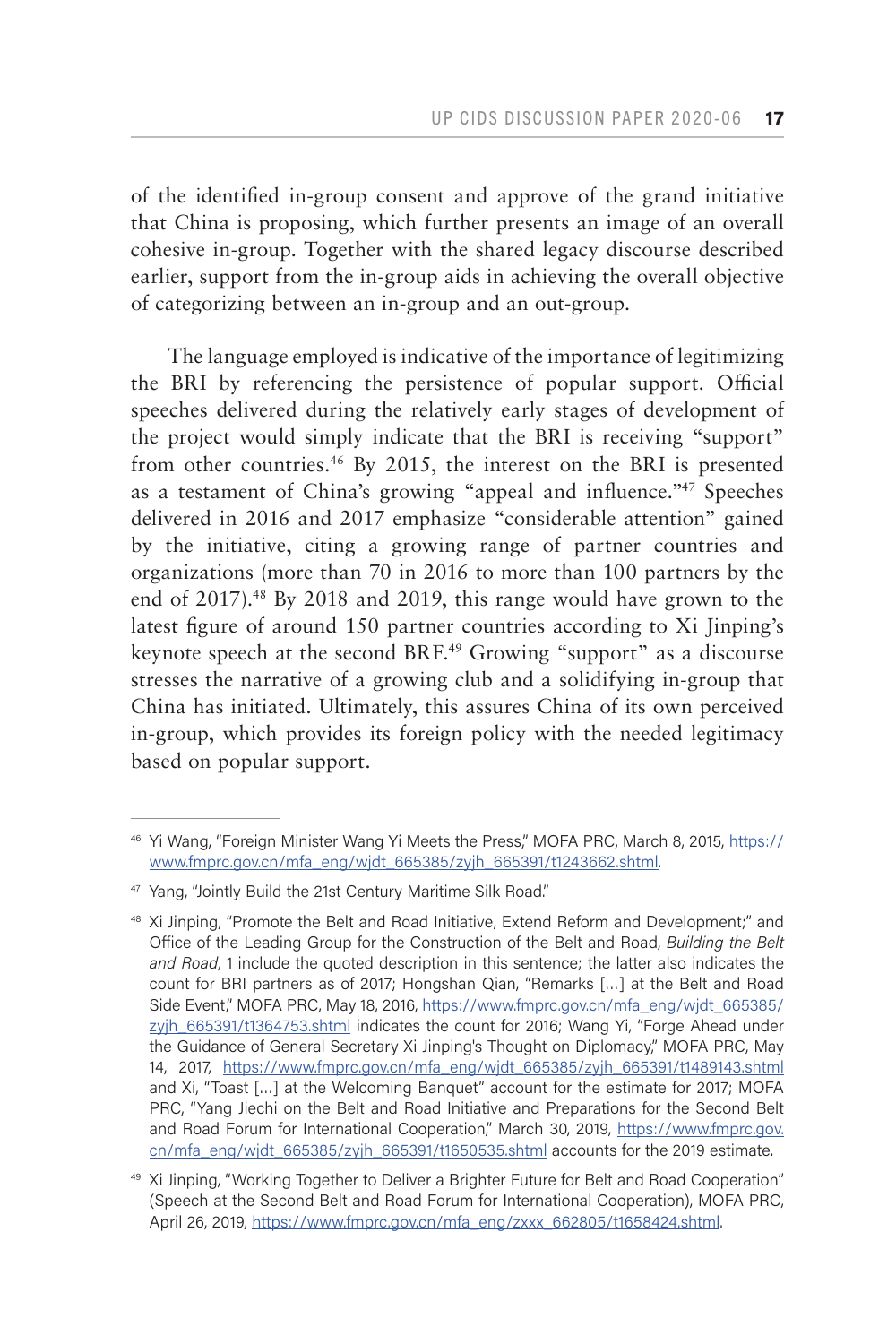To further ground this legitimacy, the discourse on support is also constituted by anecdotal narratives of partner countries enjoying concrete benefits under the BRI. In this way, the positive reception being stressed within the discourse is provided more credibility as it is presented to have direct attribution to the experience of partner countries and organizations under the BRI. For instance, the remarks provided by Executive Vice Foreign Minister Le Yucheng at the first meeting of the BRF Advisory Council presented specific stories showcasing how BRI projects in several developing countries have changed their situations for the better, while also emphasizing that these were "applauded" by its target recipients.50 Other official speeches would refer to prior positive feedback made by specific personalities, such as political leaders and academics, to contribute to this overall discourse.

International support for the project is also qualified through explanations that highlight the BRI as representing a different and fresh approach to global challenges. In general, the assessment of China's political elite points to a global order characterized by slow economic growth, development inequality, inadequate infrastructure, and a global governance "deficit" where "ideas of openness" are under attack.<sup>51</sup> This reading of the global order conveniently contextualizes China's framing of the BRI as a "way to address the development issues in today's world" and to improve the current global governance system.<sup>52</sup> Simply put, China's discourse on the BRI states that the initiative currently enjoys popular support because it promises partner countries and partner organizations with new norms and approaches that should define the

<sup>&</sup>lt;sup>50</sup> Le Yucheng, "Remarks by Executive Vice Foreign Minister Le Yucheng at the Welcoming Dinner of the First Meeting of the Advisory Council of The Belt and Road Forum for International Cooperation (BRF)," MOFA PRC, October 15, 2018, [https://www.fmprc.gov.](https://www.fmprc.gov.cn/mfa_eng/wjdt_665385/zyjh_665391/t1623914.shtml) [cn/mfa\\_eng/wjdt\\_665385/zyjh\\_665391/t1623914.shtml.](https://www.fmprc.gov.cn/mfa_eng/wjdt_665385/zyjh_665391/t1623914.shtml)

<sup>51</sup> See these documents for examples of anecdotes employed: Le, "Remarks […] at the Welcoming Dinner;" and Office of the Leading Group for the Belt and Road Initiative, *The Belt and Road Initiative*, 8–18.

<sup>52</sup> Xi, "Work Together to Build the Silk Road Economic Belt and the 21st Century Maritime Silk Road." The following documents provide a general assessment of the current global accord according to China: Xi Jinping, "The Belt and Road Initiative Benefits the People," in *The Governance of China*, Vol. II (Beijing: Foreign Languages Press, 2018); Office of the Leading Group for the BRI, *Building the Belt and Road*, 3; Xi, "Toast by H.E. Xi Jinping;" Le, "Remarks […] at the Welcoming Dinner;" and MOFA PRC, "Yang Jiechi on the Belt and Road Initiative."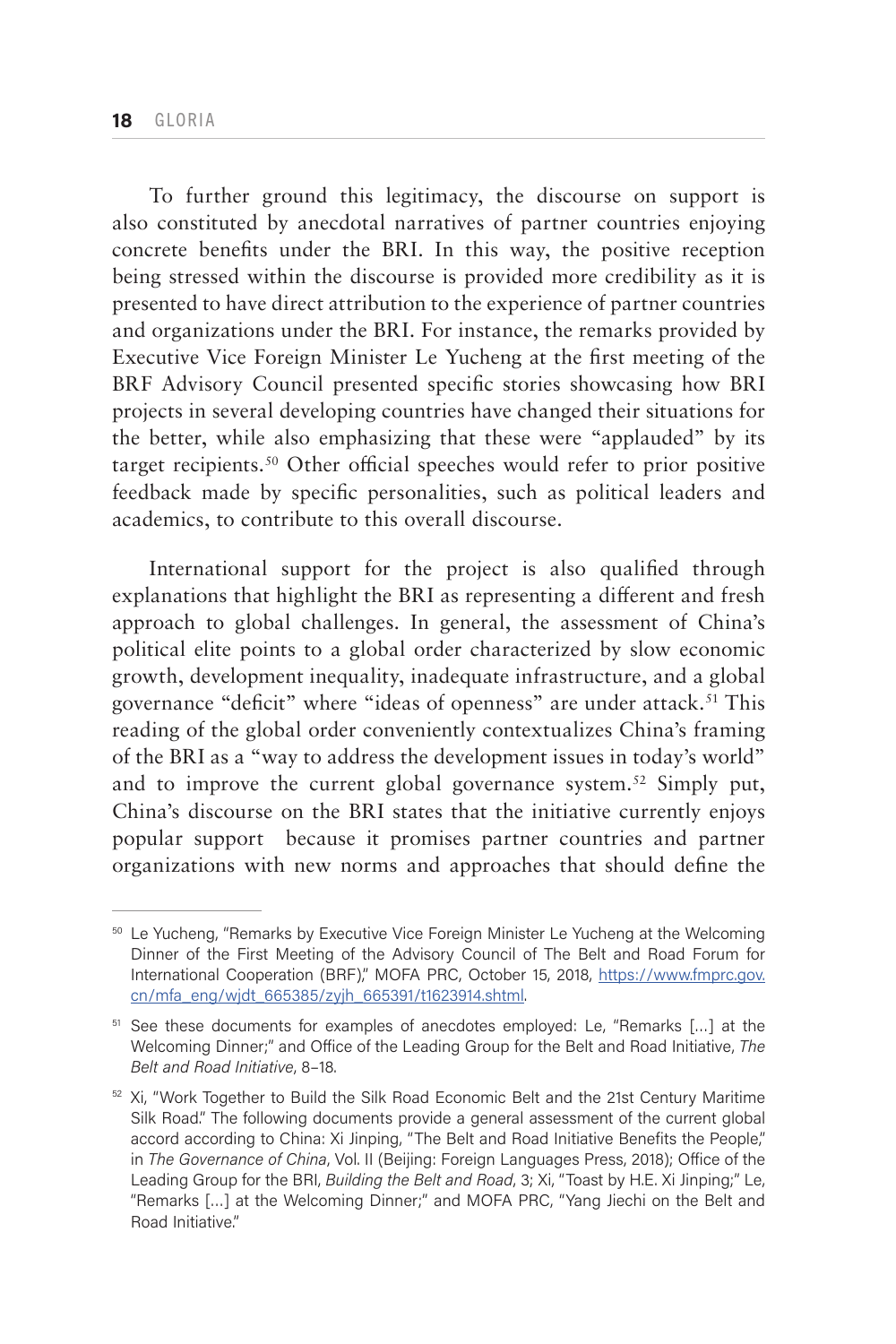way states conduct international relations—a fresh way of doing things that fits well with the "trend of our times."53

In addition to the above Chinese perceptions, there are indications that China associates an outdated order to the Western major powers and how they have handled global governance. China as a major power simply wants to be distinguished from their tradition of handling global governance. For instance, in a state-sanctioned publication titled *China and Global Governance*, former Ministry of Foreign Affairs (MOFA) Vice Minister He Yafei provided an assessment of today's global governance as "solely based on the needs of economic development in the West" which therefore "lacks cohesion and compatibility with developing countries."54 Speeches and reports by officials also reflect an outright identification or reference to the experience of Western major powers as cause for the overall ineffectiveness of current global governance.55 In promoting the BRI, China therefore perceives itself as a distinct and proactive major power willing to offer its own wisdom on how to effectively approach global challenges. The BRI is ideally constructed as an example of a unique approach that receives legitimacy from international support, while being touted as the right direction given the changing "trend of the times."56

China has maintained a discourse of popular support in presenting the BRI to highlight its categorization logic. This discourse is supported

<sup>53</sup> Le, "Remarks […] at the Welcoming Dinner;" see also Xi, "Toast […] at the Welcoming Banquet."

<sup>&</sup>lt;sup>54</sup> MOFA PRC, "Yang Jiechi on the Belt and Road Initiative," par. 3. Reference to a changing "trend of the times" usually appears in China's assessment of the current order. See, for example, Wang Yi, "Toward a New Type of International Relations of Win-win Cooperation" (Speech at the China Development Forum), MOFA PRC, March 23, 2015, par. 19, [https://www.fmprc.gov.cn/mfa\\_eng/wjdt\\_665385/zyjh\\_665391/t1248487.shtml](https://www.fmprc.gov.cn/mfa_eng/wjdt_665385/zyjh_665391/t1248487.shtml); and Wang, "Work Together to Create," par. 1.

<sup>55</sup> Yafei He, *China and Global Governance* (Beijing: China Intercontinental Press, 2019), 54.

<sup>56</sup> Yi Wang, "A Changing China and its Diplomacy" (Speech at the 4th World Peace Forum), MOFA PRC, June 27, 2015, [https://www.fmprc.gov.cn/mfa\\_eng/wjdt\\_665385/](https://www.fmprc.gov.cn/mfa_eng/wjdt_665385/zyjh_665391/t1276595.shtml) [zyjh\\_665391/t1276595.shtml;](https://www.fmprc.gov.cn/mfa_eng/wjdt_665385/zyjh_665391/t1276595.shtml) Xiaoming Liu, "Understand the 'Two Sessions', Build Up Consensus and Create a Bright Future," *The People's Congress Journal* no. 2 (2019), 41, [http://www.npc.gov.cn/npc/c16175/201909/58541b5bd2fc416481919ec3d259a1e3/](http://www.npc.gov.cn/npc/c16175/201909/58541b5bd2fc416481919ec3d259a1e3/files/3aa8b87afc19439fb8a0550e50d0cb22.pdf) [files/3aa8b87afc19439fb8a0550e50d0cb22.pdf.](http://www.npc.gov.cn/npc/c16175/201909/58541b5bd2fc416481919ec3d259a1e3/files/3aa8b87afc19439fb8a0550e50d0cb22.pdf)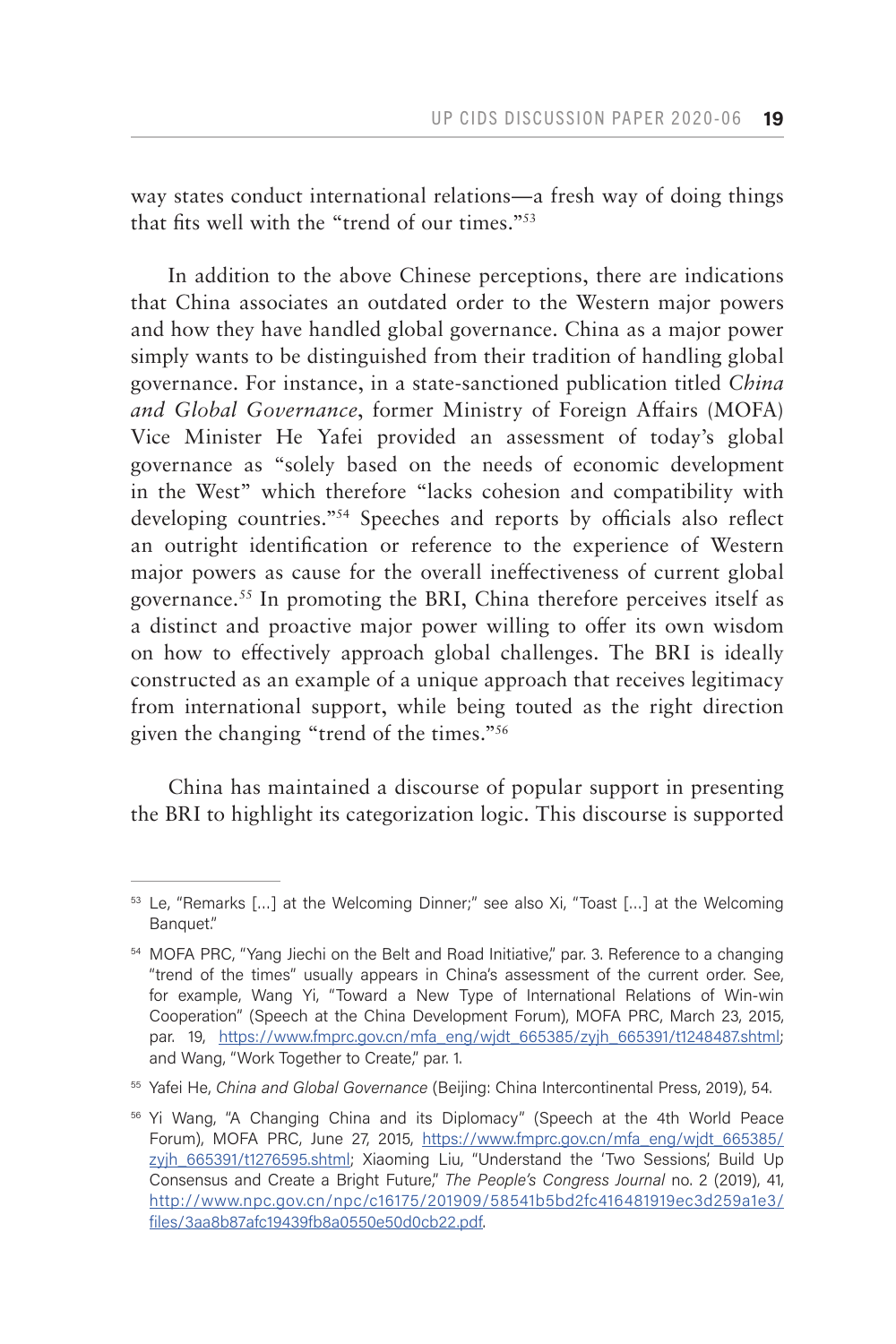by narratives emphasizing its growing membership of satisfied partners. In addition, popular support is qualified by providing a distinction between what China perceives as the promise of what is appropriate for the "trend of the times" versus an outdated order conveniently associated with traditional powers. This distinction, according to China's story-telling, is the reason for the BRI's continuous popularity among like-minded partners, therefore solidifying the in-group.

Overall, the presence of the above discourses of *shared legacies* and *support* from partner countries present evidence of China cognitively situating itself within an in-group of like-minded developing neighbors. Despite the relative flexibility of this in-group, it is clear that China sees itself vis-à-vis a relevant "other." But categorization between an ingroup and a relevant out-group is only the first step. The succeeding sections will discuss in detail how China has argued for its distinct and positive identity given its constructed "self" and "other" categories, consistent with SIT.

## China's Self-Enhancement Logic within the Discourse of a "Silk Road Spirit"

How does China argue for a unique and positive identity relative to its out-group through the BRI? What discourse of the BRI has China utilized to argue for higher status? China turns to history and what it refers to as "Oriental wisdom" to argue for the benign nature and the unique identity of the BRI, which translates to China's positive selfimage. More specifically, China refers to the norms associated with the *"Silk Road Spirit,"* and adopts this as a systematic discourse to present a positive and distinct identity of itself. In articulating this discourse, China consistently reminisces about the legacy of the *ancient Silk Road*  and argues for its continuity with the modern BRI. In this way, China presents a perspective of Silk Road history as replete with necessary inspirations the world can draw from to reform the global order. The BRI, together with its "Silk Road Spirit" norms, is presented as one of these significant historical inspirations.

This observation is uncovered from an analysis of official foreign policy documents. For instance, Foreign Minister Wang Yi mentions in one of his speeches that the BRI draws from "Oriental wisdom" to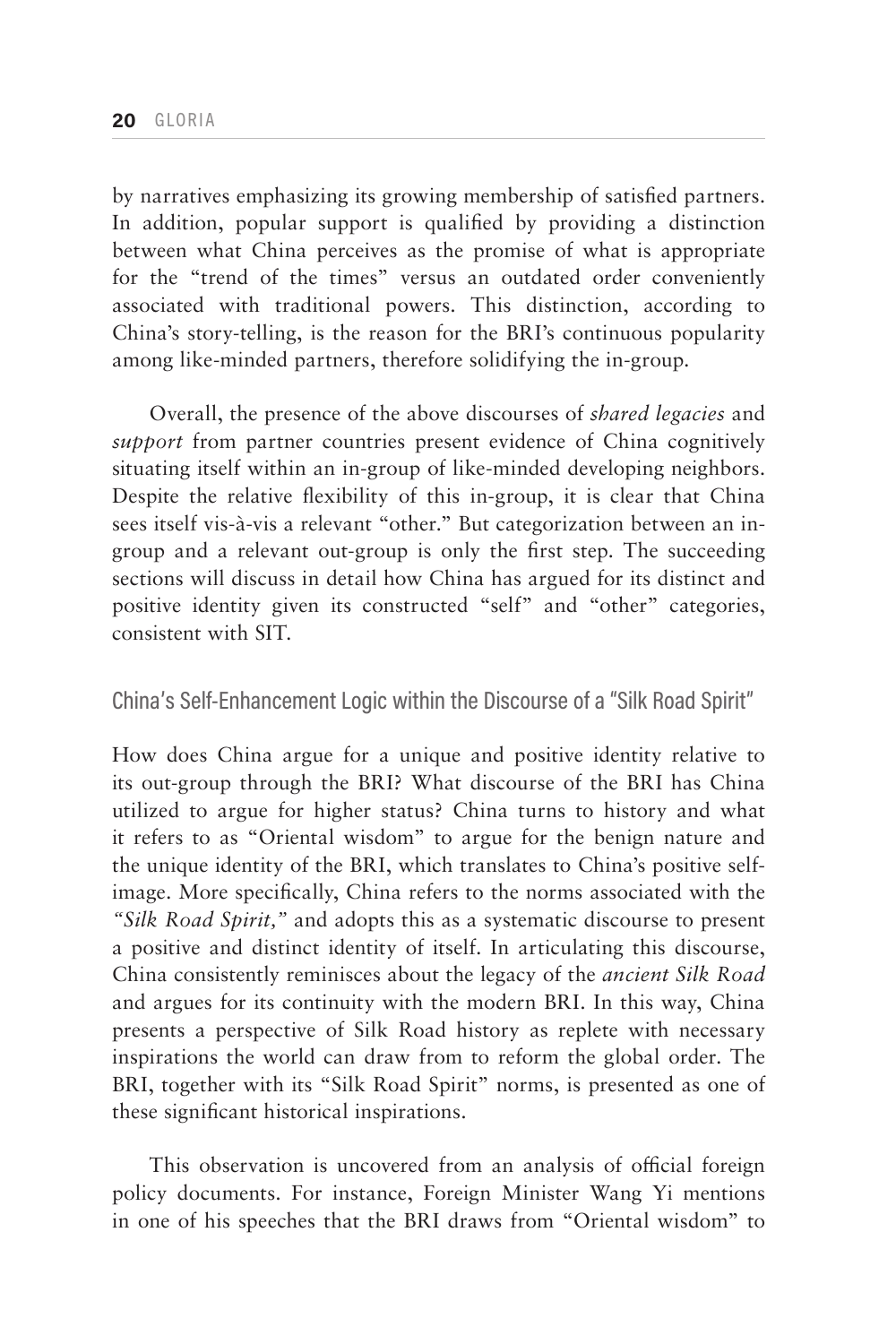contribute to the global objective of ensuring "common development and prosperity."57 Xi Jinping also describes the BRI as "a continuation of our [Asian] shared legacy and a right choice for the future."58 And within the official speeches and reports on the BRI, China collectively refers to the principles and norms behind the initiative as the "Silk Road Spirit," thereby maintaining a consistent discursive connection with its historical equivalent. According to this narrative of continuing the "Silk Road Spirit," the norms of *peace, friendship* (sometimes, "cooperation" is also used), *openness, inclusiveness, mutual learning, and mutual benefit* were practiced by people along the ancient Silk Road in the course of their exchanges and relations with each other.<sup>59</sup> These component norms are presented as the right way forward in addressing current challenges. By reflecting back on history to seek inspiration for reforming international relations, China is able to present "a Chinese approach of reforming the current global governance system."60 Indeed, the Silk Road Spirit discourse, through its component norms, not only promotes the narrative of a benign Chinese foreign policy, which has been a long-standing claim by Chinese leaders to dispel the "China threat" discourse.<sup>61</sup> It also tells the story of how

<sup>60</sup> Office of the Leading Group for the Belt and Road Initiative, *The Belt and Road Initiative*, 45–48.

<sup>&</sup>lt;sup>57</sup> Yi, "Forge Ahead under the Guidance."

<sup>58</sup> Ibid.

<sup>&</sup>lt;sup>59</sup> These five specific norms attached to the "Silk Road Spirit" metaphor was first introduced by Xi Jinping in 2014. Xi Jinping, "Promote the Silk Road Spirit, Strengthen China-Arab Cooperation," in *The Governance of China*, Vol. I (Beijing: Foreign Languages Press, 2014), 344. Other documents soon incorporated the Silk Road Spirit to introduce the norms underscoring the BRI. See, for example, National Development and Reform Commission and State Oceanic Administration, "Vision for Maritime Cooperation under the Belt and Road Initiative," *XinhuaNet*, June 20, 2017, par. 4, [http://www.xinhuanet.com/english/2017-](http://www.xinhuanet.com/english/2017-06/20/c_136380414.htm) [06/20/c\\_136380414.htm;](http://www.xinhuanet.com/english/2017-06/20/c_136380414.htm) and National Development and Reform Commission, Ministry of Foreign Affairs and Ministry of Commerce, "Vision and Actions on Jointly Building Silk Road Economic Belt and 21st Century Maritime Silk Road," China Internet Information Center, March 28, 2015, Preface, [http://www.china.org.cn/china/Off\\_the\\_Wire/2015-](http://www.china.org.cn/china/Off_the_Wire/2015-03/28/content_35182638.htm) [03/28/content\\_35182638.htm.](http://www.china.org.cn/china/Off_the_Wire/2015-03/28/content_35182638.htm)

<sup>&</sup>lt;sup>61</sup> The discourse of "China threat" broadly refers to hostile implications of China's rise visà-vis the current regional power balance. For a quick summary on the history of the discourse, refer to Chengqiu Wu, "Barking Up the Wrong Tree? The Master Narrative of 'China Threat Theory' Examined," in *Challenges Facing Chinese Political Development,*  eds. Sujian Guo and Baoguang Guo (Lanham: Lexington Books, 2007): 111–42.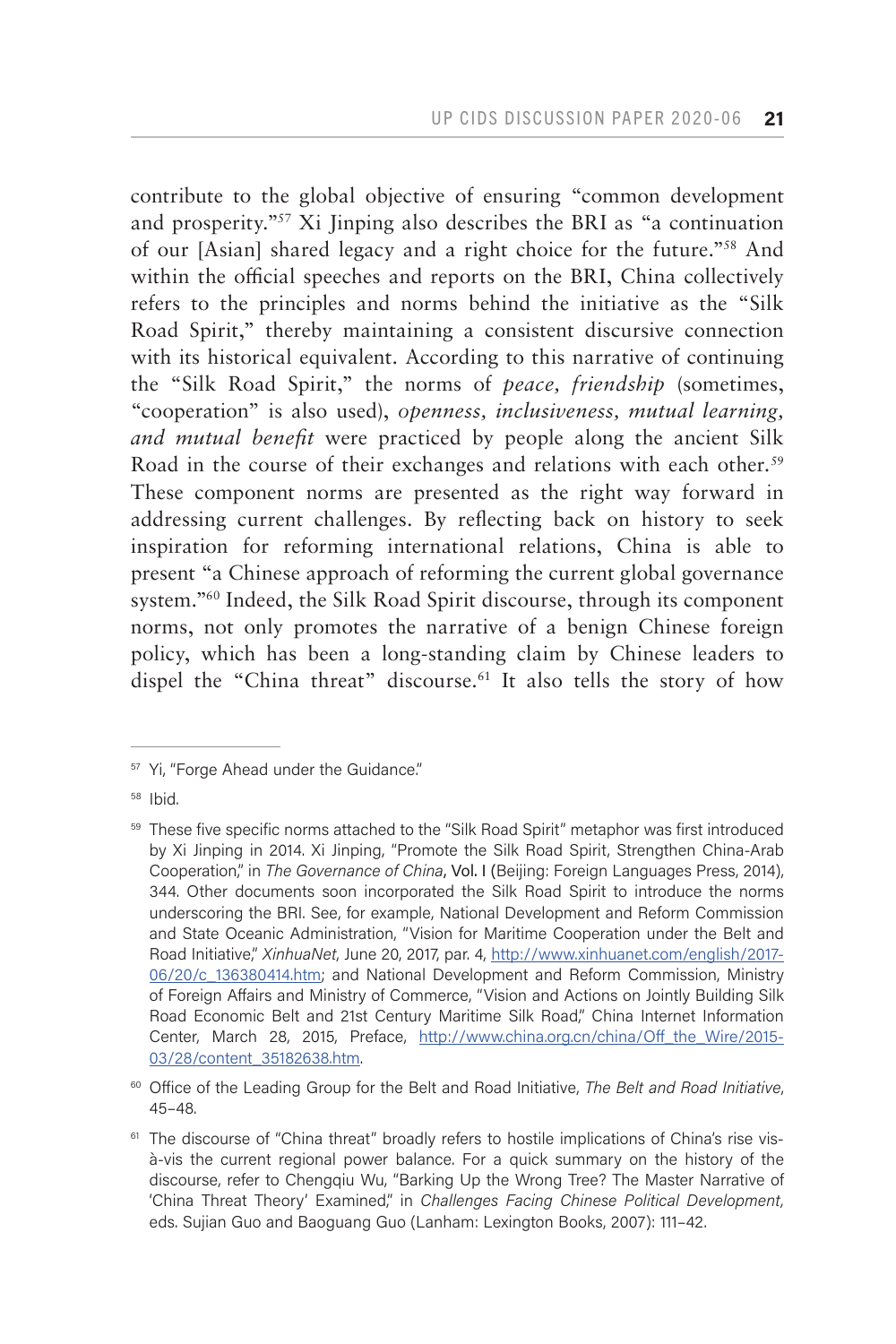being a peaceful major power throughout history is unique to China's experience.

But the norms making up the "Silk Road Spirit" are norms that could easily be argued as common practice, therefore not unique at all. In fact, the BRI, together with its core concepts, have already been recognized and incorporated in important documents within international organizations.<sup>62</sup> It is a set of norms that can easily be argued, as what China does, to be "shared by all countries around the world."63 Yet in articulating China's discourse of the "Silk Road Spirit," comparisons with either an old order or an outdated wisdom in doing international relations is often inferred. This discursive practice effectively distinguishes between what China perceives as norms that it promotes, and those that are outdated and need to be replaced. Such a presentation is consistent with the logic of social identity in trying to enhance one's positive identity by positively comparing the "self" from a relevant "other."

Unpacking the arguments behind the discourse of the "Silk Road Spirit" involves unpacking the norms that make up such discourse. This allows for a presentation of how *self-enhancement* is undertaken to forward a positive identity. Referring to the official foreign policy documents analyzed, the succeeding sections provide China's specific storytelling on the component norms that make up the BRI and China's foreign policy in general.

To guide and simplify the discourse analysis of the norms embodied in the "Silk Road Spirit," the five component norms of (1) peace, (2) friendship and cooperation, (3) openness and inclusiveness, (4) mutual learning, and (5) mutual benefit or "win-win" can be classified into two broad groups of normative prescriptions on how major powers ought to conduct their relations with other countries. **TABLE 1** presents a summary of China's normative prescriptions under the "Silk Road Spirit" based on these assumptions.

<sup>62</sup> Office of the Leading Group for the Belt and Road Initiative, *The Belt and Road Initiative*, 8–18.

<sup>&</sup>lt;sup>63</sup> National Development and Reform Commission, Ministry of Foreign Affairs and Ministry of Commerce, "Vision and Actions," Preface.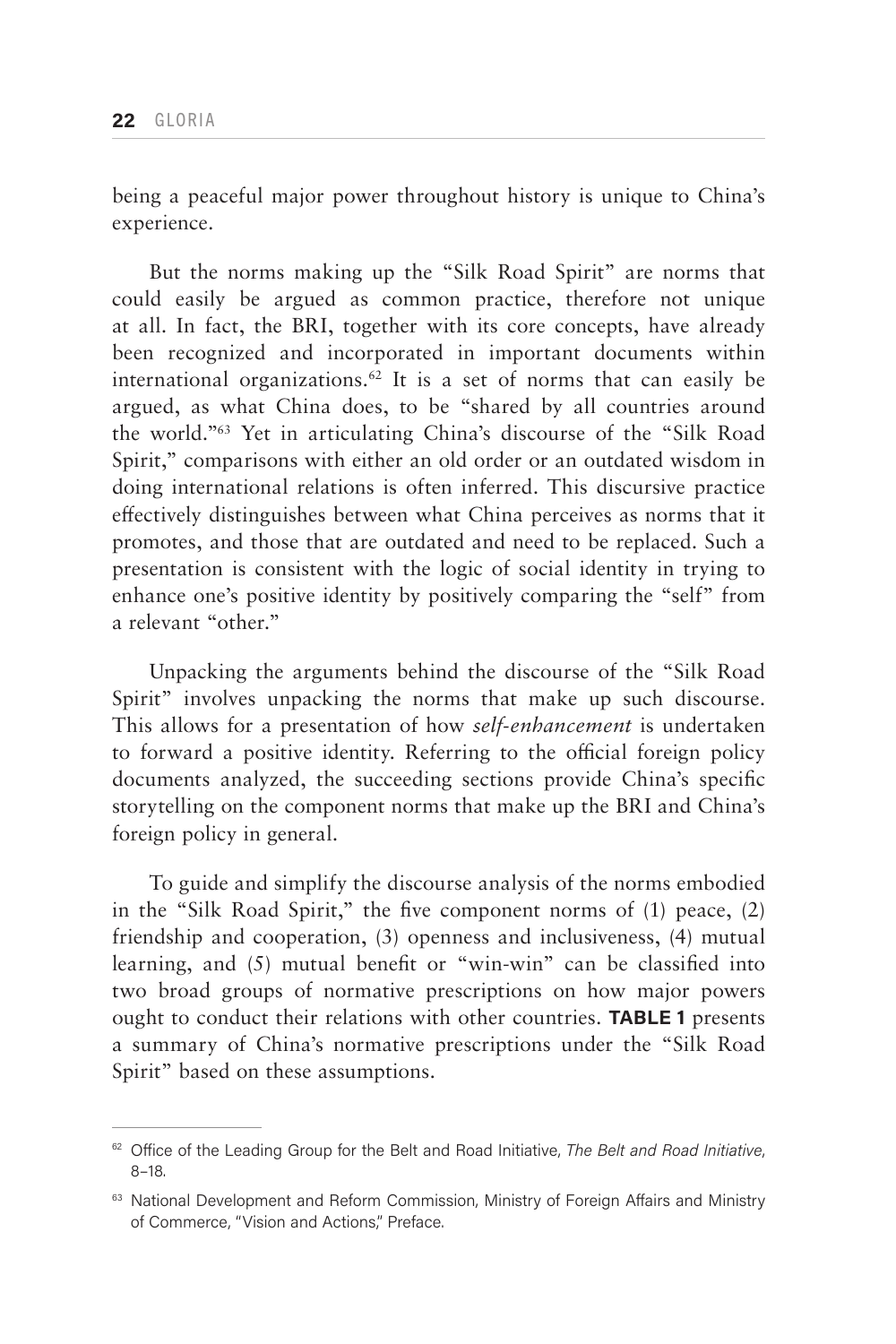| Major power conduct                                                                     | <b>Component norms</b><br>under the "Silk Road<br>Spirit"            | Implicit norms and<br>values to be replaced<br>by the "Silk Road<br>Spirit" |
|-----------------------------------------------------------------------------------------|----------------------------------------------------------------------|-----------------------------------------------------------------------------|
| Group 1: Perception<br>towards outcomes of<br>uneven gains from global<br>relationships | peace, friendship and<br>cooperation, "win-win"<br>or mutual benefit | war and colonialism,<br>zero-sum politics,<br>competition                   |
| Group 2: Attitude towards<br>other actors given global<br>anarchy                       | openness, inclusiveness,<br>mutual learning, non-<br>interference    | superiority of a certain<br>idea/culture, interference                      |

**TABLE 1** Summary of China's normative perceptions under the "Silk Road Spirit"

The above summary allows for a simplified understanding of how to interpret China's emphasis on the norms that make up the "Silk Road Spirit." The second column contains China's preferred "Silk Road Spirit" norms. As the discourse analysis would show in the next sections, China's argumentations on these prescribed norms are characterized by a narrative of discounting what it perceives as outdated norms and values in international relations (third column). Often in the official documents analyzed, the argumentation and the languages employed would embody these comparisons. Taking the analyses altogether, the five component norms of the "Silk Road Spirit" can be summarized with respect to two aspects of major power conduct: (1) how major powers perceive outcomes of uneven gains from global partnerships or interactions, and (2) how major powers should treat other countries given the anarchic nature of the international system. These groupings are presented in the first column.

Overall, through *self-enhancement*, China undergoes what is consistent with the social identity theory by presenting a morally righteous image of itself through an emphasis on the norms and values of the "Silk Road Spirit" (the norms in the second column). This entails a consistent discourse of presenting the "Silk Road Spirit" as the better alternative to what China identifies as outdated norms and values that still constitute today's international relations connected with the traditional Western major powers (the norms in the third column). Just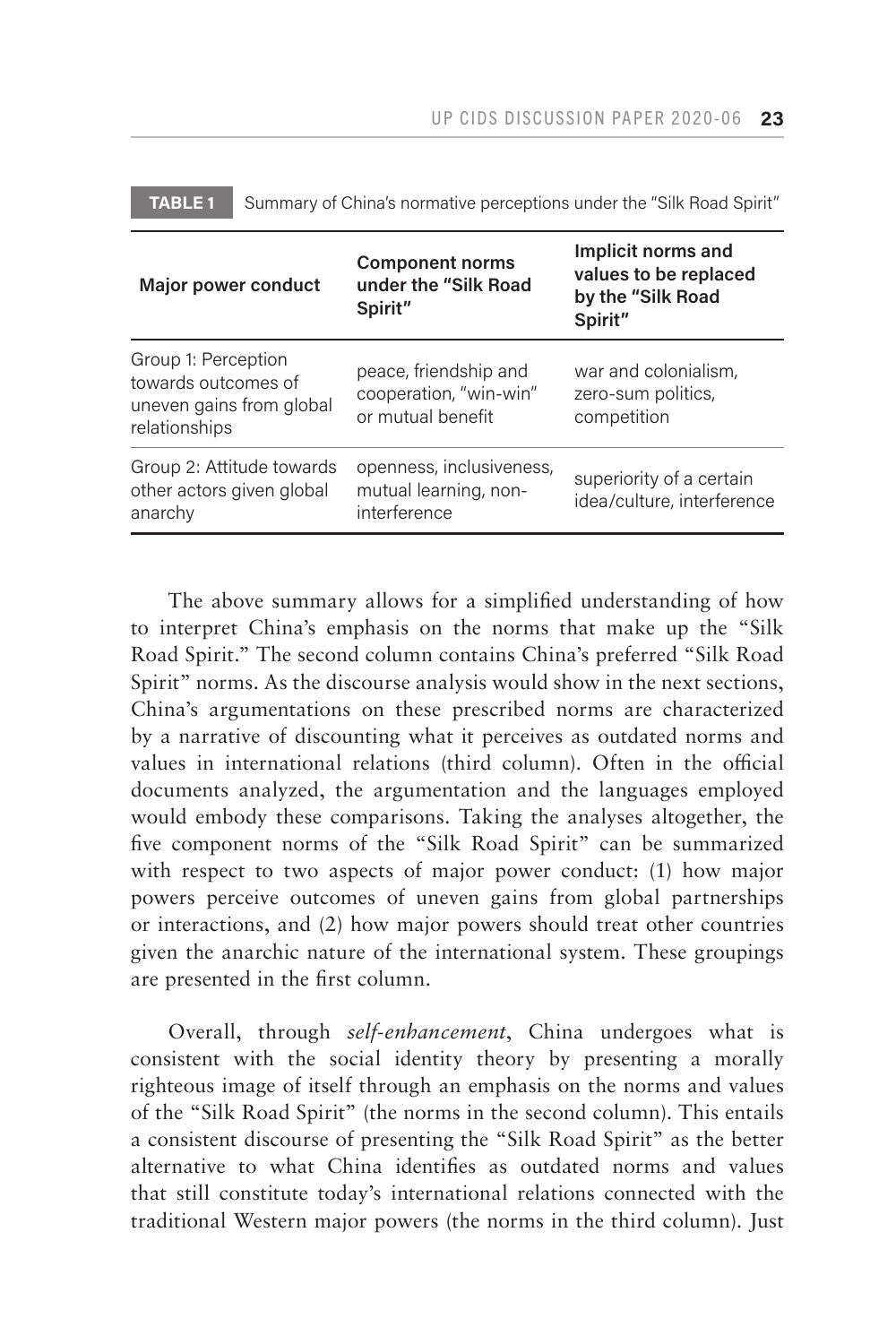like China's overall foreign policy discourse, China's "Silk Road Spirit" discourse is also understood as part of a bigger objective to present a positive and distinct identity for China with respect to its relevant out-group. Referring to SIT adds explanatory value to this assumption on China's foreign policy discourse. The analyses below argue for this appreciation of China's foreign policy discourse, specifically focusing on the "Silk Road Spirit" norms of (1) "win-win" or mutual benefit, (2) peace and cooperation, and (3) mutual learning.

## *Zero-sum Politics and the Norm of "Win-win"*

What is "win-win" according to China? How does the BRI embody "win-win" outcomes for everyone concerned? The "Silk Road Spirit" discourse of the BRI presents the initiative as a concrete method of promoting "win-win" approaches in doing international relations. At the heart of a "win-win" approach to international politics is the understanding that positive-sum benefits are possible in international relations. "Win-win" is consistently presented as the opposite of "zerosum" politics. The latter is always perceived by China as defining the foreign policy of traditional major powers. For China, zero-sum approaches to interstate relations should be declared obsolete. This dynamic of emphasizing positive-sum relations over "Cold War politics" allows China to present a positive identity of itself at the expense of an out-group. China's BRI discourse simply presents an opportunity for China to showcase this narrative.

The idea is inescapable in China's overall foreign policy rhetoric. Within published official speeches and reports that seek to provide a comprehensive explanation of China's overall foreign policy, the idea of "win-win" tends to be synonymous with similar terms such as "shared benefits," "mutually beneficial cooperation," "common development," "common interest," and "all-win progress" to name some of the terms usually employed.64 These are often identified as the right direction to

<sup>&</sup>lt;sup>64</sup> The respective citations of the quoted positive terms above are listed here in the same order: Wang, "Forge Ahead under the Guidance," par. 5; State Council Information Office, "China and the World in the New Era," White Paper, September 2019, 34, [http://](http://english.scio.gov.cn/node_8014488.html) [english.scio.gov.cn/node\\_8014488.html](http://english.scio.gov.cn/node_8014488.html); Wang Yi, "New Starting Point, New Vision and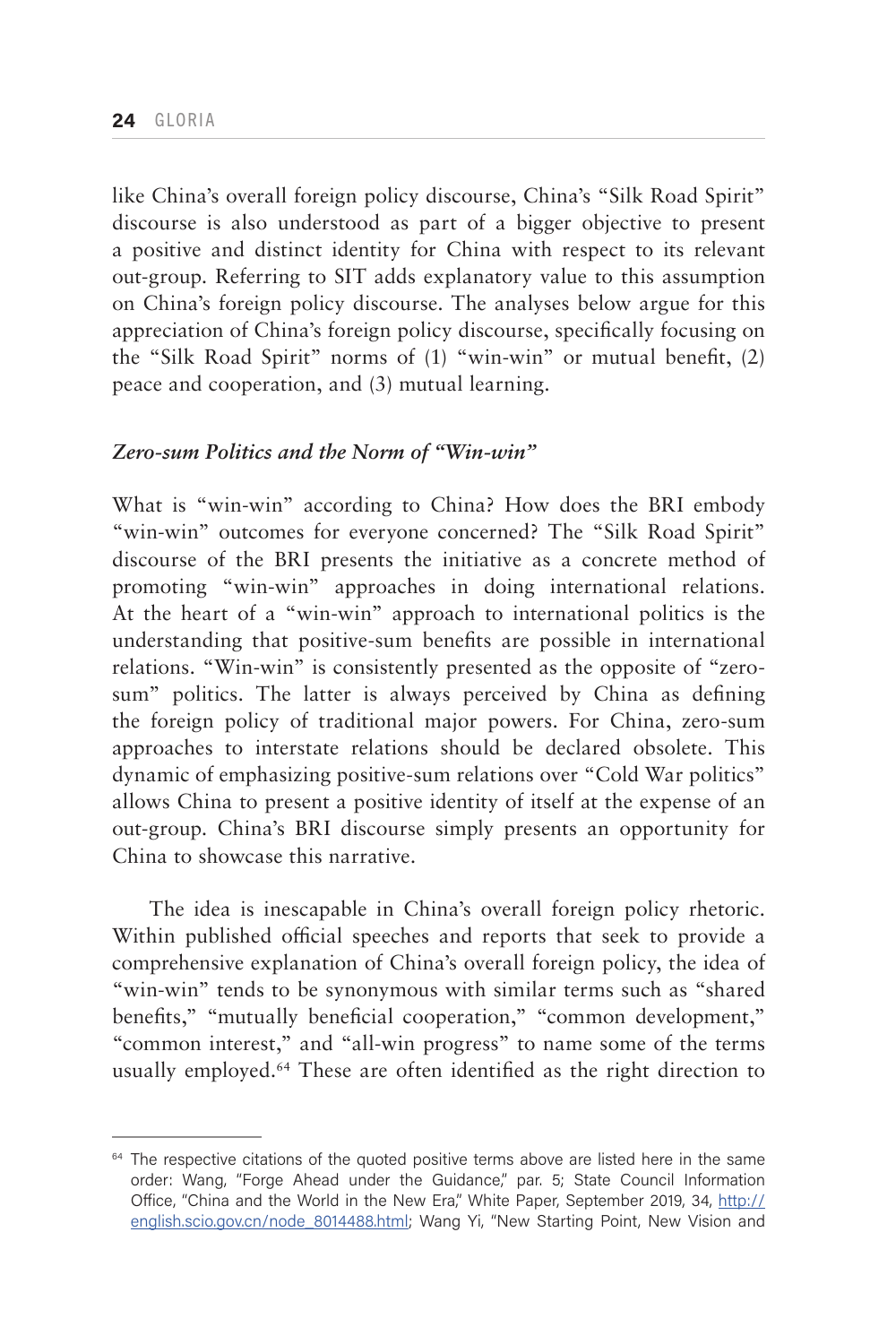take in terms of forging a new type of international relations. In addition to this, distinctive comparisons with opposite ideas are also reflected within the official documents to emphasize the positive attributions made earlier. Some of the opposite ideas explicitly mentioned in the documents include "confrontation," "lose-lose," "Cold War mentality," "zero-sum," "beggar-thy-neighbor," "exclusiveness," and "interest maximization," to name a few.<sup>65</sup>

Aside from the specific languages employed, China's emphasis on "win-win" as a defining feature of its foreign policy is also presented through a differentiation between a new and an outdated order. The outdated order is typically presented as a result of how traditional major powers have shaped the international system through their zero-sum approaches. For instance, Wang Yi in explaining Xi Jinping's foreign policy ideas to an international audience refers to win-win cooperation as a "fundamental principle" and a "new mentality" that would "replace the old mindset of zero-sum game."66 In this example, it was deemed necessary to describe China's preferred approach by referring to what it is not, thereby conveniently portraying an "old mindset" in a negative light. Likewise, Le Yucheng, in a speech attributed to pursuing "shared interests" as an alternative to "seeking self-interests", referred

New Journey," MOFA PRC, April 29, 2019, par. 6, [https://www.fmprc.gov.cn/mfa\\_eng/](https://www.fmprc.gov.cn/mfa_eng/zxxx_662805/t1660860.shtml) [zxxx\\_662805/t1660860.shtml](https://www.fmprc.gov.cn/mfa_eng/zxxx_662805/t1660860.shtml); State Council Information Office, "White Paper: China and the World," 39; Wang Yi, "Work Together to Create a Community of Shared Future for Mankind," MOFA PRC, May 31, 2016, par. 5, [https://www.fmprc.gov.cn/mfa\\_eng/](https://www.fmprc.gov.cn/mfa_eng/wjdt_665385/zyjh_665391/t1369269.shtml) [wjdt\\_665385/zyjh\\_665391/t1369269.shtml.](https://www.fmprc.gov.cn/mfa_eng/wjdt_665385/zyjh_665391/t1369269.shtml)

<sup>&</sup>lt;sup>65</sup> The respective citations of the quoted negative terms above are listed here in the same order: Xi Jinping, "Work Hand in Hand for Common Development," in *The Governance of China*, Vol. I (Beijing: Foreign Languages Press, 2014), 356; Wang, "A Changing China," par. 18; Xi Jinping, "Work Together to Build a Community of Shared Future for Mankind" (Speech at the 71st United Nations General Assembly), *XinhuaNet*, January 19, 2017, [http://www.xinhuanet.com/english/2017-01/19/c\\_135994707.htm](http://www.xinhuanet.com/english/2017-01/19/c_135994707.htm); Wang, "Work Together to Create a Community," par. 5; Le Yucheng, "China's Foreign Policy in a Fast Changing World: Mission and Responsibility" (Speech at the 8th World Peace Forum), MOFA PRC, July 8, 2019, par. 2, [https://www.fmprc.gov.cn/mfa\\_eng/wjdt\\_665385/zyjh\\_665391/](https://www.fmprc.gov.cn/mfa_eng/wjdt_665385/zyjh_665391/t1679454.shtml) [t1679454.shtml](https://www.fmprc.gov.cn/mfa_eng/wjdt_665385/zyjh_665391/t1679454.shtml); Wang, "Toward a New Type of International Relations," par. 10; Le Yucheng, "China: A Source of Certainty and Stability in a Changing World" (Speech at the 9th Beijing Xiangshan Forum), MOFA PRC, October 22, 2019, par. 16, [https://www.](https://www.fmprc.gov.cn/mfa_eng/wjdt_665385/zyjh_665391/t1709807.shtml) [fmprc.gov.cn/mfa\\_eng/wjdt\\_665385/zyjh\\_665391/t1709807.shtml.](https://www.fmprc.gov.cn/mfa_eng/wjdt_665385/zyjh_665391/t1709807.shtml)

<sup>&</sup>lt;sup>66</sup> Wang, "Work Together to Create a Community," par. 5.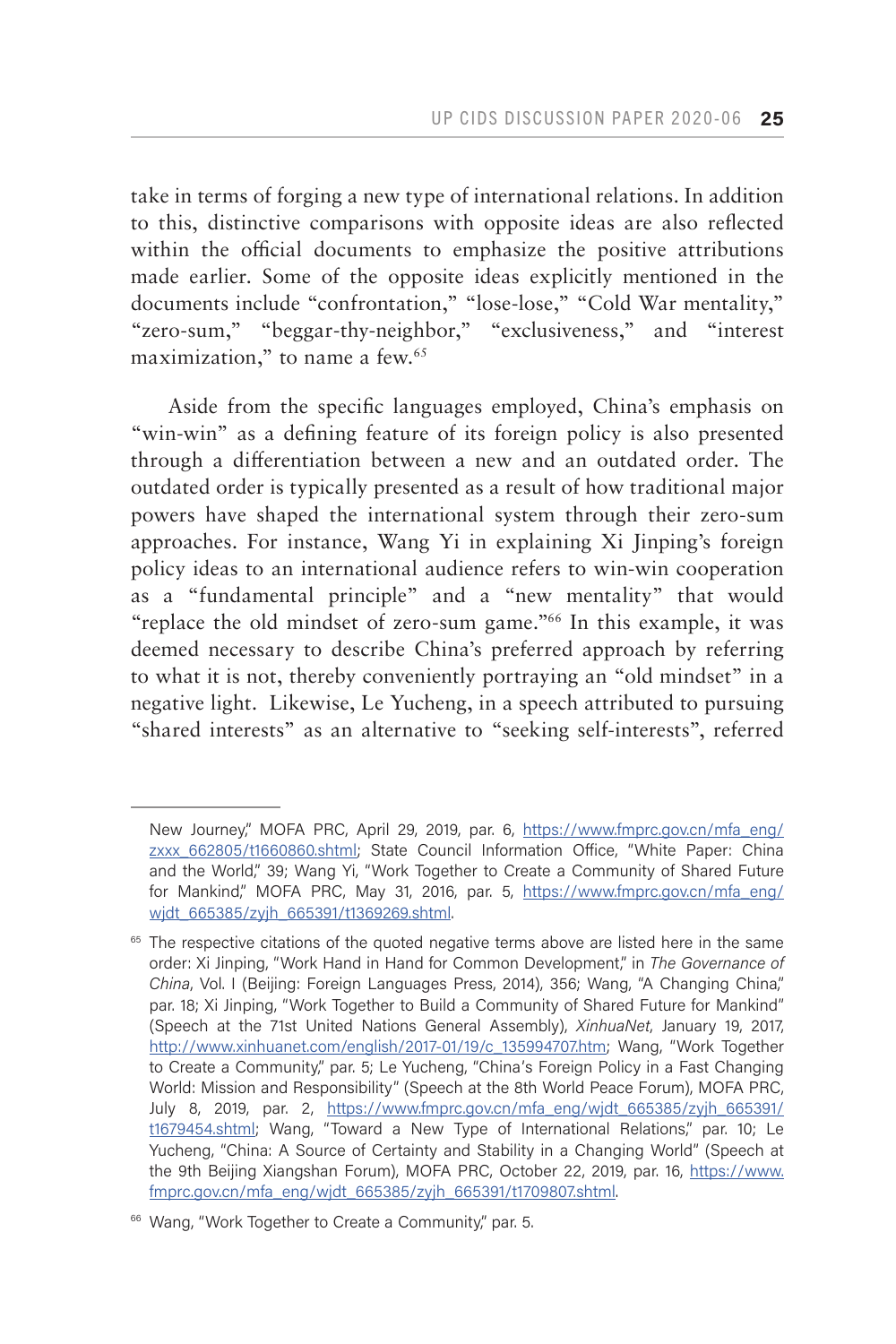to the latter as absent "in the genes of Chinese culture."67 The discourse emphasizes the positive characteristics of China's foreign policy, while also identifying opposite values which can be attributed to an out-group of traditional major powers.

The distinctions also go beyond simple comparisons between China's general perceptions of the old and the new. In other recent speeches, officials were more explicit in comparing China's foreign policy principles with its relevant out-group by specifically pointing to "Western" legacies to stress their arguments. For instance, in a press statement released by foreign minister Wang Yi to expound on China's foreign policy principles, he referred to "win-win outcome" as China's "basic principle in handling international relations." But more importantly, the statement was immediately followed by a description of "Western theories of international relations" as "worship[ping] the law of the jungle which leaves the weak at the mercy of the strong and regard zero-sum game and winner-takes-all as an unalterable tenet."68 The foreign minister also emphasized in another instance that China's foreign policy simply "differs from the one followed by traditional powers in history" as it focuses on "maintaining a favorable external environment" to develop its economy and gain "greater standing and influence."69 The foreign policy discourse of Xi and his peers is indeed clear in distinguishing its own brand of "win-win" cooperation to the Western traditional powers' perceived outdated practice of doing international relations. These observations provide explanatory evidence on how China has adopted a discursive logic consistent with social identity phenomenon as it presents itself in a positive light at the expense of an identified out-group of Western powers.

The same pattern can also be observed in China's more specific BRI narratives of "win-win" under the "Silk Road Spirit" discourse, consistent with the task of establishing interdiscursivity of these

<sup>&</sup>lt;sup>67</sup> Le, "China: A Source of Certainty and Stability," par. 16.

<sup>&</sup>lt;sup>68</sup> MOFA PRC, "Build a New Type of International Relations Featuring Win-Win Cooperation," June 20, 2016, [https://www.fmprc.gov.cn/mfa\\_eng/wjdt\\_665385/zyjh\\_665391/t1376908.](https://www.fmprc.gov.cn/mfa_eng/wjdt_665385/zyjh_665391/t1376908.shtml) [shtml.](https://www.fmprc.gov.cn/mfa_eng/wjdt_665385/zyjh_665391/t1376908.shtml)

<sup>&</sup>lt;sup>69</sup> Yi, "Forge Ahead under the Guidance," part 2, sec. 4.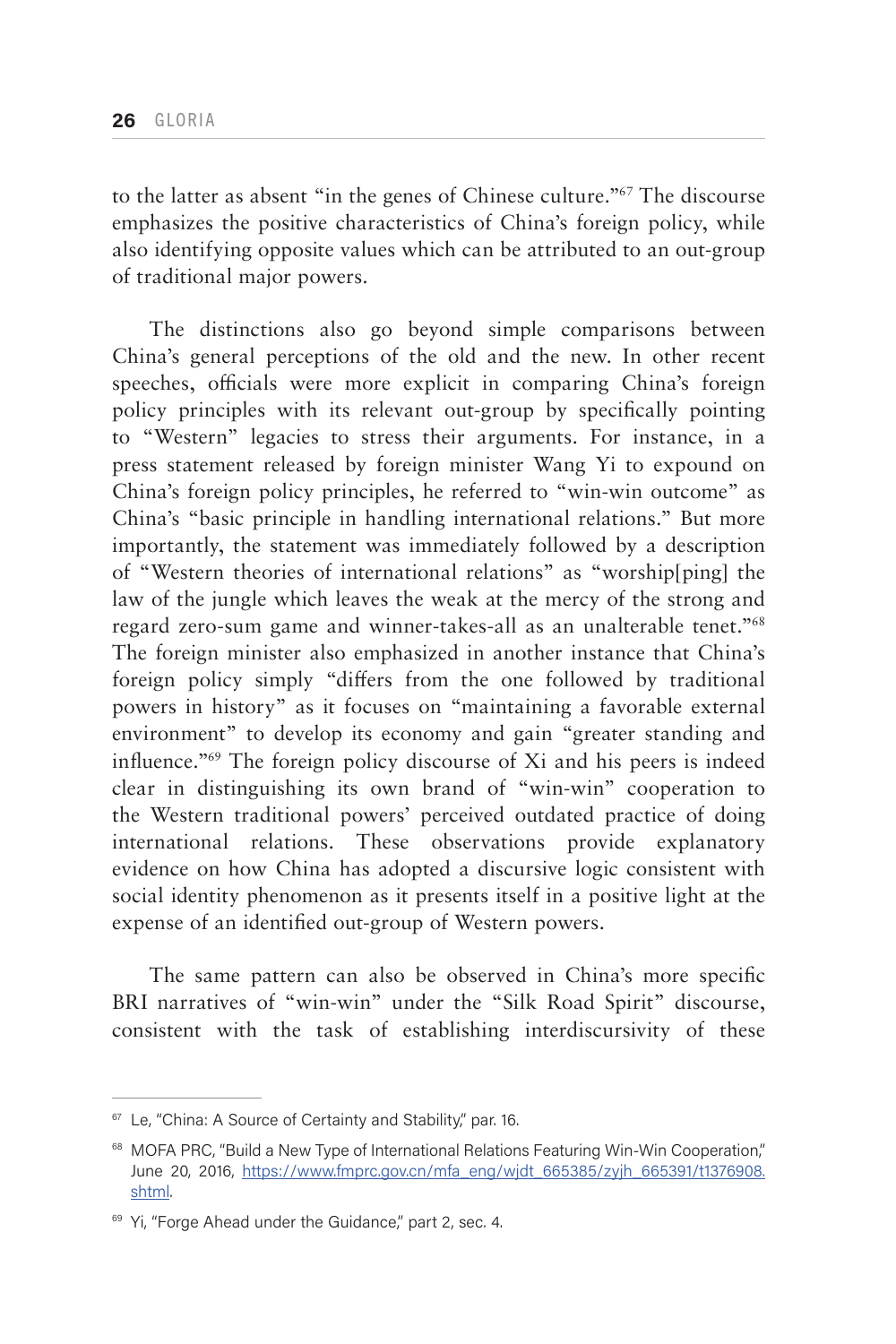meanings. The discourse presents China as trying to "replace the old practice of 'going [at] it alone' and the mentality of winner takes all" while working with its partners in finding "a new path of winwin cooperation for the world" represented by the BRI.<sup>70</sup> This is the similar narrative that has been employed in the broader examples previously mentioned. The "Silk Road Spirit" discourse maintains that it is precisely because of this effort from China to spearhead a global initiative which seeks to "expand external cooperation" that the BRI is currently winning "support from a lot of countries.71" Indeed, China's pursuit for a positive identity relative to Western traditional powers, through its emphasis on "win-win" logic, is also reflected in the official "Silk Road Spirit" discourse.

But it must be understood that the consistency of the "win-win" narrative in China's foreign policy logic did not start with the BRI and China's overall foreign policy discourse under Xi Jinping's leadership. "Win-win" has ubiquitously defined China's vision and discourse of its preferred global order. It is a staple within Chinese foreign policy discourse even before Xi Jinping's leadership. Explaining the "roots of win-win," Brantly Womack argues that the foundational ideas associated with China's win-win policy is consistent with the *Five Principles of Peaceful Coexistence*, which China co-authored with India and Burma, and subsequently introduced to the non-aligned developing nations during the Cold War.72 Maintaining consistency between these two foreign policy principles indicates consistency in China's perception of its position in the global order. Shu Guang Zhang, in studying declassified foreign ministry archives and diplomatic papers, alludes to

<sup>&</sup>lt;sup>70</sup> Yi, "Foreign Minister Wang Yi Meets the Press," question 17.

<sup>71</sup> Ibid., question 1.

<sup>72</sup> Brantly Womack, "Beyond Win–win: Rethinking China's International Relationships in an Era of Economic Uncertainty," *International Affairs* 89, no. 4 (July 2013): 913, [https://](https://doi.org/10.1111/1468-2346.12051) [doi.org/10.1111/1468-2346.12051](https://doi.org/10.1111/1468-2346.12051). The Five Principles of Peaceful Coexistence are (1) mutual respect for sovereignty and territorial integrity, (2) mutual non-aggression, (3) non-interference in each other's internal affairs, (4) equality and mutual benefit, and (5) peaceful coexistence. Chinese Consulate General in Karachi, "The Five Principles of Peaceful Coexistence: The Time-tested Guideline of China's Policy with Neighbours," MOFA PRC, July 30, 2014, [https://www.fmprc.gov.cn/mfa\\_eng/wjb\\_663304/zwjg\\_](https://www.fmprc.gov.cn/mfa_eng/wjb_663304/zwjg_665342/zwbd_665378/t1179045.shtml) [665342/zwbd\\_665378/t1179045.shtml.](https://www.fmprc.gov.cn/mfa_eng/wjb_663304/zwjg_665342/zwbd_665378/t1179045.shtml)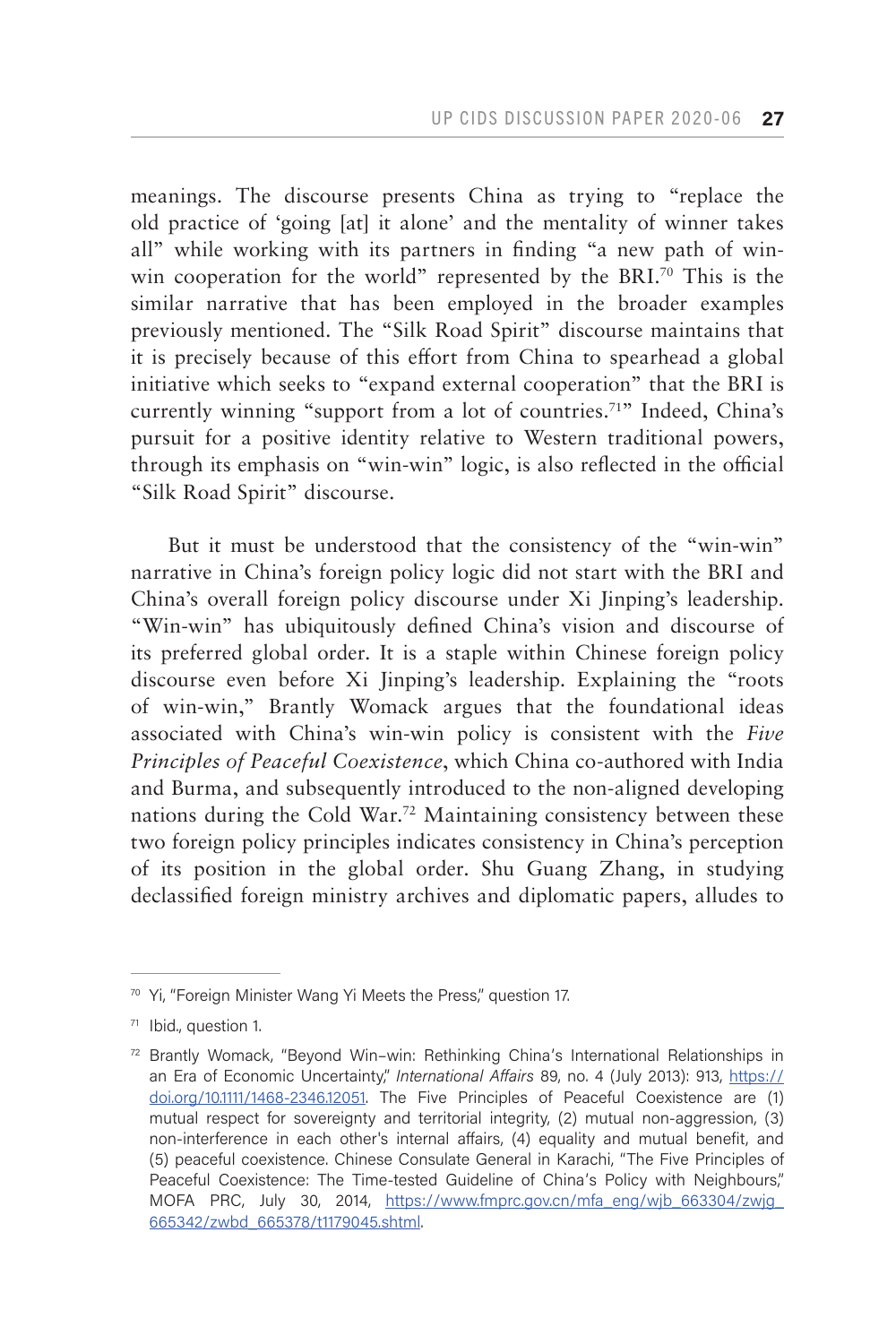the the Five Principles of Peaceful Coexistence as China's way to "expose and criticize US imperialism" while expressing solidarity with its ingroup of developing nations.73 Womack agrees with this assessment as he observes that China's identification with the "Third World" and critique of imperialism and hegemonism goes hand-in-hand.74 China's discourse on the idea of a "win-win" approach to international relations is consistently presented as an alternative to an old order defined by zero-sum politics which it describes as a legacy of the West.

Ultimately, the BRI, despite its grandeur and the emphasis that it is receiving from both China and spectators, can also be understood as a continuation of China's discursive emphasis on "win-win." The norm of "win-win" is part of a consistent foreign policy discourse that argues for a different and positive identity for China. Hence, while the BRI may indeed help China achieve on the ground strategic and economic objectives, it remains consistent with the more persistent objective of presenting a higher and more benign image as a major power relative to traditional Western major powers.

#### *Zheng He's Friendly Voyages and the Norms of Peace and Cooperation*

Closely related to the "win-win" logic is China's emphasis on peace and cooperation. This is explicitly included as one of the component norms making up the "Silk Road Spirit." And similar to the earlier narratives on "win-win," this is also discursively presented as an overall priority for Chinese foreign policy. It can certainly be argued that this is not a unique norm that can only be ascribed to China's foreign policy logic, as everyone wants peace. China's argumentation on these specific ideas, however, draws from its own history and understanding of itself. This is where self-enhancement for a positive identity plays out. That is, more than the norms of peace and cooperation itself, it is China's own unique presentation of referring to its own historical experience to argue for its

<sup>73</sup> Shu Guang Zhang, "Constructing 'Peaceful Coexistence': China's Diplomacy toward the Geneva and Bandung Conferences, 1954–55," *Cold War History* 7, no. 4 (2007): 509, <https://doi.org/10.1080/14682740701621846>.

<sup>74</sup> Womack, "Beyond win-win," 913.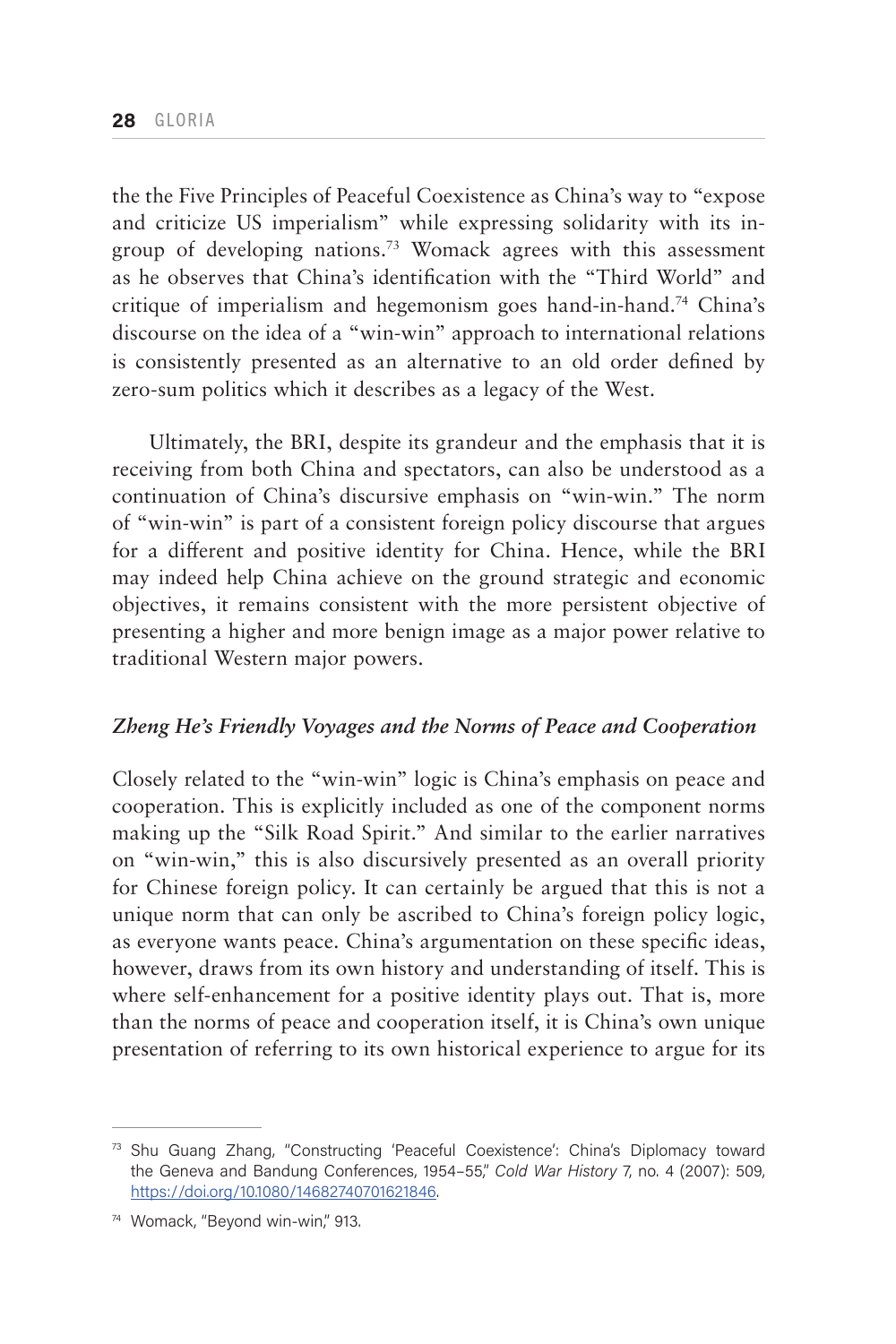peaceful and cooperative nature that serves the purpose of enhancing China's unique and positive identity.

For instance, the official BRI documents often highlight the innate peaceful nature of China by referring to how it has interacted with other civilizations throughout history. This is where China finds utmost utility in the famous story of Zheng He. China asserts that, just like the voyages of Zheng He to the "Western Seas," the BRI hopes to "build a bridge for peace and East-West cooperation."<sup>75</sup> This example exhibits how China constructs its peaceful nature by looking at history for contextualizing the enduring legacy of its benign nature. In addition to stressing the centrality of cooperation as promoted by the pioneers of China's in-group, the "Silk Road Spirit" discourse also refers to them as "friendly emissaries" rather than "as conquerors."76 Their objectives were identified as simply to "trade along [the silk road] spreading amity and cracking down on piracy" and not to "invade, colonize, or swindle."77 These attributions help us uncover the cognitive processes that defines China's social identity for itself, seeing how it stresses its peaceful attributes against familiar negative characteristics of "invading" and "colonizing" to emphasize the distinction.

On top of the usual reference to Zheng He's voyage, China's "Silk Road Spirit" discourse would also incorporate arguments emphasizing the in-group's "Asian values" or "Asian characteristics" as essentially cooperative and not competitive. This helps underscore the in-group's distinctiveness. In Xi Jinping's speech at the 2014 Dialogue on Strengthening Connectivity Partnership, he explicitly stated that there is a need to discover new "platforms of cooperation of Asian characteristics" which involves coming up with "new institutions and mechanisms," such as the AIIB and the BRI.78 In

<sup>&</sup>lt;sup>75</sup> Xi, "Working Together to Build," par. 4.

<sup>76</sup> Ibid.

 $77$  Yang, "Jointly Build the 21st Century Maritime Silk Road," par. 4.

 $78$  Xi Jinping, "Connectivity Spearheads Development and Partnership Enables Cooperation" (Speech at the Dialogue on Strengthening Connectivity Partnership), MOFA PRC, November 8, 2014, par. 13, [https://www.fmprc.gov.cn/mfa\\_eng/topics\\_665678/](https://www.fmprc.gov.cn/mfa_eng/topics_665678/ytjhzzdrsrcldrfzshyjxghd/t1210466.shtml) [ytjhzzdrsrcldrfzshyjxghd/t1210466.shtml.](https://www.fmprc.gov.cn/mfa_eng/topics_665678/ytjhzzdrsrcldrfzshyjxghd/t1210466.shtml)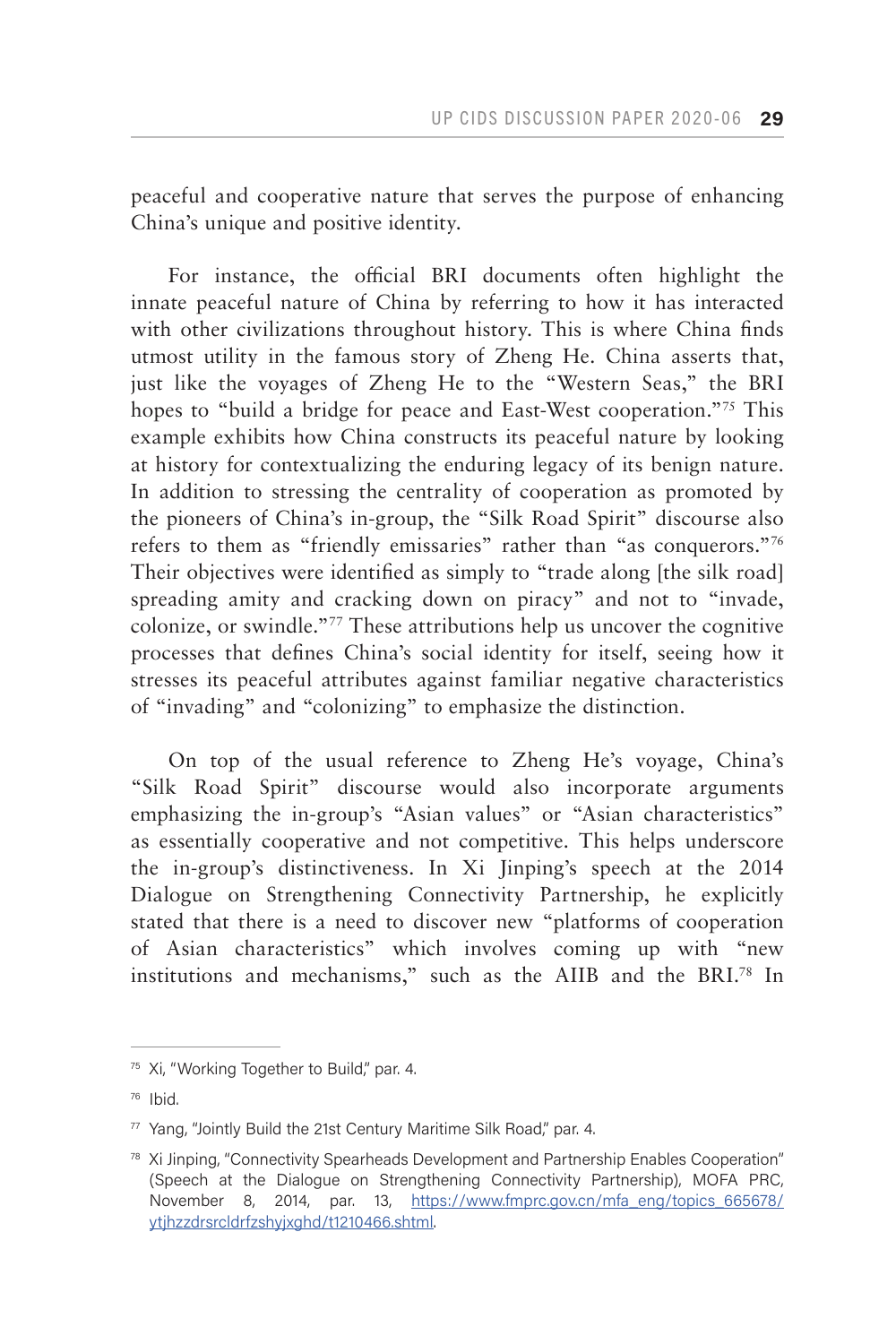another speech, Yang Jiechi provides a similar argumentation for the in-group by emphasizing that despite "suffering from the invasion and colonization of foreign powers," Asian countries today still "sought to uphold the roots of their own values" as this particular in-group seeks to be innovative in their pursuit for common prosperity in the modern era.79 Indeed, China's foreign policy discourse of the BRI underscores positive aspects of the in-group's history as a peaceful civilization to emphasize that it is different from the traditional major powers.

Ultimately, the emphasis on peace and cooperation within China's overall foreign policy discourse reflects the consistent aspiration to be seen in a positive perspective relative to other major powers. As one speech elaborating on this has stated, China's vision for the international system "reflects China's keen sense of responsibility for the world as a major country to share weal and woe with other countries."80 China's overall foreign policy discourse, which specifically includes the "Silk Road Spirit," presents a positive identity by referring to international norms that are presented through value-laden comparisons of itself and its out-group.

### *Diversity of Civilizations and the Norm of Mutual Learning*

In another recurring instance of the Silk Road Spirit discourse of the BRI, China would specifically refer to the norm of mutual learning as appreciating diversity and relative equality among nations. According to China's official discourse, mutual learning is a consistent practice by countries along the ancient silk route which resulted to the spread of valuable know-how such as "China's four great inventions," different religions, and other important discoveries.<sup>81</sup> For instance, Yang Jiechi recalled in a speech that the Silk Road legacy of "[embracing] foreign

<sup>&</sup>lt;sup>79</sup> Jiechi Yang, "Jointly Undertake the Great Initiatives With Confidence and Mutual Trust" (Speech at the Boao Forum), MOFA PRC, April 10, 2014, par. 7, [https://www.fmprc.gov.cn/](https://www.fmprc.gov.cn/mfa_eng/wjdt_665385/zyjh_665391/t1145860.shtml) [mfa\\_eng/wjdt\\_665385/zyjh\\_665391/t1145860.shtml.](https://www.fmprc.gov.cn/mfa_eng/wjdt_665385/zyjh_665391/t1145860.shtml)

<sup>80</sup> MOFA PRC, "Build a New Type of International Relations," par. 4.

<sup>81</sup> Xi, "Work Together to Build," par. 6.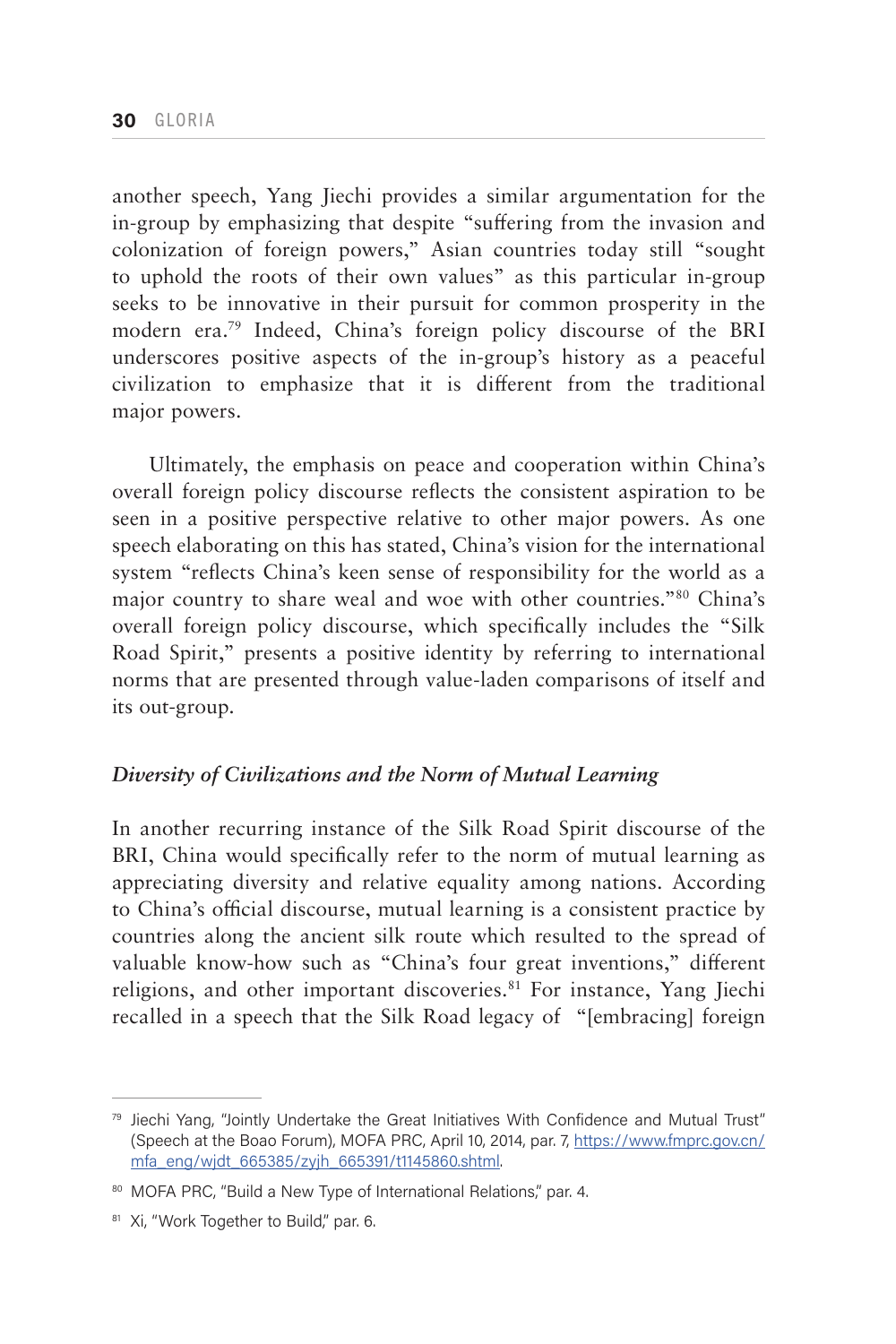merchants and students…without reservation" as they shared among them the "most advanced commodities and technologies."82 This example supposedly emphasizes how the norm of mutual learning has been a long-standing in-group practice. Mutual learning is also contextualized in other BRI documents by referring to it as the replacement of "clashes" being a normal conduct of international relations in modern history.<sup>83</sup> Through its emphasis on the idea of mutual learning, China is able to present itself as an inclusive major power welcoming of diverse cultures.

In relation to this, beyond the "Silk Road Spirit" discourse, emphasis on the norm of mutual learning is also a recurring theme within China's overall foreign policy discourse. This is typically invoked as a normative replacement to the perceived usual practice of confrontation and conflict promoted by traditional major powers. China would usually start with a claim that this principle promotes coexistence among "diverse civilizations."84 According to this narrative, exchanges among different cultures promotes overall progress as society learns from one another. And beyond learning from each other, emphasizing mutual learning for China also means "respecting the choices countries make of their own social systems and development paths, and replacing confrontation and conflict among civilizations with exchanges and mutual learning."85 Here, non-interference to domestic affairs becomes closely related with the liberal emphasis on encouraging diversity for the sake of mutual learning.

<sup>82</sup> Yang, "Jointly Undertake the Great Initiatives," par. 6.

<sup>&</sup>lt;sup>83</sup> For documents that specifically referred to the distinction between mutual learning and clashes in international relations, refer to Office of the Leading Group for the Belt and Road Initiative, *The Belt and Road Initiative*, 60–62; and MOFA PRC, "Yang Jiechi on the Belt and Road Initiative," par. 6.

<sup>84</sup> Wang, "Work Together to Create a Community," par. 6; MOFA PRC, "Build a New Type of International Relations," par. 12; Xi, "Work Together to Build a Community of Shared Future," par. 25; Wang Yi, "China's Role in the Global and Regional Order: Participant, Facilitator, and Contributor" (Speech at the 4th World Peace Forum), MOFA PRC, June 27, 2015, par. 12, [https://www.fmprc.gov.cn/mfa\\_eng/wjdt\\_665385/zyjh\\_665391/t1276595.](https://www.fmprc.gov.cn/mfa_eng/wjdt_665385/zyjh_665391/t1276595.shtml) [shtml.](https://www.fmprc.gov.cn/mfa_eng/wjdt_665385/zyjh_665391/t1276595.shtml)

<sup>85</sup> MOFA PRC, "Build a New Type of International Relations," par. 12.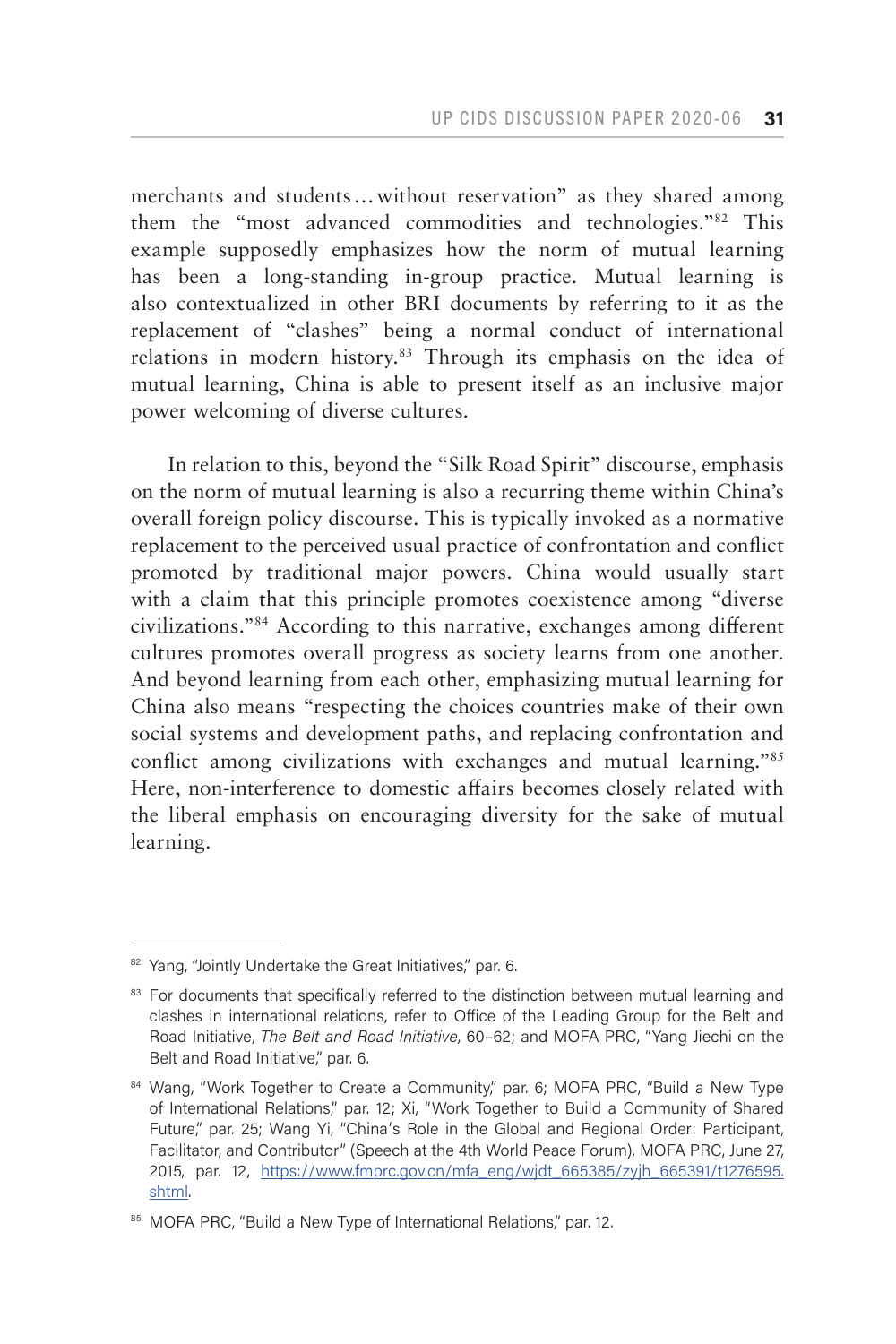Indeed, China's consistent emphasis on mutual learning provides opportunities for it to invoke normative comparisons of itself with an outdated global order it associates with its out-group. The language that it uses also mirrors this assessment. Official documents would positively highlight terms such as "inter-civilizational exchanges," "dialogue and negotiation," "diversity of civilizations," "inclusiveness," and "non-intervention" to refer to the idea of mutual-learning and how it can be practiced today.86 Likewise, these were often placed side-byside or in direct comparison with terms and phrases such as "clash of civilizations," "use or threat of force," "confrontation and conflict," and the idea of having a "superior or inferior civilization."87 Overall, an emphasis on mutual learning can be seen as another way for China to differentiate itself from traditional powers, which China perceives have forced their wisdom on other civilizations and intervened on their political systems.

Similar to the norms of win-win and peace and cooperation, reference to the norm of mutual learning has been a common presence in China's foreign policy discourse even before Xi Jinping's leadership. Overall, mutual learning has set the tone for China to positively represent itself as a responsible power upholding peaceful coexistence over intervention. The norm actually finds its origins in China's emphasis for non-intervention, as also enshrined in its Five Principles of Peaceful Coexistence. In the 1990s, Deng Xiaoping was already arguing for upholding non-interference as a key norm in international relations, where he stated that "it won't work to require all the countries in the world to copy the patterns set by the United States, Britain and France."<sup>88</sup>

<sup>&</sup>lt;sup>86</sup> The respective citations of the quoted positive terms above are listed here in the same order: Wang, "Toward a New Type of International Relations," par. 4; Wang, "Work Together to Create a Community," par. 10; Xi, "Towards a Community of Shared Future;" Wang, "Toward a New Type of International Relations;" and State Council Information Office, "White Paper: China and the World," 9.

<sup>&</sup>lt;sup>87</sup> The respective citations of the quoted negative terms above are listed here in the same order: Wang, "Work Together to Create a Community," par. 6; Wang, "Toward a New Type of International Relations," par. 24; MOFA PRC, "Build a New Type of International Relations," par. 1; and Xi, "Work Together to Build the Silk Road Economic Belt and the 21st Century Maritime Silk Road," par. 25.

<sup>88</sup> Deng Xiaoping, "China Will Never Allow Other Countries to Interfere in Its Internal Affairs," in *Selected Works of Deng Xiaoping*, Vol. 3 (Beijing: Foreign Languages Press, 2006).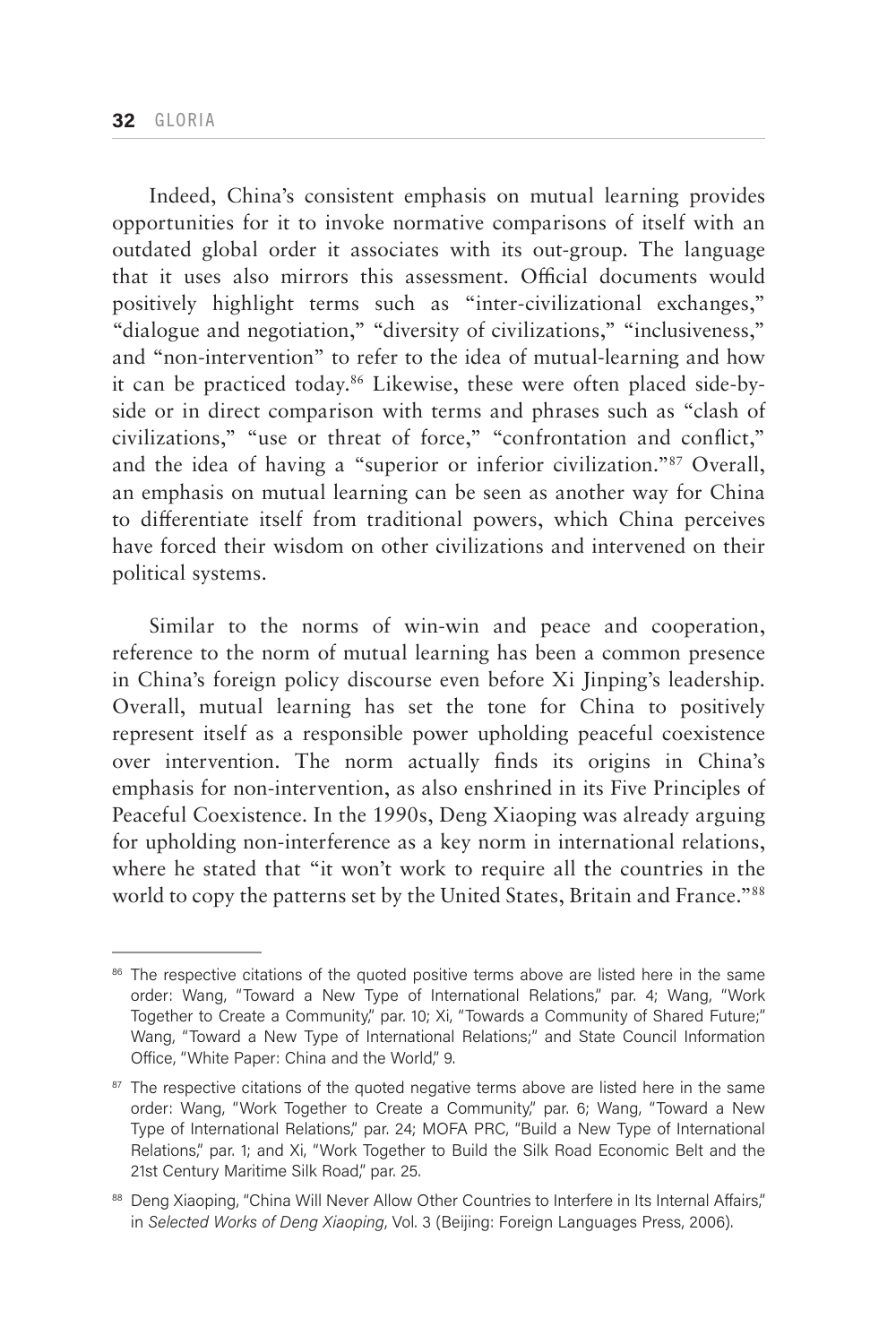And in Jiang Zemin's speech to the Untied Nations Millennium Summit 20 years ago, he also emphasized that "as there should not be only one color in the universe, so there should not be only one civilization, one social system, one development model or one set of values in the world."89 Likewise, Hu Jintao also provided the same sentiment in a 2005 UN Summit, calling on all nations to "respect the right of each country to independently choosing its social system and development road and support the efforts of countries to realize rejuvenation and growth according to their own national conditions."90 Interestingly, a similar narrative has been echoed by Xi Jinping in expounding on how "equal exchanges makes the world colorful" under the absence of hierarchy as embodied in the "Silk Road Spirit."<sup>91</sup>

From the metaphors employed to the emphasis on respecting diversity, this particular spotlight on mutual learning has been a consistent narrative within China's foreign policy discourse despite changing leaderships and specific priorities. Likewise, previous leaderships have also identified a potential out-group of traditional powers to differentiate China's preferred norms and values in international relations. Indeed, China has also invoked the concept of mutual learning as a replacement of perceived major power arrogance and interference when it comes to how domestic as well as international affairs and exchanges should be conducted. And, as elaborated earlier, the BRI is not foreign to this treatment. Through the "Silk Road Spirit" discourse, China is simply presenting itself as promoting a world order of diverse beliefs and practices, with the BRI as just one of the many examples to make this a reality. After all, mutual learning or respect for diversity is easily palatable to any international audience hence a quick assurance of a more positive assessment of China's identity.

<sup>89</sup> Jiang Zemin, "Statement by President Jiang Zemin of the People's Republic of China at the Millennium Summit of the United Nations 6 September 2000," MOFA PRC, September 7, 2000, par. 17, [https://www.fmprc.gov.cn/mfa\\_eng/wjdt\\_665385/zyjh\\_665391/t24962.](https://www.fmprc.gov.cn/mfa_eng/wjdt_665385/zyjh_665391/t24962.shtml) [shtml.](https://www.fmprc.gov.cn/mfa_eng/wjdt_665385/zyjh_665391/t24962.shtml)

<sup>90</sup> Hu Jintao, "Hu Jintao Delivers an Important Speech at the UN Summit," MOFA PRC, September 6, 2005, par. 8, [https://www.fmprc.gov.cn/ce/ceun/eng/zt/shnh60/t212614.](https://www.fmprc.gov.cn/ce/ceun/eng/zt/shnh60/t212614.htm) [htm](https://www.fmprc.gov.cn/ce/ceun/eng/zt/shnh60/t212614.htm).

<sup>91</sup> Xi Jinping, "Promote the Silk Road Spirit and Deepening China-Arab Cooperation" (Speech at the China-Arab States Cooperation Forum), China Internet Information Center, June 5, 2014, par. 8, [http://www.china.org.cn/report/2014-07/14/content\\_32941818.htm](http://www.china.org.cn/report/2014-07/14/content_32941818.htm).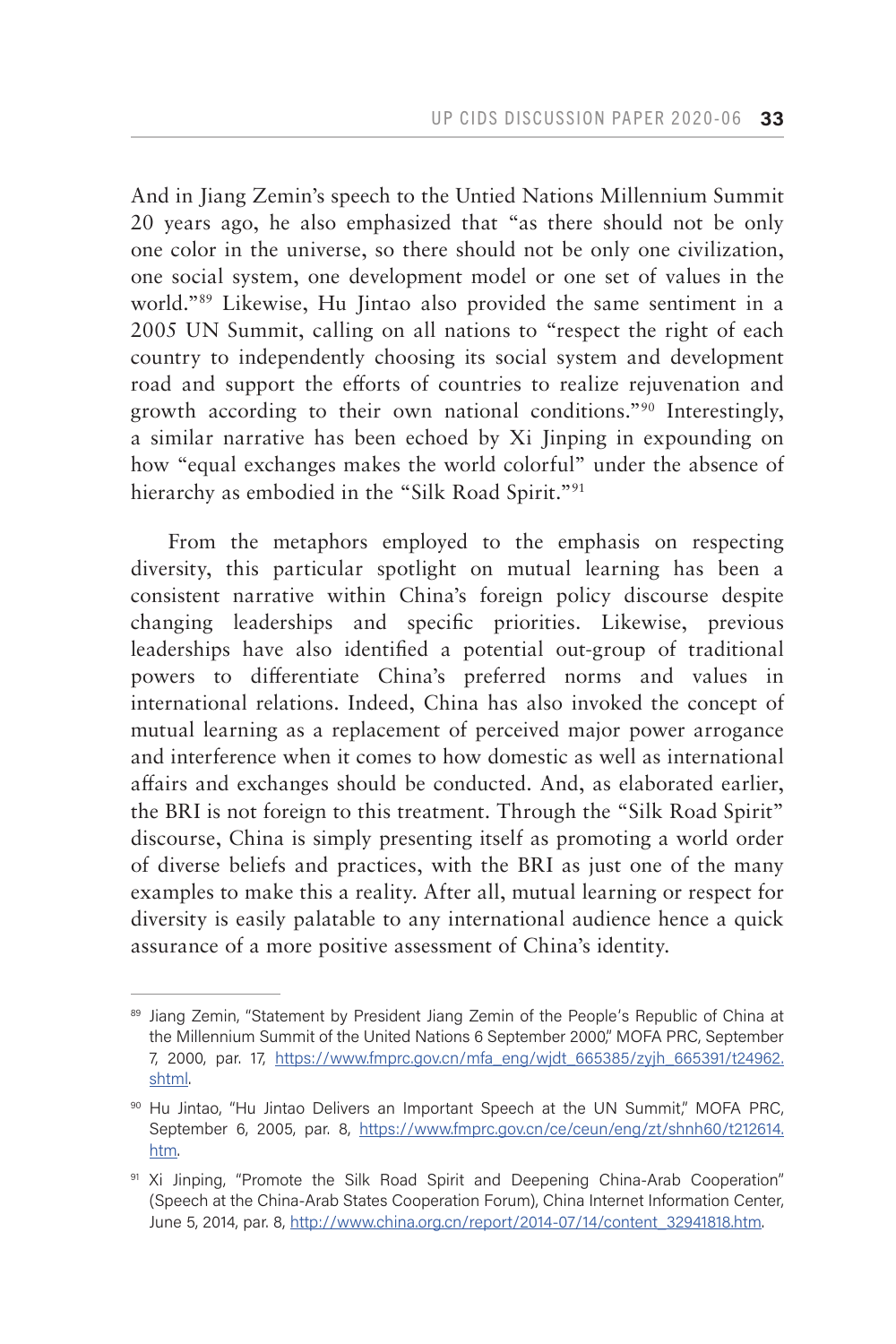Referring to SIT to guide the analysis of the official "Silk Road Spirit" discourse provides a fresh understanding of how China pursues a positive identity for itself. The "Silk Road Spirit" and the norms that it represents are consistent with the overall normative prescriptions of China on how international politics should be conducted. The BRI is therefore seen as a continuation of an overarching objective to present a positive identity of China as a different type of major power, as it discursively promotes what it perceives are right-minded norms that should define global politics. This also establishes the breadth of these systematically prescribed norms in China's overall foreign policy discourse. Finally, enhancing China's positive identity is further achieved as comparisons with an out-group of traditional major powers or an outdated order of international politics are utilized to argue for the perceived morality of China's prescribed norms and by extension, of itself as a righteous major power.

# **Policy and Research Insights**

What policy and research insights can one draw from a discourse analysis of China's foreign policy under BRI? And how does the added knowledge of recognizing identity and status as rationale for pursuing the BRI contribute to a more practical approach to responding to pressures brought about by the initiative? This policy paper highlights five specific policy and research insights.

First, this paper's focus on documents and narratives provides China observers with helpful insights on the need to focus on official articulations of foreign policy rationale. It is easy to take these for granted as they are often too repetitive and vague on the surface, especially for China's case. The common criticisms on China's official foreign policy documents point to the inconsistencies between the official rhetoric and China's behavior on the ground.<sup>92</sup> Simply put, it makes

<sup>92</sup> Frances Mangosing, "Lorenzana Admits China's 'Bullying'; Says Beijing's Peace 'Rhetoric' Just 'Optics,'" *Philippine Daily Inquirer*, July 30, 2019, [https://globalnation.inquirer.](https://globalnation.inquirer.net/178403/lorenzana-admits-chinas-bullying-says-beijings-peace-rhetoric-just-optics) [net/178403/lorenzana-admits-chinas-bullying-says-beijings-peace-rhetoric-just-optics](https://globalnation.inquirer.net/178403/lorenzana-admits-chinas-bullying-says-beijings-peace-rhetoric-just-optics); Do Thanh Hai, Vietnam and the South China Sea: Politics, Security and Legality (London: Routledge, 2016), 82–83.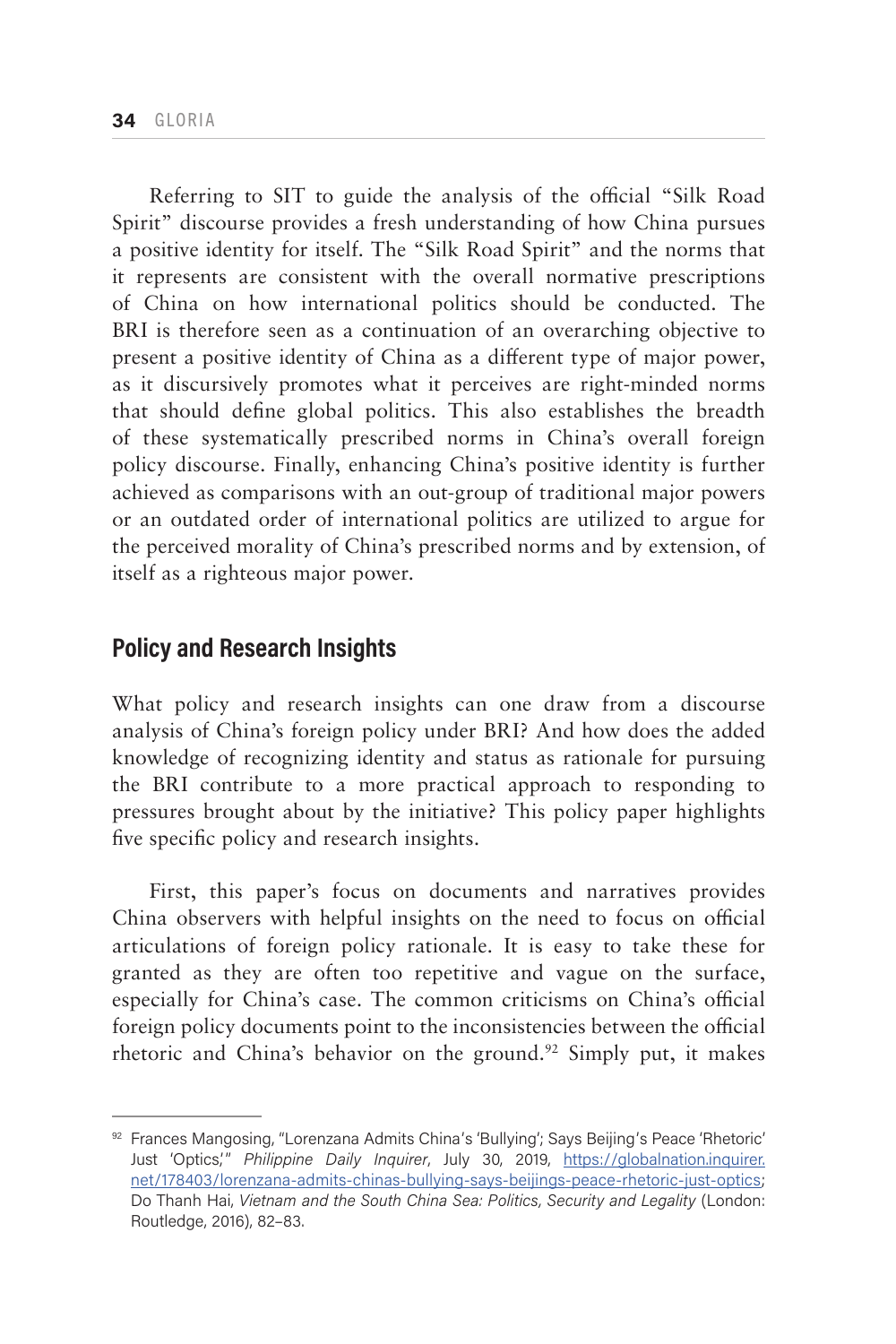strategic sense for China to pay lip service to peace and cooperation, while behaving aggressively towards its in-group. Nevertheless, it is important to emphasize that through these repetitive narratives, China has actively and consistently promoted a systematic discourse or image of itself and the international system. This may influence how various actors, such as potential partners of the BRI, might behave towards China and others. As famously described by Michel Foucault, discourse has the ability to "transmit, produce, and reinforce power."<sup>93</sup> Hence, beyond an automatic rejection of official narratives as propaganda, as they are accused of simply not reflecting China's actions on the ground, China's consistency in insisting its narrative actually deserves scrutiny. Observers must also wonder about China's systematic discourse of its perceived positive identity, the same way observers have remained perpetually curious about the material implications of its foreign policy.

Second, this paper's emphasis on the pursuit of positive identity and status as informed by SIT provides additional insights in understanding China's major power objectives. While it can always be assumed that the BRI is meant to consolidate China's power and influence amidst major power competition, the focus on identity nuances as to how this perceived competition may look like. For one, China's pursuit for a positive and distinct identity through its emphasis on the norms behind the "Silk Road Spirit" implies major power competition characterized by norm entrepreneurship. By promoting the BRI and emphasizing its component norms for the sake of status, China is also providing a different approach to doing global governance—one that it insists, differs from the failures and shortcomings of the current global order, and therefore appropriate given the "trend of the times." In this sense, China's Silk Road Spirit discourse of its positive identity that underscores certain norms may actually complement the logic of economic statecraft. The BRI may be successful on both supplanting US hegemony as well as presenting China as a different type of major power.<sup>94</sup>

<sup>93</sup> Michel Foucault, *The History of Sexuality, Volume 1: An Introduction* (New York: Random House, 1978), 101.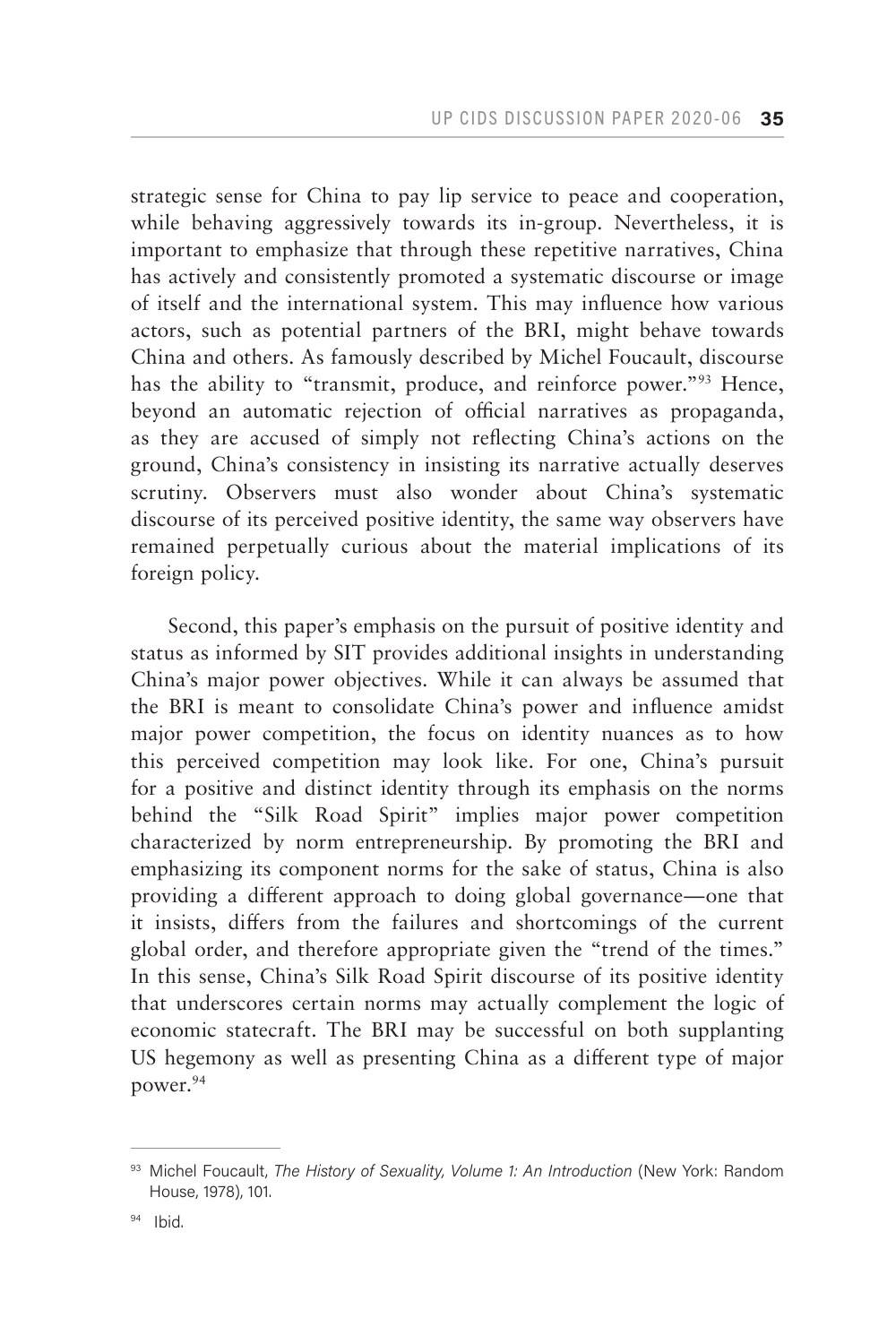Third, the official discourse of the BRI also provided evidence on how China argues for an in-group of like-minded neighbors and developing countries. One may recall a much earlier yet similar attempt to forge a non-aligned movement of "Third World" countries during the Cold War. Likewise, shared legacies and experiences have been the consistent basis for constructing China's in-group. In doing so, the perceived collective experience of the developing world under colonialism and underdevelopment, is constantly being utilized by China to argue for resemblance and therefore its benign nature. China's discourse of shared legacies in particular favors a reading of Eurasian history that is now being invoked to fulfill China's major power objectives. Being aware of this bias within the seemingly benign narrative purported by China about the BRI allows observers to have a more balanced interpretation of the initiative and what it can be all about. Not barring the strategic use of China's discourse of the BRI, one can also argue that China's discursive argumentation for a positive identity also provides the developing world with much discursive leverage towards China. Clearly, the legitimate basis for the benign nature of the BRI and China's positive identity, is the in-group's approval. Without the satisfaction and approval of the in-group, China's identity cannot be perceived in a positive light. The narrative of being consistent with the in-group's solidarity ever since history can be put into question. Therefore, beyond producing and reinforcing power, this insight reflects the other side of discourse which also allows for the frustration of power to render it "unstable."

Fourth, observers can trace a consistent theme of presenting China as a peaceful and responsible major power within the BRI discourse, as well as within its overall foreign policy discourse. This observed consistency also stretches to Xi Jinping's predecessors, where one can argue that the Five Principles of Peaceful Coexistence has set the parameters for acceptable articulations of China's foreign policy logic. The overall objective of China's foreign policy discourse is to present itself as a benign counterpart to an out-group of traditional Western major powers and the norms they stand for. In addition to this, one can also identify China's perception of the values and norms defining the global order and how various players are organized within that logic. This understanding of major power behavior can provide alternative insights on how related decisions towards the BRI can be undertaken.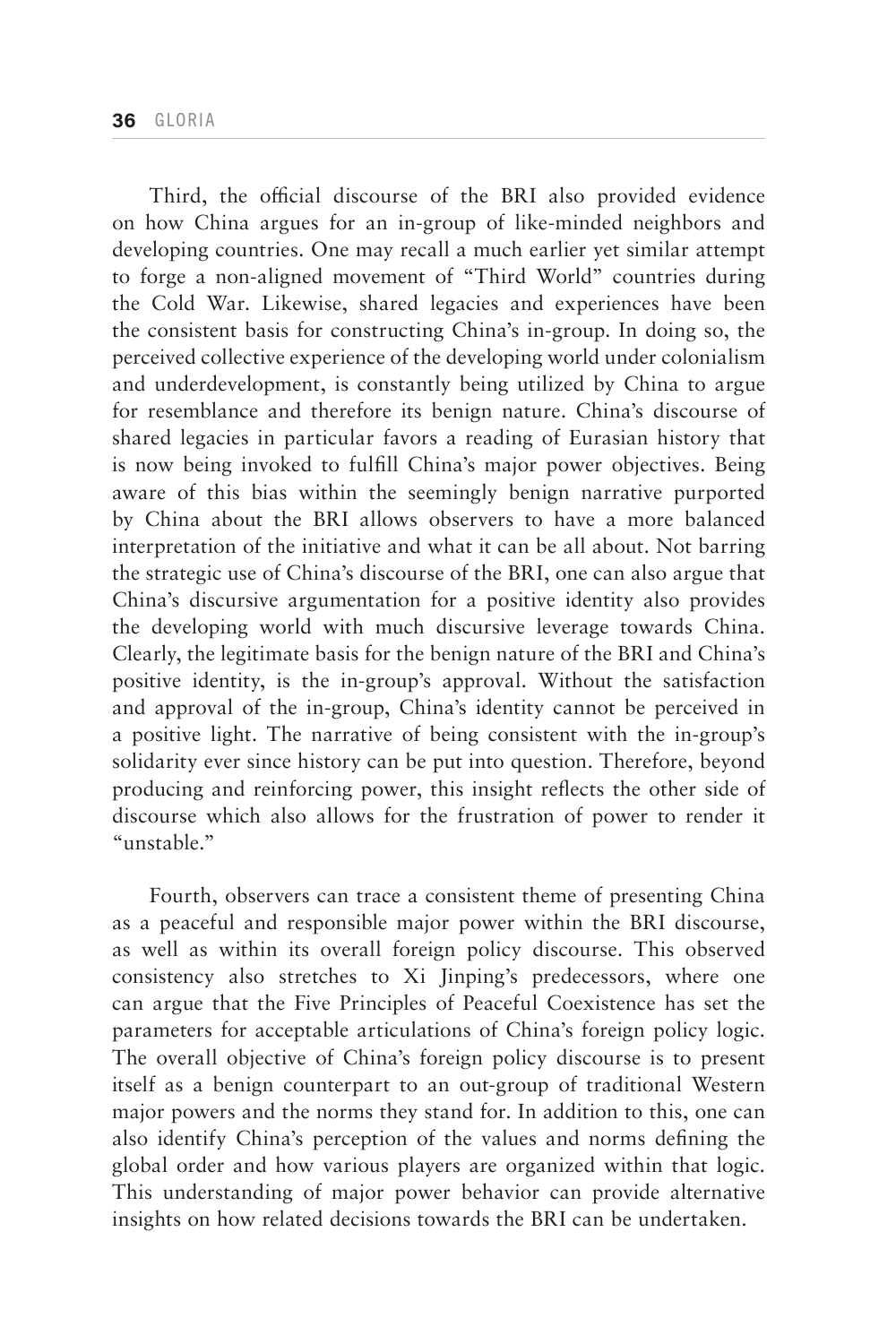Finally, and related to the previous understanding on major power behavior, a keen eye on China's official foreign policy discourse provides a barometer for China's integrity when it comes to its foreign policy initiatives. When China commits hypocrisy as it preaches about its benign nature but fails to fulfill it on the ground, placing the spotlight on this false virtue can certainly undermine China's identity-building project. And, for China, such a prospect may be a significant incentive to behave not just "peacefully" but prudently. Partners, observers, and other interested actors would benefit from couching criticisms and counterarguments towards the BRI in terms and norms that China has tried so hard to emphasize.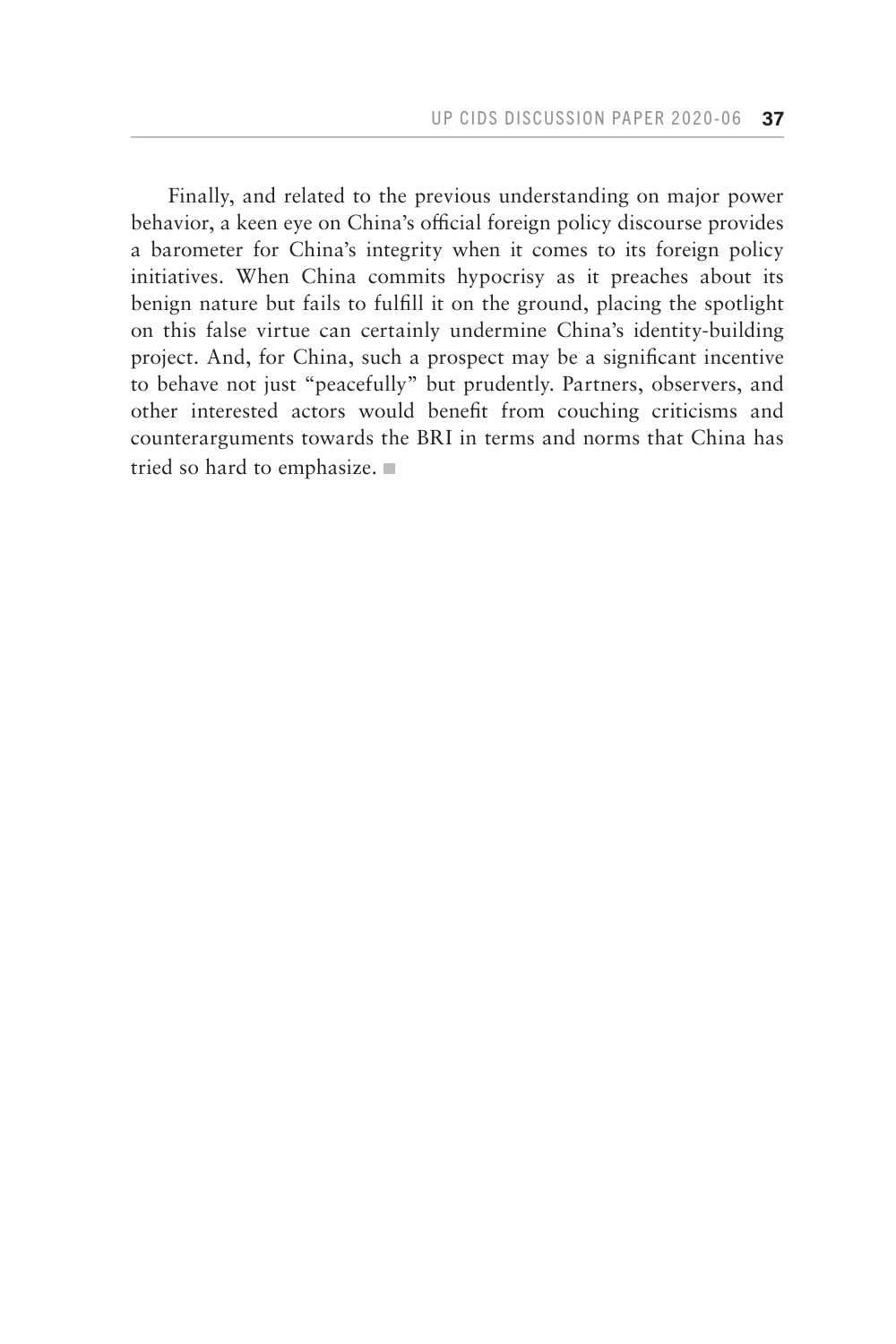# **Appendix**

List of Official Documents (Official Speeches, Official Interview Transcripts, Reports, and White Papers) on the Belt and Road Initiative and China's Foreign Policy

### **Legend:**

CIIC = China Internet Information Center MOFA = Ministry of Foreign Affairs MOFCOM = Ministry of Commerce NDRC = National Development and Reform Commission SIC = State Information Center SC = State Council TGC = *The Governance of China* (Vols. I and II) UN = United Nations

|                | Date                                               | <b>Document title</b>                                                              | <b>Document</b><br>type | Author      | <b>Source</b>              |  |  |
|----------------|----------------------------------------------------|------------------------------------------------------------------------------------|-------------------------|-------------|----------------------------|--|--|
|                | Official Documents on the Belt and Road Initiative |                                                                                    |                         |             |                            |  |  |
| 1              | 09/07/2013                                         | Work Together to<br><b>Build the Silk Road</b><br>Economic Belt                    | Speech                  | Xi Jinping  | TGC, Vol. I,<br>pp. 315-19 |  |  |
| $\overline{2}$ | 10/03/2013                                         | Work Together<br>to Build a 21st<br>Century Maritime<br>Silk Road                  | Speech                  | Xi Jinping  | TGC, Vol. I,<br>pp. 320-24 |  |  |
| 3              | 04/10/2014                                         | Jointly Undertake<br>the Great Initiatives<br>With Confidence<br>and Mutual Trust  | Speech                  | Yang Jiechi | MOFA                       |  |  |
| 4              | 06/05/2014                                         | Promote the<br>Silk Road Spirit,<br>Strengthen China-<br>Arab Cooperation          | Speech                  | Xi Jinping  | TGC, Vol. I,<br>pp. 344-52 |  |  |
| 5              | 11/08/2014                                         | The Belt and<br>Road Initiative<br>and Connectivity<br>are Mutually<br>Reinforcing | Speech                  | Xi Jinping  | <b>MOFA</b>                |  |  |
| 6              | 02/12/2015                                         | Building the<br>Maritime Silk Road                                                 | Speech                  | Li Zhaoxing | <b>MOFA</b>                |  |  |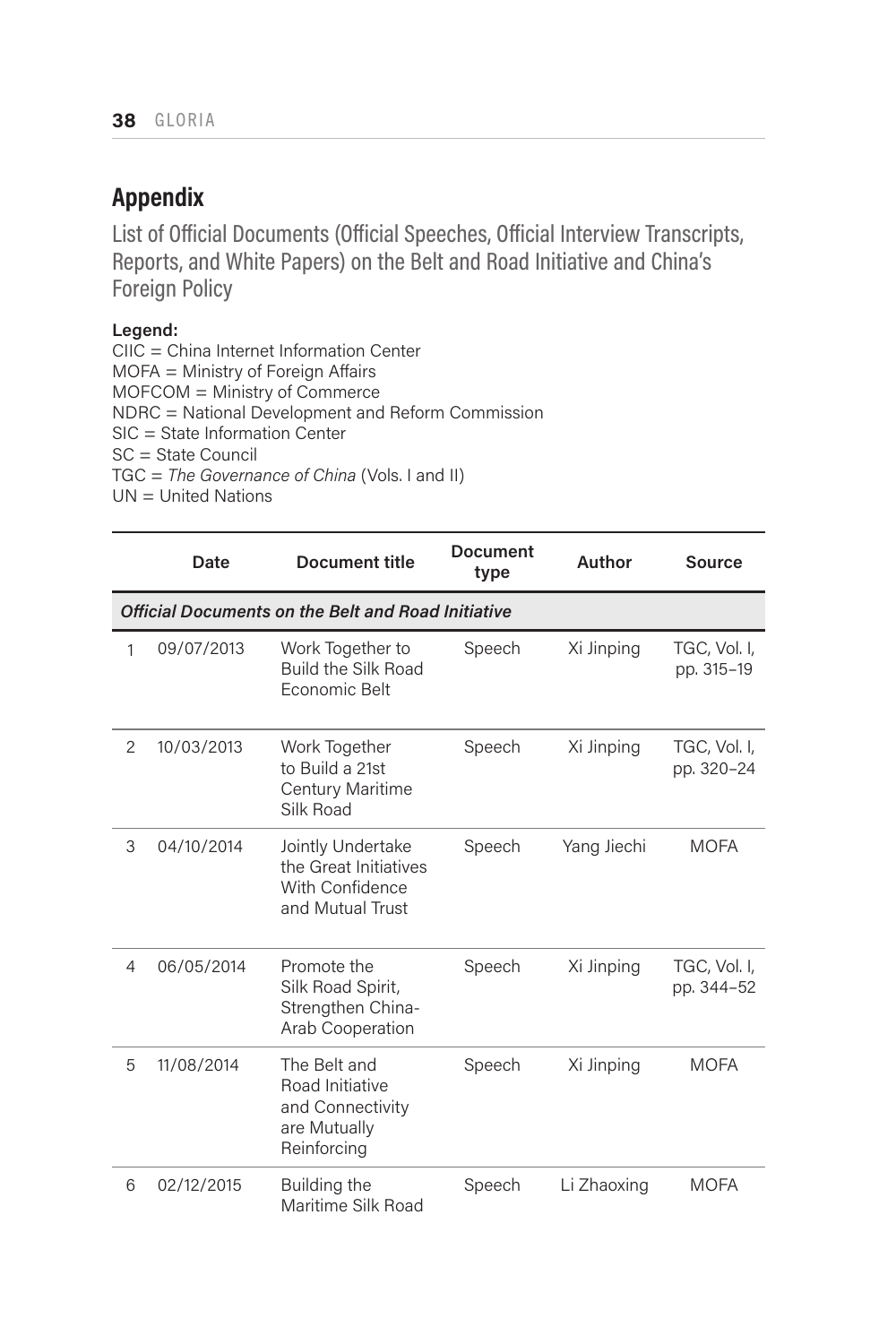|    | Date       | Document title                                                                                                                                                                                                         | <b>Document</b><br>type | Author                          | <b>Source</b>               |
|----|------------|------------------------------------------------------------------------------------------------------------------------------------------------------------------------------------------------------------------------|-------------------------|---------------------------------|-----------------------------|
|    |            | of the 21st Century<br>with Open Mind<br>and Bold Courage                                                                                                                                                              |                         |                                 |                             |
| 7  | 03/08/2015 | Foreign Minister<br>Wang Yi Meets the<br>Press                                                                                                                                                                         | Press<br>Interview      | Wang Yi                         | MOFA                        |
| 8  | 03/29/2015 | Jointly Build the<br>21st Century<br>Maritime Silk Road<br>By Deepening<br>Mutual Trust<br>and Enhancing<br>Connectivity                                                                                               | Speech                  | Yang Jiechi                     | <b>MOFA</b>                 |
| 9  | 03/30/2015 | Vision and<br>Actions on Jointly<br><b>Building Silk Road</b><br>Economic Belt<br>and 21st Century<br>Maritime Silk Road                                                                                               | White<br>Paper          | NDRC,<br>MOFA,<br><b>MOFCOM</b> | MOFA,<br><b>CIIC</b>        |
| 10 | 04/29/2016 | Promote the Belt<br>and Road Initiative.<br>Extend Reform and<br>Development                                                                                                                                           | Speech                  | Xi Jinping                      | TGC, Vol. II,<br>pp. 546-49 |
| 11 | 05/18/2016 | Remarks by<br>Assistant Foreign<br>Minister Qian<br>Hongshan At the<br>Belt and Road<br>Side Event of the<br>72nd Session of<br>the United Nations<br>Economic and<br>Social Commission<br>for Asia and the<br>Pacific | Speech                  | Qian<br>Hongshan                | <b>MOFA</b>                 |
| 12 | 08/17/2016 | The Belt and Road<br>Initiative Benefits<br>the People                                                                                                                                                                 | Speech                  | Xi Jinping                      | TGC, Vol. II,<br>pp. 549-53 |
| 13 | 05/11/2017 | Building the Belt<br>and Road:                                                                                                                                                                                         | Progress<br>Report      | Office of the<br>Leading        | <b>SIC</b>                  |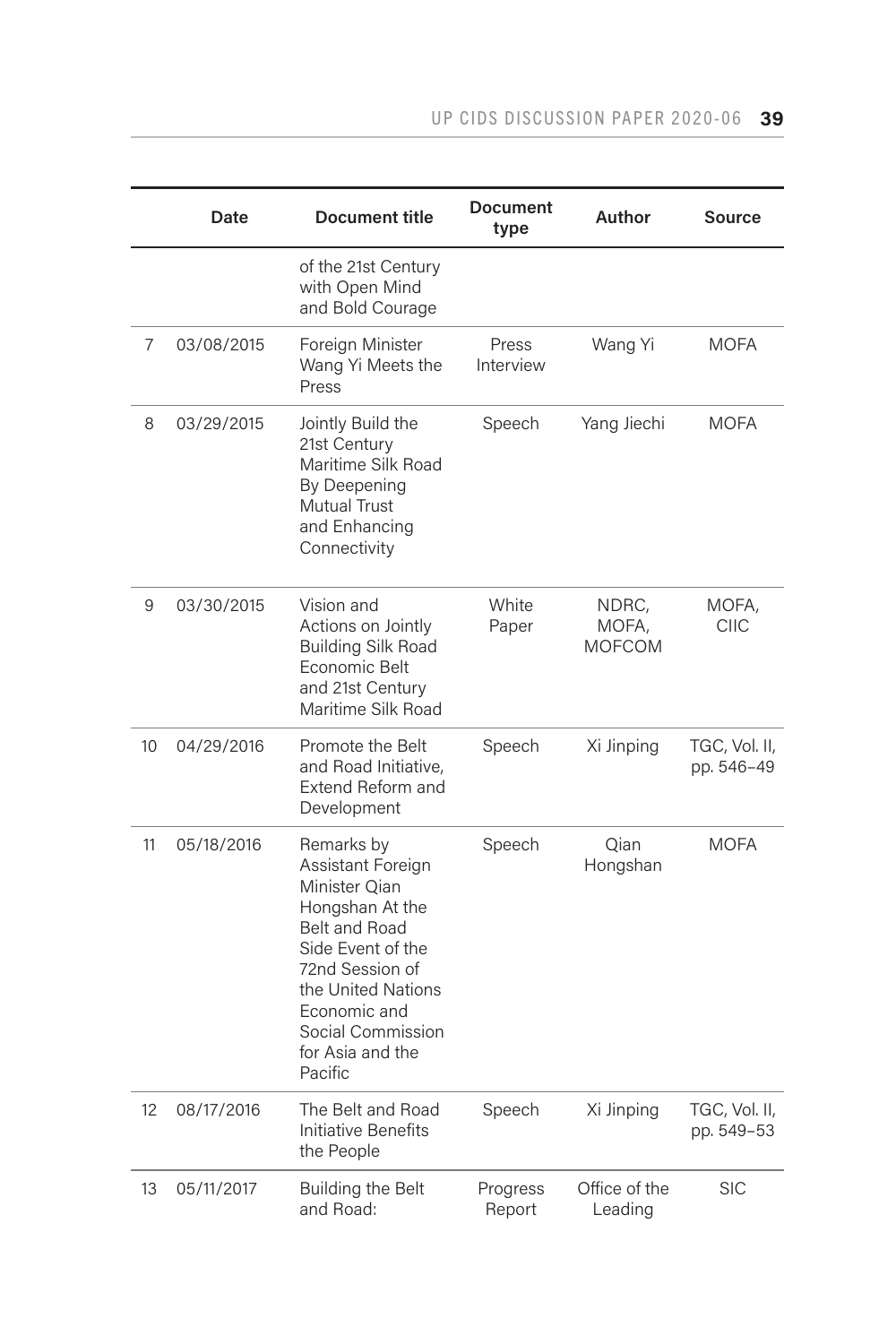|    | Date       | Document title                                                                                                                                                                                                                    | <b>Document</b><br>type | Author                                          | <b>Source</b>                                                            |
|----|------------|-----------------------------------------------------------------------------------------------------------------------------------------------------------------------------------------------------------------------------------|-------------------------|-------------------------------------------------|--------------------------------------------------------------------------|
|    |            | Concept, Practice<br>and China's<br>Contribution                                                                                                                                                                                  |                         | Group for<br>the Belt<br>and Road<br>Initiative |                                                                          |
| 14 | 05/14/2017 | Work Together to<br>Build the Belt and<br>Road                                                                                                                                                                                    | Speech                  | Xi Jinping                                      | MOFA,<br><b>XinhuaNet</b>                                                |
| 15 | 05/14/2017 | Toast by H.E.<br>Xi Jinping at<br>the Welcoming<br>Banquet in<br>Honor of the<br>Distinguished<br>Guests Attending<br>the Belt and<br>Road Forum for<br>International<br>Cooperation                                              | Speech                  | Xi Jinping                                      | MOFA,<br>Chinese<br>Embassy<br>in Burundi<br><i>(accessible</i><br>link) |
| 16 | 06/20/2017 | Vision for Maritime<br>Cooperation under<br>the Belt and Road<br>Initiative                                                                                                                                                       | White<br>Paper          | NDRC, SOA                                       | MOFA,<br>CIIC                                                            |
| 17 | 09/01/2017 | Forge Ahead under<br>the Guidance of<br>General Secretary<br>Xi Jinping's<br>Thought on<br>Diplomacy                                                                                                                              | Speech                  | Wang Yi                                         | <b>MOFA</b>                                                              |
| 18 | 10/15/2018 | Remarks by<br><b>Executive Vice</b><br>Foreign Minister<br>Le Yucheng At<br>the Welcoming<br>Dinner of The First<br>Meeting of the<br>Advisory Council<br>of The Belt and<br>Road Forum for<br>International<br>Cooperation (BRF) | Speech                  | Le Yucheng                                      | <b>MOFA</b>                                                              |
| 19 | 03/30/2019 | Yang Jiechi<br>on the BRI and                                                                                                                                                                                                     | Speech                  | Yang Jiechi                                     | <b>MOFA</b>                                                              |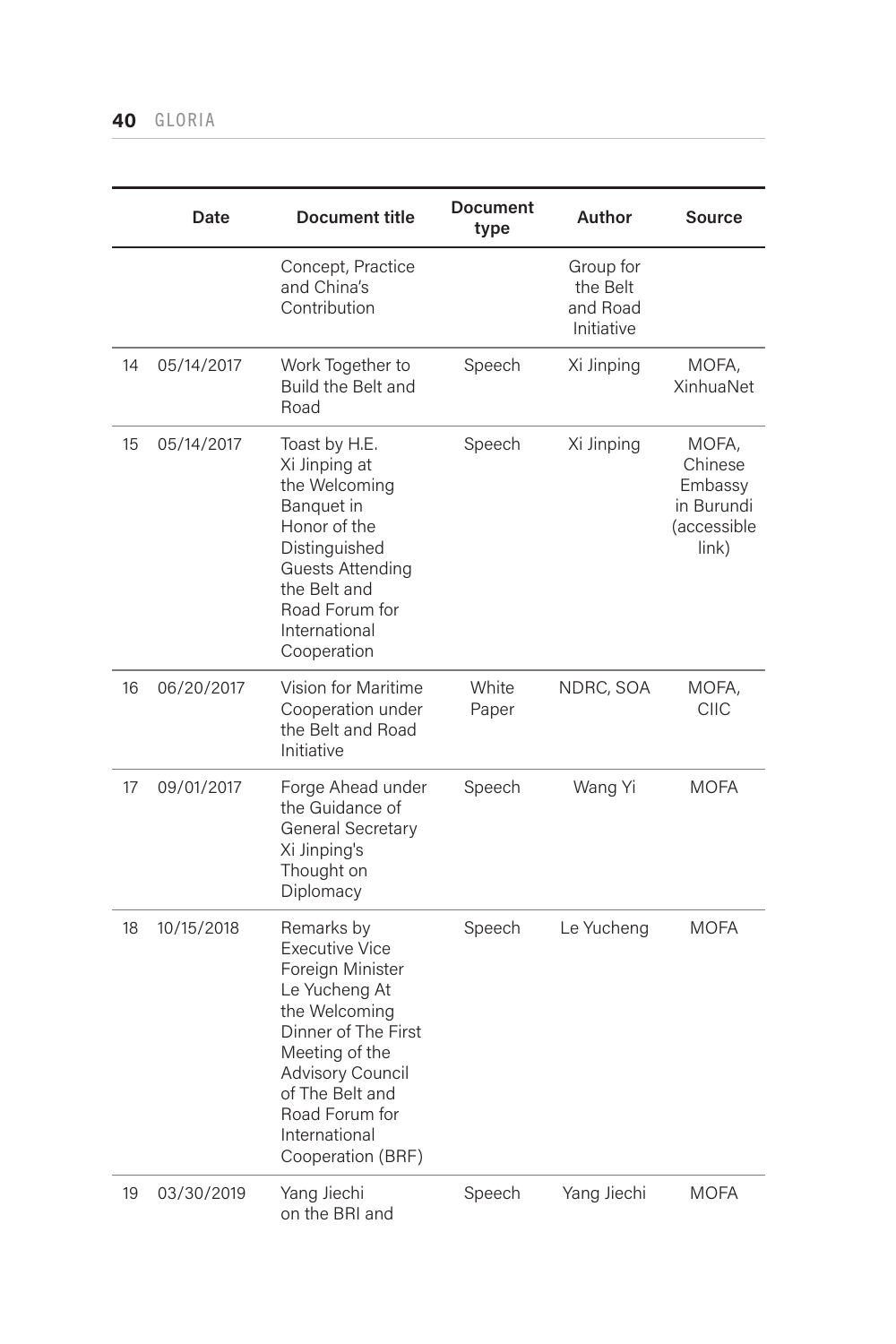|    | Date       | Document title                                                                                                                                                                           | <b>Document</b><br>type | Author                                                                      | <b>Source</b> |
|----|------------|------------------------------------------------------------------------------------------------------------------------------------------------------------------------------------------|-------------------------|-----------------------------------------------------------------------------|---------------|
|    |            | Preparations<br>for the 2nd BRF<br>for International<br>Cooperation                                                                                                                      |                         |                                                                             |               |
| 20 | 04/22/2019 | The Belt and Road<br>Initiative, Progress,<br>Contributions, and<br>Prospects 2019                                                                                                       | Progress<br>Report      | Office of<br>the Leading<br>Group for<br>the Belt<br>and Road<br>Initiative | <b>SIC</b>    |
| 21 | 04/26/2019 | Toast by H.E. Xi<br>Jinping President<br>of the People's<br>Republic of China<br>at the Welcoming<br>Banquet of the<br>Second Belt and<br>Road Forum for<br>International<br>Cooperation | Speech                  | Xi Jinping                                                                  | <b>MOFA</b>   |
| 22 | 04/26/2019 | Working Together<br>to Deliver a<br><b>Brighter Future</b><br>for Belt and Road<br>Cooperation                                                                                           | Speech                  | Xi Jinping                                                                  | <b>MOFA</b>   |
| 23 | 04/27/2019 | Promoting<br><b>High Quality</b><br>Development of<br><b>Belt and Road</b><br>Cooperation                                                                                                | Speech                  | Xi Jinping                                                                  | <b>MOFA</b>   |
| 24 | 04/28/2019 | Remarks by H.E. Xi<br>Jinping president<br>of PRC at the Press<br>Conference of the<br>2nd BRF for Intl<br>Cooperation                                                                   | Speech                  | Xi Jinping                                                                  | MOFA          |
| 25 | 04/29/2019 | New Starting Point,<br>New Vision and<br>New Journey                                                                                                                                     | Speech                  | Wang Yi                                                                     | MOFA          |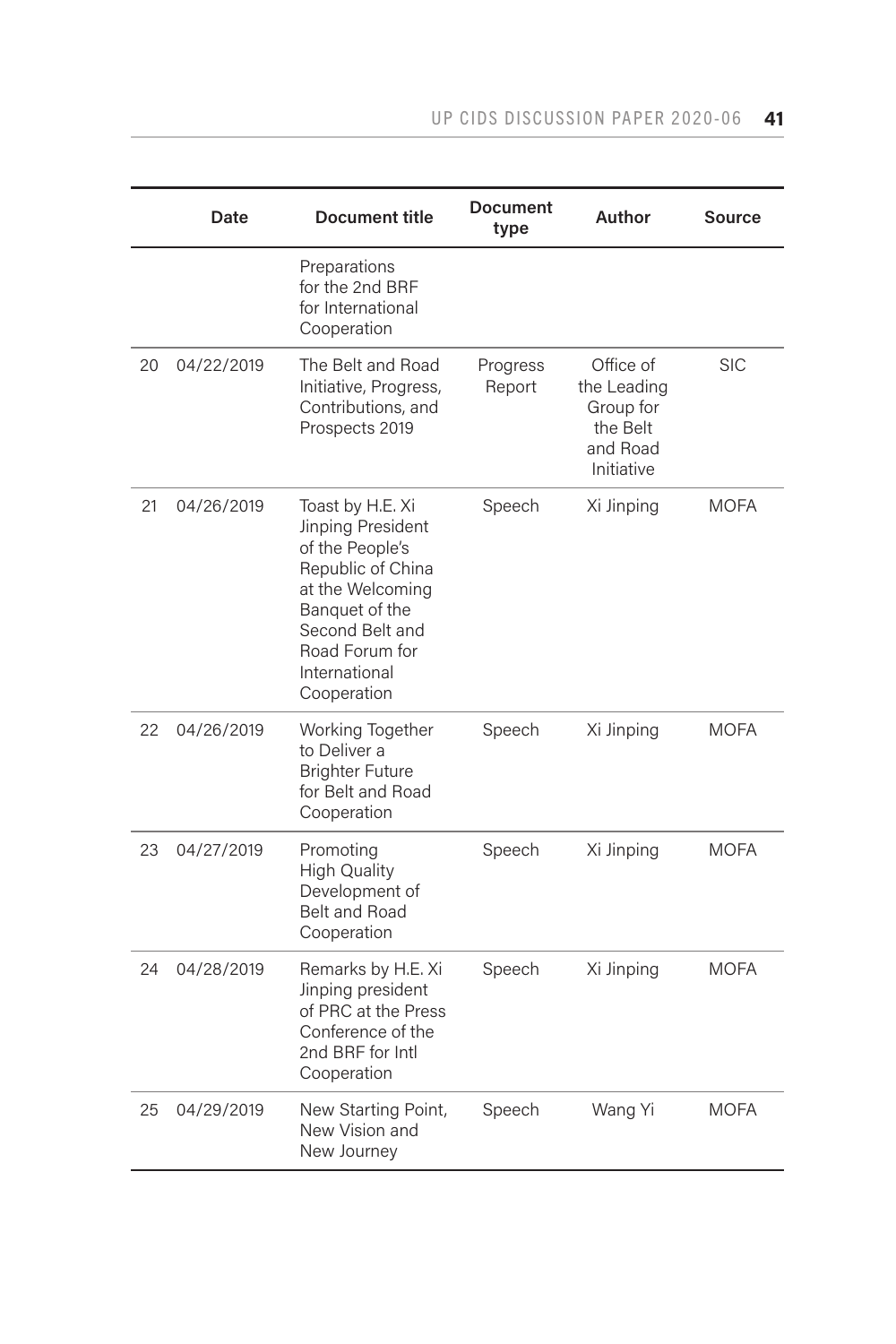|    | Date                                                | Document title                                                                                                                     | <b>Document</b><br>type | Author                  | <b>Source</b>                        |  |  |
|----|-----------------------------------------------------|------------------------------------------------------------------------------------------------------------------------------------|-------------------------|-------------------------|--------------------------------------|--|--|
|    | <b>Official Documents on China's Foreign Policy</b> |                                                                                                                                    |                         |                         |                                      |  |  |
| 26 | 03/27/2013                                          | Work Hand in<br>Hand for Common<br>Development                                                                                     | Speech                  | Xi Jinping              | TGC, Vol. I,<br>pp. 355-59           |  |  |
| 27 | 04/27/2013                                          | A Better Future for<br>Asia and the World                                                                                          | Speech                  | Xi Jinping              | TGC, Vol. I,<br>pp. 360-67           |  |  |
| 28 | 03/25/2015                                          | Toward a New Type<br>of International<br>Relations of Win-<br>Win Cooperation                                                      | Speech                  | Wang Yi                 | <b>MOFA</b>                          |  |  |
| 29 | 04/14/2015                                          | Uphold the<br>Authority of the<br>UN Charter and<br>Promote Win-Win<br>Cooperation                                                 | Speech                  | Li Kegiang              | <b>MOFA</b>                          |  |  |
| 30 | 06/27/2015                                          | China's Role in<br>the Global and<br>Regional Order:<br>Participant,<br>Facilitator and<br>Contributor                             | Speech                  | Wang Yi                 | <b>MOFA</b>                          |  |  |
| 31 | 09/28/2015                                          | A New Partnership<br>of Mutual Benefit<br>and a Community<br>of Shared Future                                                      | Speech                  | Xi Jinping              | UN<br>(accessible<br>$\mathsf{link}$ |  |  |
| 32 | 02/26/2016                                          | A Changing China<br>and Its Diplomacy                                                                                              | Speech                  | Wang Yi                 | <b>MOFA</b>                          |  |  |
| 33 | 05/31/2016                                          | Work Together<br>to Create a<br>Community of<br>Shared Future for<br>Mankind                                                       | Speech                  | Wang Yi                 | <b>MOFA</b>                          |  |  |
| 34 | 06/20/2016                                          | Build a New Type<br>of International<br><b>Relations</b><br>Featuring Win-Win<br>Cooperation-<br>China's Answer to<br>the Question | Press<br>Interview      | Wang Yi,<br><b>MOFA</b> | <b>MOFA</b>                          |  |  |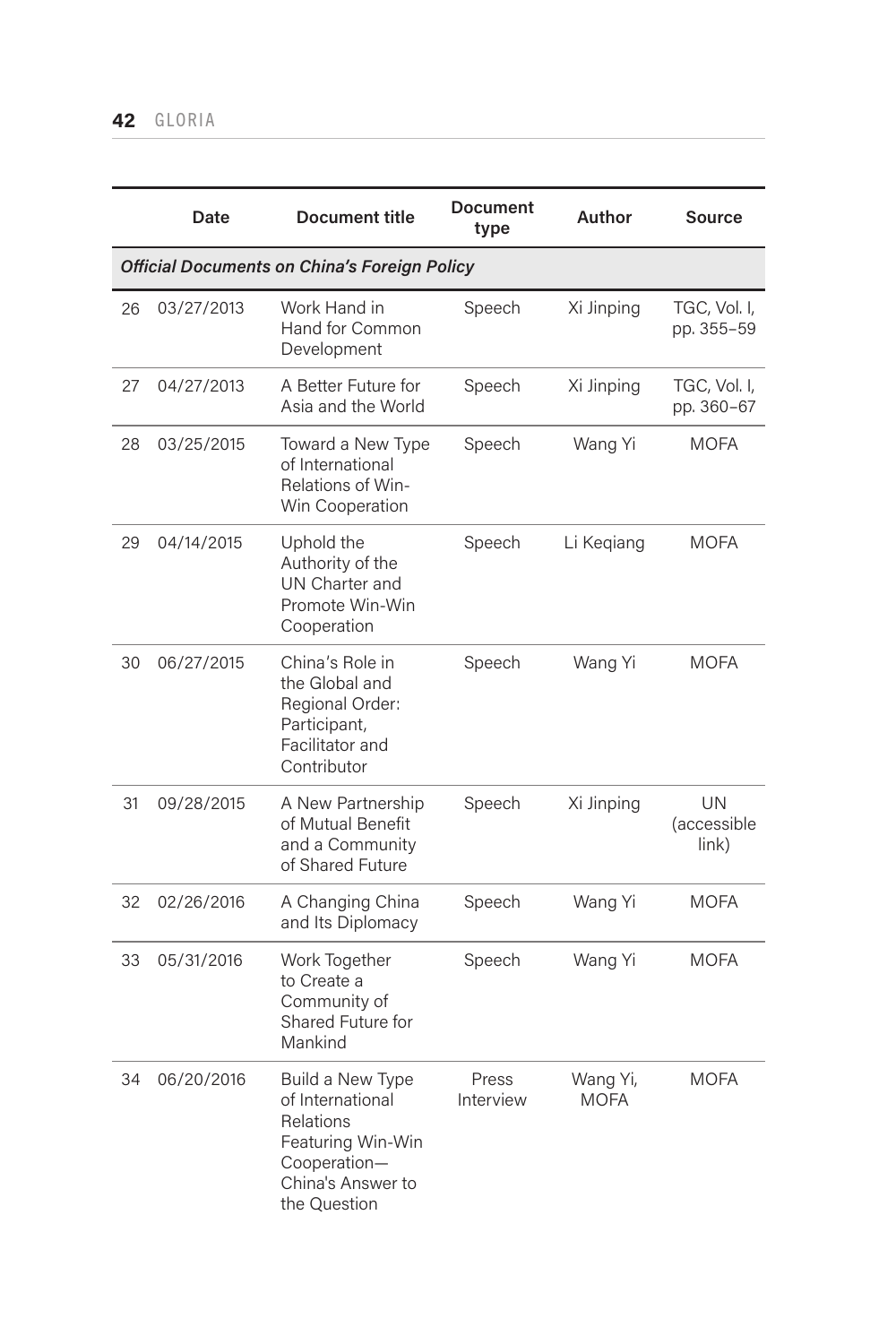|    | Date       | <b>Document title</b>                                                                                | Document<br>type | Author     | Source                            |
|----|------------|------------------------------------------------------------------------------------------------------|------------------|------------|-----------------------------------|
|    |            | "Where Are the<br>International<br>Relations of the<br>21st Century<br>Heading?"                     |                  |            |                                   |
| 35 | 09/27/2016 | Improve Our Ability<br>to Participate in<br>Global Governance                                        | Speech           | Xi Jinping | TGC, Vol. II,<br>pp. 487-93       |
| 36 | 01/18/2017 | Towards a<br>Community of<br>Shared Future for<br>Mankind                                            | Speech           | Xi Jinping | XinhuaNet<br>(accessible<br>link) |
| 37 | 09/01/2017 | Forge Ahead under<br>the Guidance of<br>General Secretary<br>Xi Jinping's<br>Thought on<br>Diplomacy | Speech           | Wang Yi    | <b>MOFA</b>                       |
| 38 | 09/27/2017 | China and the<br>World in the New<br>Era                                                             | White<br>Paper   | <b>SC</b>  | SC                                |
| 39 | 09/28/2019 | China Today: A<br>Proud Member<br>of the Global<br>Community                                         | Speech           | Wang Yi    | <b>MOFA</b>                       |
| 40 | 10/22/2019 | China: A Source<br>of Certainty and<br>Stability in the<br>Changing World                            | Speech           | Le Yucheng | <b>MOFA</b>                       |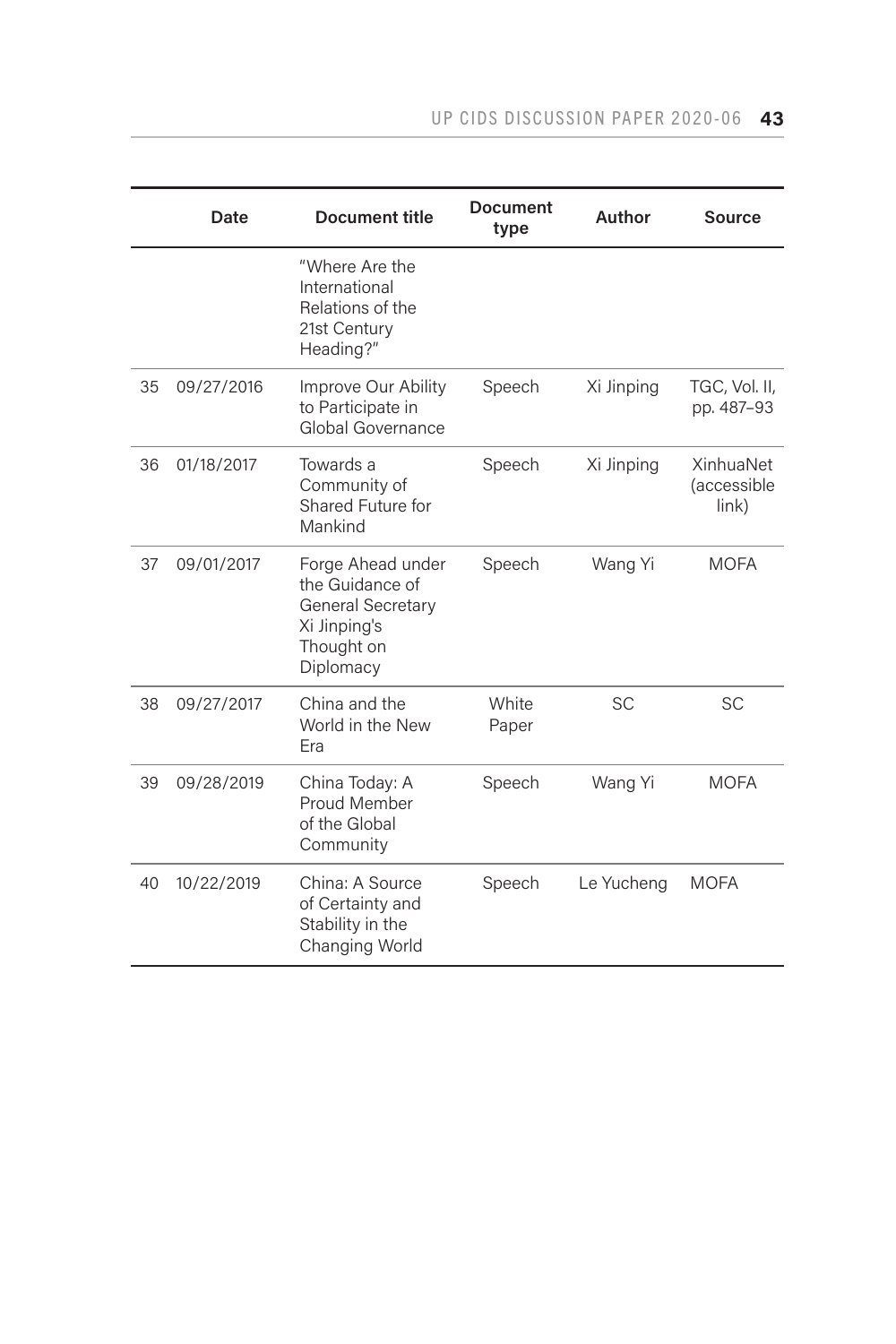# **References**

- Aning, Jerome. 2019. "China Diplomat: Belt and Road No Debt Trap But Pie to Be Shared." *Philippine Daily Inquirer*, July 27, 2019. [https://newsinfo.inquirer.net/1146821/china-diplomat-belt-and](https://newsinfo.inquirer.net/1146821/china-diplomat-belt-and-road-no-debt-trap-but-pie-to-be-shared)[road-no-debt-trap-but-pie-to-be-shared.](https://newsinfo.inquirer.net/1146821/china-diplomat-belt-and-road-no-debt-trap-but-pie-to-be-shared)
- Beeson, Mark. 2018. "Geoeconomics with Chinese Characteristics: The BRI and China's Evolving Grand Strategy." *Economic and Political Studies* 6, no. 3 (July): 240–56. [https://doi.org/10.1080/20](https://doi.org/10.1080/20954816.2018.1498988) [954816.2018.1498988.](https://doi.org/10.1080/20954816.2018.1498988)
- Blanchard, Jean-Marc F., and Colin Flint. 2017. "The Geopolitics of China's Maritime Silk Road Initiative." *Geopolitics* 22, no. 2 (2017): 223-45. [https://doi.org/10.1080/14650045.2017.](https://doi.org/10.1080/14650045.2017.1291503) [1291503.](https://doi.org/10.1080/14650045.2017.1291503)
- Chan, Ying-Kit. 2019. "Zheng He Remains in Africa: China's Belt and Road Initiative as an Anti-Imperialist Discourse." *The Copenhagen Journal of Asian Studies* 37, no. 1 (2019): 57–73. [https://doi.](https://doi.org/10.22439/cjas.v37i1.5906) [org/10.22439/cjas.v37i1.5906.](https://doi.org/10.22439/cjas.v37i1.5906)
- Chinese Consulate General in Karachi. 2014. "The Five Principles of Peaceful Coexistence: The Time-tested Guideline of China's Policy with Neighbours." Ministry of Foreign Affairs of the People's Republic of China, July 30, 2014. [https://www.fmprc.gov.](https://www.fmprc.gov.cn/mfa_eng/wjb_663304/zwjg_665342/zwbd_665378/t1179045.shtml) [cn/mfa\\_eng/wjb\\_663304/zwjg\\_665342/zwbd\\_665378/t1179045.](https://www.fmprc.gov.cn/mfa_eng/wjb_663304/zwjg_665342/zwbd_665378/t1179045.shtml) [shtml](https://www.fmprc.gov.cn/mfa_eng/wjb_663304/zwjg_665342/zwbd_665378/t1179045.shtml).
- Clarke, Michael. 2019. "Beijing's Pivot West: The Convergence of *Innenpolitik* and *Aussenpolitik* on China's 'Belt and Road'?" *Journal of Contemporary China* 29, no. 123 (2019): 336–53. <https://doi.org/10.1080/10670564.2019.1645485>.
- Deng Xiaoping. (1990) 2006. "China Will Never Allow Other Countries to Interfere in Its Internal Affairs." In *Selected Works of Deng Xiaoping*, Vol. 3. Beijing: Foreign Languages Press.
- Do Thanh Hai. 2016. *Vietnam and the South China Sea: Politics, Security and Legality*. London: Routledge.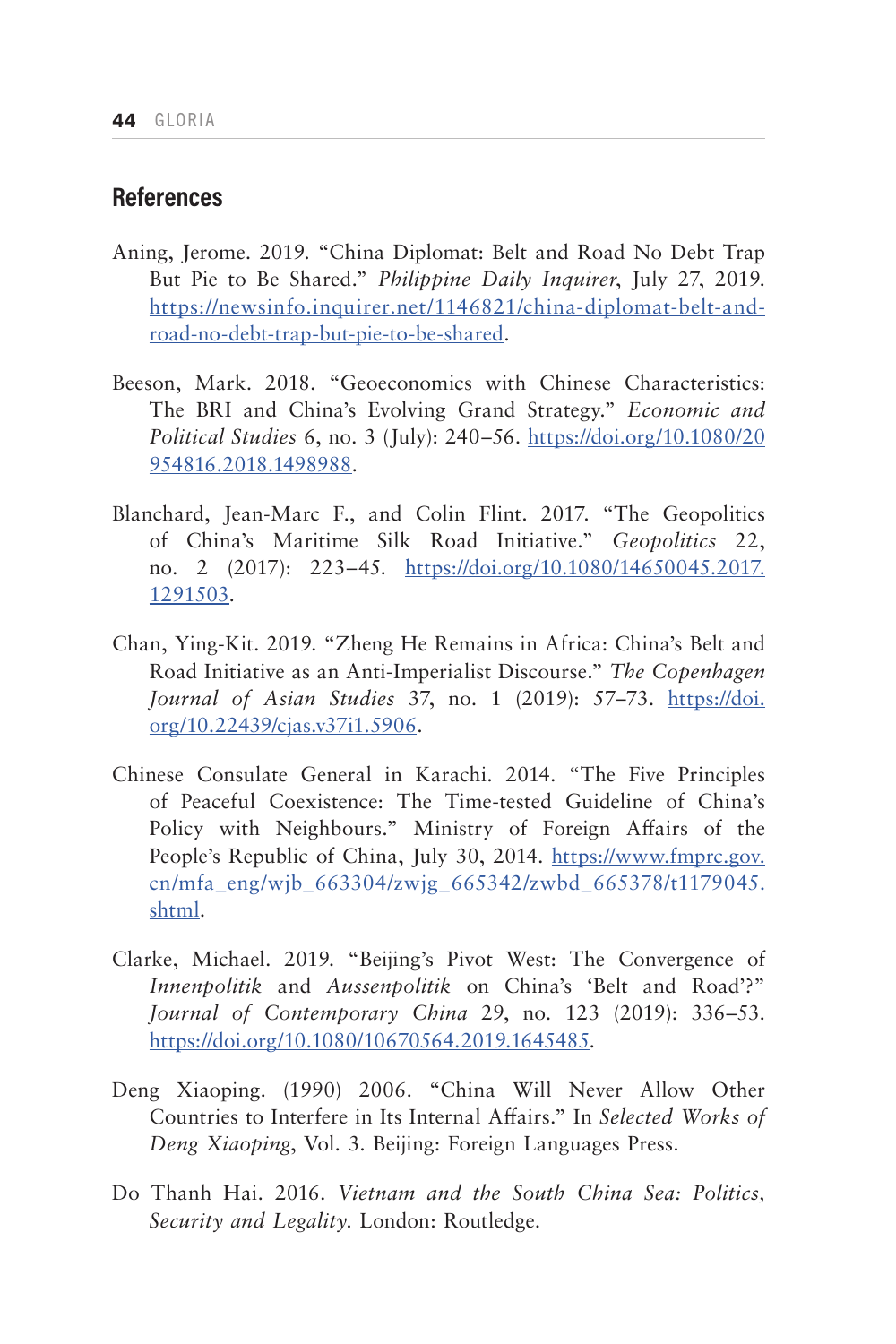- Ehizuelen, Michael M.O. 2019. "The BRI Brings Countries Out of a 'No Development Trap,' Not into a 'Debt Trap.'" *China Global Television Network*, October 4, 2019. [https://news.cgtn.](https://news.cgtn.com/news/2019-10-04/The-BRI-is-not-a-debt-trap-and-helps-development--Kw0CxcfzAk/index.html) [com/news/2019-10-04/The-BRI-is-not-a-debt-trap-and-helps](https://news.cgtn.com/news/2019-10-04/The-BRI-is-not-a-debt-trap-and-helps-development--Kw0CxcfzAk/index.html)[development--Kw0CxcfzAk/index.html.](https://news.cgtn.com/news/2019-10-04/The-BRI-is-not-a-debt-trap-and-helps-development--Kw0CxcfzAk/index.html)
- Fairclough, Norman. 2003. *Analysing Discourse: Textual Analysis for Social Research*. London: Routledge.
- Forsby, Andreas Boje. 2015. "The Logic of Social Identity in IR: China's Identity and Grand Strategy in the 21st Century." Ph.D. dissertation, University of Copenhagen. [https://www.diis.dk/files/](https://www.diis.dk/files/media/documents/activities/phd_dissertation.pdf) [media/documents/activities/phd\\_dissertation.pdf.](https://www.diis.dk/files/media/documents/activities/phd_dissertation.pdf)
- Foucault, Michel. 1978. *The History of Sexuality, Volume 1: An Introduction.* New York: Random House.
- Galleli, Beatrice, and Patrickl Heirich. 2018. "Building a Community of Shared Destiny: The Belt and Road Initiative in the Political Speeches of Xi Jinping." In *China's New Silk Road: An Emerging World Order*, edited by Carmen Amado Mendes, 21–37. London: Routledge.
- Gries, Peter Hays. 2005. "Social Psychology and the Identity-Conflict Debate: Is a 'China Threat' Inevitable?" *European Journal of International Relations* 11, no. 2 (2005): 235–65. [https://doi.](https://doi.org/10.1177/1354066105052966) [org/10.1177/1354066105052966.](https://doi.org/10.1177/1354066105052966)
- He, Yafei. 2019. *China and Global Governance*. Beijing: China Intercontinental Press.
- Hogg, Michael A., Deborah J. Terry, and Katherine M. White. 1995. "A Tale of Two Theories: A Critical Comparison of Identity Theory with Social Identity Theory." *Social Psychology Quarterly* 58, no. 4 (December): 255–69. [https://doi.org/10.2307/2787127.](https://doi.org/10.2307/2787127)
- Hong Yu. 2017. "Motivation behind China's 'One Belt, One Road' Initiatives and Establishment of the Asian Infrastructure Investment Bank." *Journal of Contemporary China* 26, no. 105 (2017): 353–68. <https://doi.org/10.1080/10670564.2016.1245894>.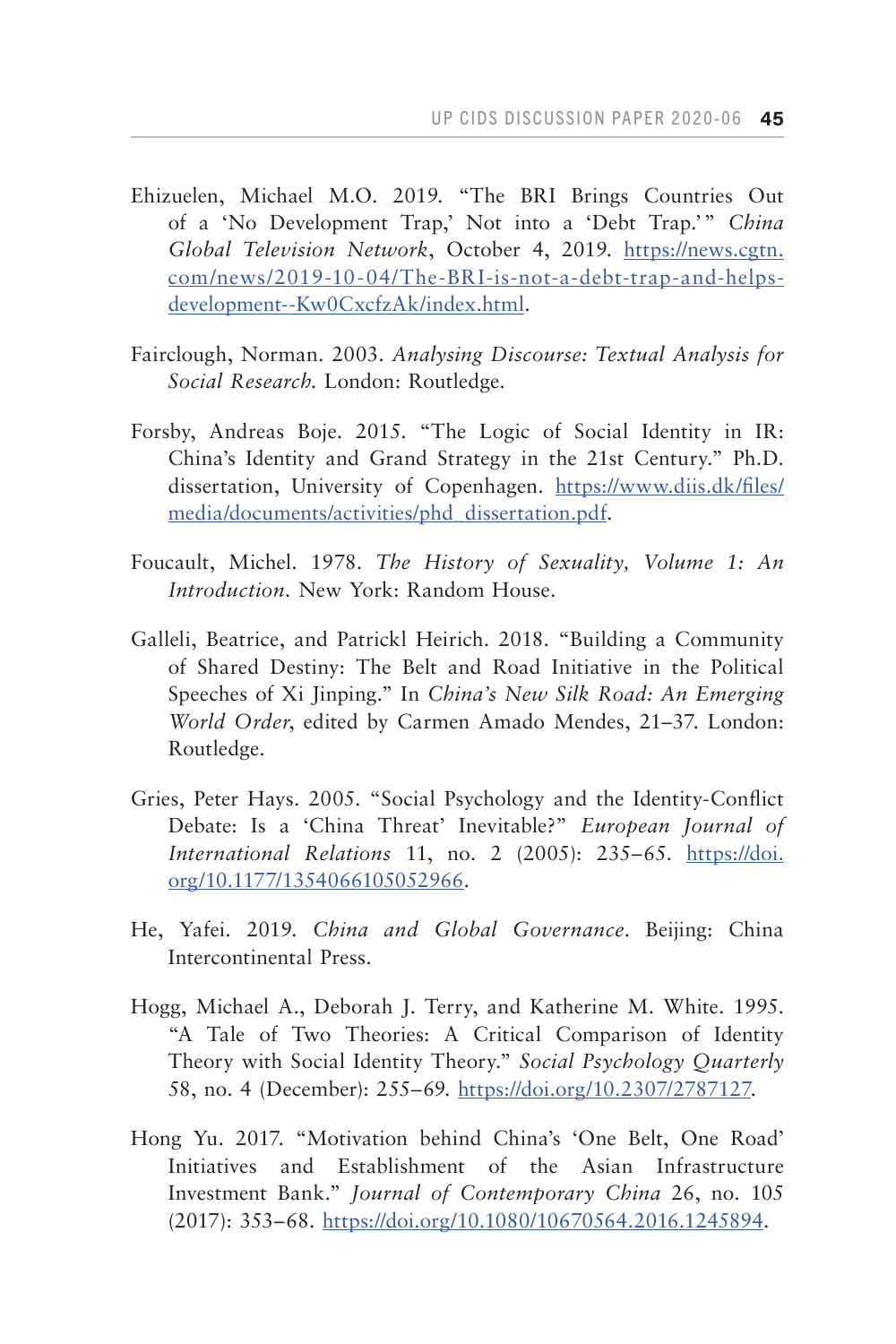- Hu Jintao. 2005. "Hu Jintao Delivers an Important Speech at the UN Summit." Ministry of Foreign Affairs of the People's Republic of China, September 6, 2005. [https://www.fmprc.gov.cn/ce/ceun/eng/](https://www.fmprc.gov.cn/ce/ceun/eng/zt/shnh60/t212614.htm) [zt/shnh60/t212614.htm](https://www.fmprc.gov.cn/ce/ceun/eng/zt/shnh60/t212614.htm).
- Jones, Lee, and Jinghan Zeng. 2019. "Understanding China's 'Belt and Road Initiative': Beyond 'Grand Strategy' to a State Transformation Analysis." *Third World Quarterly* 40, no. 8 (2019): 1415–39. [https://doi.org/10.1080/01436597.2018.1559046.](https://doi.org/10.1080/01436597.2018.1559046)
- Jiang Zemin. 2000. "Statement by President Jiang Zemin of the People's Republic of China at the Millennium Summit of the United Nations 6 September 2000," Ministry of Foreign Affairs of the People's Republic of China, September 7, 2000. [https://](https://www.fmprc.gov.cn/mfa_eng/wjdt_665385/zyjh_665391/t24962.shtml) [www.fmprc.gov.cn/mfa\\_eng/wjdt\\_665385/zyjh\\_665391/t24962.](https://www.fmprc.gov.cn/mfa_eng/wjdt_665385/zyjh_665391/t24962.shtml) [shtml](https://www.fmprc.gov.cn/mfa_eng/wjdt_665385/zyjh_665391/t24962.shtml).
- Lai, Christina. 2018. "Acting One Way and Talking Another: China's Coercive Economic Diplomacy in East Asia and Beyond." *The Pacific Review* 31, no. 2 (2018): 169–87. [https://doi.](https://doi.org/10.1080/09512748.2017.1357652) [org/10.1080/09512748.2017.1357652.](https://doi.org/10.1080/09512748.2017.1357652)
- Lams, Lutgard. 2018. "Examining Strategic Narratives in Chinese Official Discourse under Xi Jinping." *Journal of Chinese Political Science* 23 (September): 387–411. [https://doi.org/10.1007/s11366-](https://doi.org/10.1007/s11366-018-9529-8) [018-9529-8.](https://doi.org/10.1007/s11366-018-9529-8)
- Larson, Deborah Welch. 2015. "Will China be a New Type of Great Power?" *The Chinese Journal of International Politics* 8, no. 4 (Winter): 323–48. [https://doi.org/10.1093/cjip/pov010.](https://doi.org/10.1093/cjip/pov010)
- Larson, Deborah Welch, and Alexei Shevchenko. 2010. "Status Seekers: Chinese and Russian Responses to U.S. Primacy." *International Security* 34, no. 4 (Spring): 63–95. [https://doi.org/10.1162/](https://doi.org/10.1162/isec.2010.34.4.63) [isec.2010.34.4.63](https://doi.org/10.1162/isec.2010.34.4.63).
- Le Yucheng. 2018. "Remarks by Executive Vice Foreign Minister Le Yucheng at the Welcoming Dinner of the First Meeting of the Advisory Council of The Belt and Road Forum for International Cooperation (BRF)." Ministry of Foreign Affairs of the People's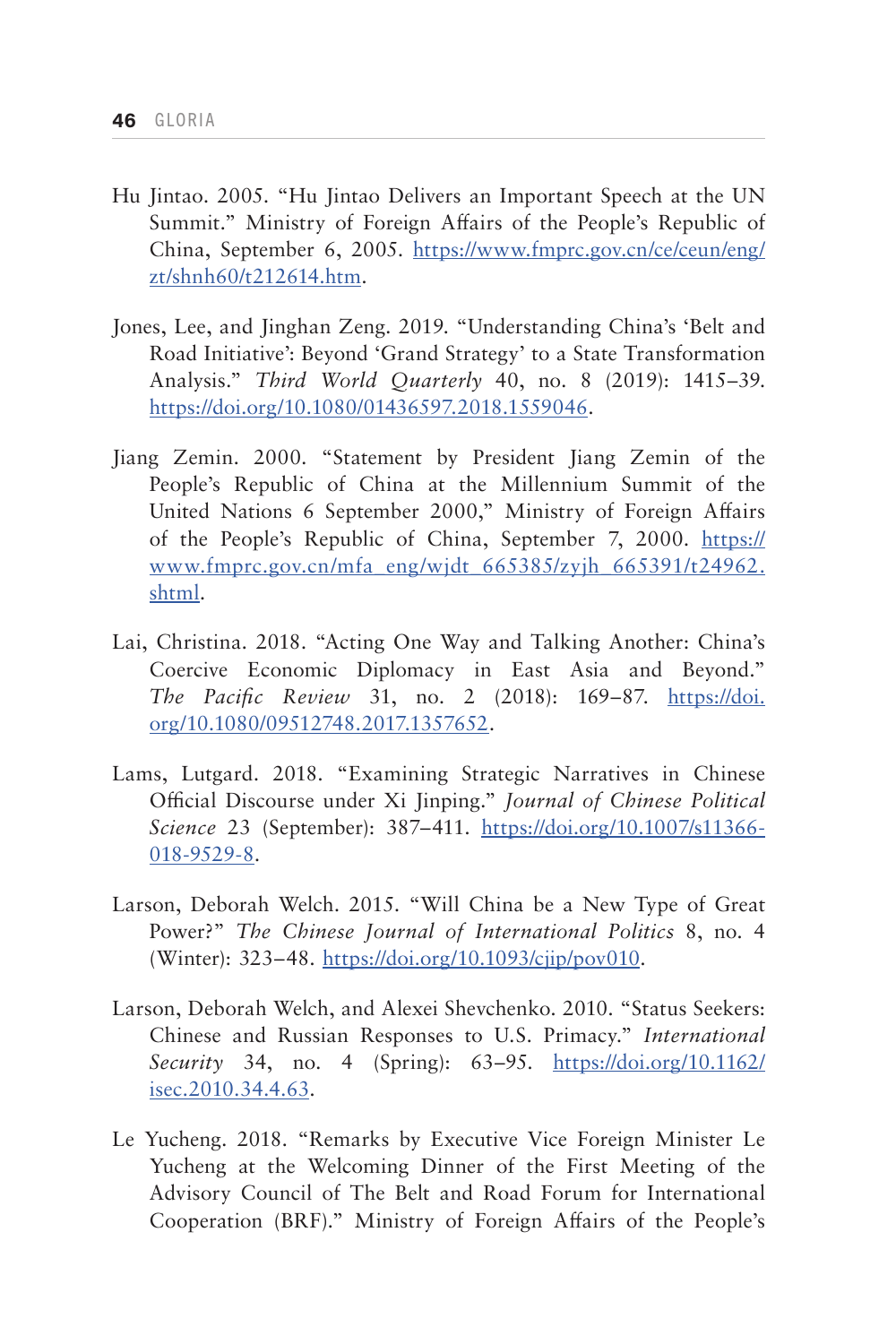Republic of China, October 15, 2018. [https://www.fmprc.gov.cn/](https://www.fmprc.gov.cn/mfa_eng/wjdt_665385/zyjh_665391/t1623914.shtml) [mfa\\_eng/wjdt\\_665385/zyjh\\_665391/t1623914.shtml.](https://www.fmprc.gov.cn/mfa_eng/wjdt_665385/zyjh_665391/t1623914.shtml)

- ———. 2019a. "China: A Source of Certainty and Stability in a Changing World" (Speech at the 9th Beijing Xiangshan Forum). Ministry of Foreign Affairs of the People's Republic of China, October 22, 2019. [https://www.fmprc.gov.cn/mfa\\_eng/](https://www.fmprc.gov.cn/mfa_eng/wjdt_665385/zyjh_665391/t1709807.shtml) wjdt 665385/zyjh 665391/t1709807.shtml.
- ———. 2019b. "China's Foreign Policy in a Fast Changing World: Mission and Responsibility" (Speech at the 8th World Peace Forum). Ministry of Foreign Affairs of the People's Republic of China, July 8, 2019. [https://www.fmprc.gov.cn/mfa\\_eng/](https://www.fmprc.gov.cn/mfa_eng/wjdt_665385/zyjh_665391/t1679454.shtml) wjdt 665385/zyjh 665391/t1679454.shtml.
- Lee, James Jungbok. 2016. "Will China's Rise Be Peaceful?: A Social Psychological Perspective." *Asian Security* 12, no. 1 (2016): 29– 52. [https://doi.org/10.1080/14799855.2016.1140644.](https://doi.org/10.1080/14799855.2016.1140644)
- Li, Mingjiang. 2020. "The Belt and Road Initiative: Geo-economics and Indo-Pacific Security Competition." *International Affairs* 96, no. 1 (January): 169–87. [https://doi.org/10.1093/ia/iiz240.](https://doi.org/10.1093/ia/iiz240)
- Li, Yuanchao. 2015. "Toward Win-win Cooperation Through Amity, Sincerity, Mutual Benefit and Inclusiveness" (Speech at the 3rd China–South Asia Expo). China–ASEAN Business Council, June 12, 2015. [http://www.china-aseanbusiness.org.cn/index.](http://www.china-aseanbusiness.org.cn/index.php?m=content&c=index&a=show&catid=37&id=16459) [php?m=content&c=index&a=show&catid=37&id=16459.](http://www.china-aseanbusiness.org.cn/index.php?m=content&c=index&a=show&catid=37&id=16459)
- Li Zhaoxing. 2015. "Building the Maritime Silk Road of the 21st Century with Open Mind and Bold Courage" (Speech at International Symposium on Maritime Silk Road of the 21st Century). Ministry of Foreign Affairs of the People's Republic of China, February 12, 2015. [https://www.fmprc.gov.cn/mfa\\_eng/](https://www.fmprc.gov.cn/mfa_eng/wjdt_665385/zyjh_665391/t1237173.shtml) wjdt 665385/zyjh 665391/t1237173.shtml.
- Lindgren, Wrenn Yennie, and Petter Y. Lindgren. "Identity Politics and the East China Sea: China as Japan's 'Other': China as Japan's Other." Asian Politics & Policy 9, no. 3 (July 2017): 378–401. [https://doi.org/10.1111/aspp.12332.](https://doi.org/10.1111/aspp.12332. )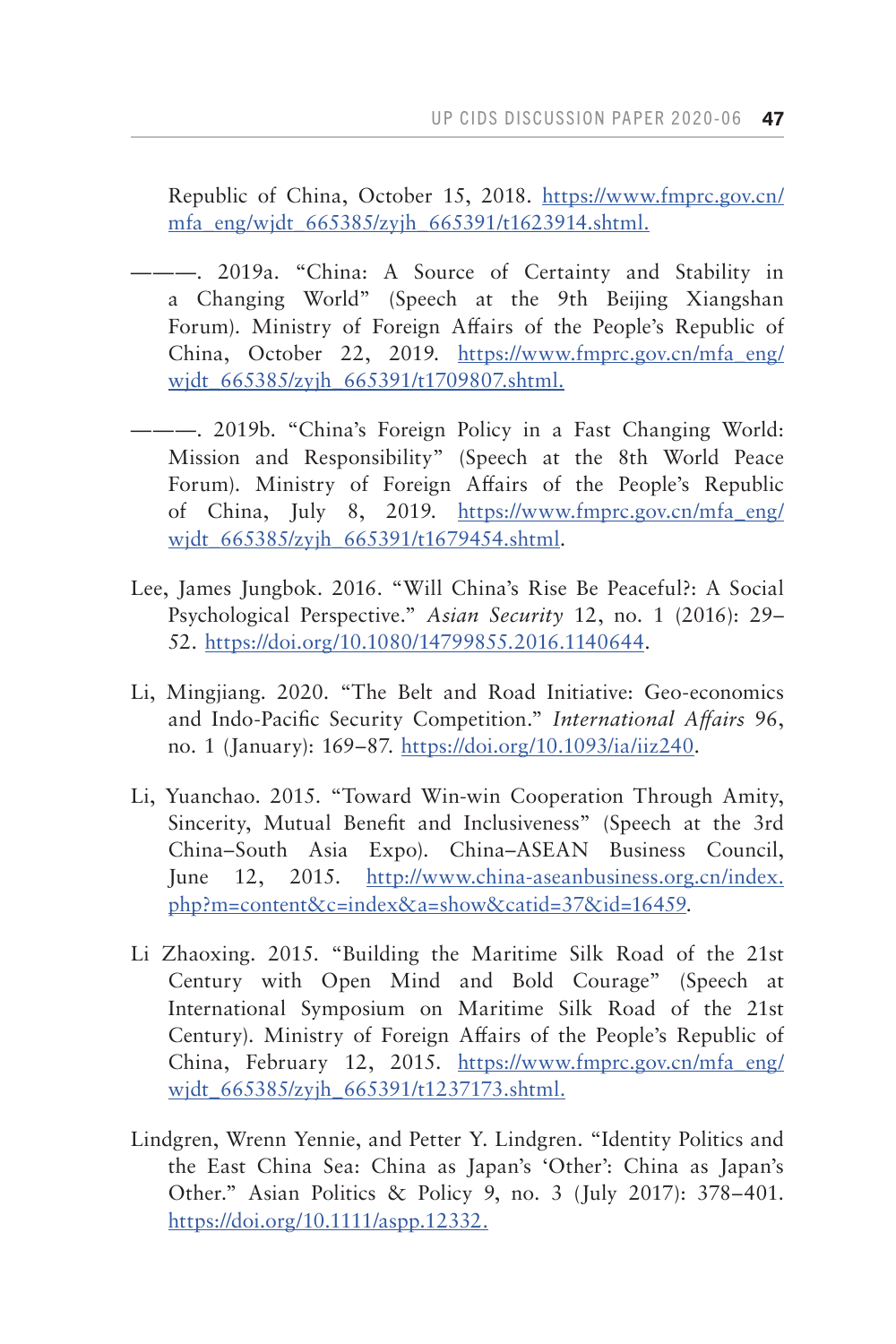- Liu, Xiaoming. 2019. "Understand the 'Two Sessions', Build Up Consensus and Create a Bright Future." *The People's Congress Journal* no. 2 (2019): 39–41. [http://www.npc.gov.](http://www.npc.gov.cn/npc/c16175/201909/58541b5bd2fc416481919ec3d259a1e3/files/3aa8b87afc19439fb8a0550e50d0cb22.pdf) [cn/npc/c16175/201909/58541b5bd2fc416481919ec3d259a1e3/](http://www.npc.gov.cn/npc/c16175/201909/58541b5bd2fc416481919ec3d259a1e3/files/3aa8b87afc19439fb8a0550e50d0cb22.pdf) [files/3aa8b87afc19439fb8a0550e50d0cb22.pdf.](http://www.npc.gov.cn/npc/c16175/201909/58541b5bd2fc416481919ec3d259a1e3/files/3aa8b87afc19439fb8a0550e50d0cb22.pdf)
- Mangosing, Frances. 2019. "Lorenzana Admits China's 'Bullying'; Says Beijing's Peace 'Rhetoric' Just 'Optics.'" *Philippine Daily Inquirer*, July 30, 2019. [https://globalnation.inquirer.net/178403/lorenzana](https://globalnation.inquirer.net/178403/lorenzana-admits-chinas-bullying-says-beijings-peace-rhetoric-just-optics)[admits-chinas-bullying-says-beijings-peace-rhetoric-just-optics.](https://globalnation.inquirer.net/178403/lorenzana-admits-chinas-bullying-says-beijings-peace-rhetoric-just-optics)
- Milliken, Jennifer. 1999. "The Study of Discourse in International Relations: A Critique of Research and Methods." *European Journal of International Relations* 5, no. 2 (1999): 225–54. [https://](https://doi.org/10.1177/1354066199005002003) [doi.org/10.1177/1354066199005002003](https://doi.org/10.1177/1354066199005002003).
- MOFA PRC (Ministry of Foreign Affairs of the People's Republic of China). 2015. "Transcript of Premier Li Keqiang's Interview with *Financial Times* Editor Lionel Barber." April 16, 2015. [https://](https://www.fmprc.gov.cn/mfa_eng/wjdt_665385/zyjh_665391/t1260783.shtml) [www.fmprc.gov.cn/mfa\\_eng/wjdt\\_665385/zyjh\\_665391/t1260783.](https://www.fmprc.gov.cn/mfa_eng/wjdt_665385/zyjh_665391/t1260783.shtml) [shtml](https://www.fmprc.gov.cn/mfa_eng/wjdt_665385/zyjh_665391/t1260783.shtml).
- ———. 2016. "Build a New Type of International Relations Featuring Win-Win Cooperation." June 20, 2016. [https://www.fmprc.gov.cn/](https://www.fmprc.gov.cn/mfa_eng/wjdt_665385/zyjh_665391/t1376908.shtml) [mfa\\_eng/wjdt\\_665385/zyjh\\_665391/t1376908.shtml.](https://www.fmprc.gov.cn/mfa_eng/wjdt_665385/zyjh_665391/t1376908.shtml)
- ———. 2019. "Yang Jiechi on the Belt and Road Initiative and Preparations for the Second Belt and Road Forum for International Cooperation," March 30, 2019. [https://www.fmprc.gov.cn/mfa\\_](https://www.fmprc.gov.cn/mfa_eng/wjdt_665385/zyjh_665391/t1650535.shtml) eng/wjdt 665385/zyjh 665391/t1650535.shtml.
- National Development and Reform Commission, Ministry of Foreign Affairs and Ministry of Commerce. 2015. "Vision and Actions on Jointly Building Silk Road Economic Belt and 21st Century Maritime Silk Road." China Internet Information Center, March 28, 2015. [http://www.china.org.cn/china/Off\\_the\\_Wire/2015-](http://www.china.org.cn/china/Off_the_Wire/2015-03/28/content_35182638.htm) [03/28/content\\_35182638.htm](http://www.china.org.cn/china/Off_the_Wire/2015-03/28/content_35182638.htm).
- National Development and Reform Commission and State Oceanic Administration. 2017. "Vision for Maritime Cooperation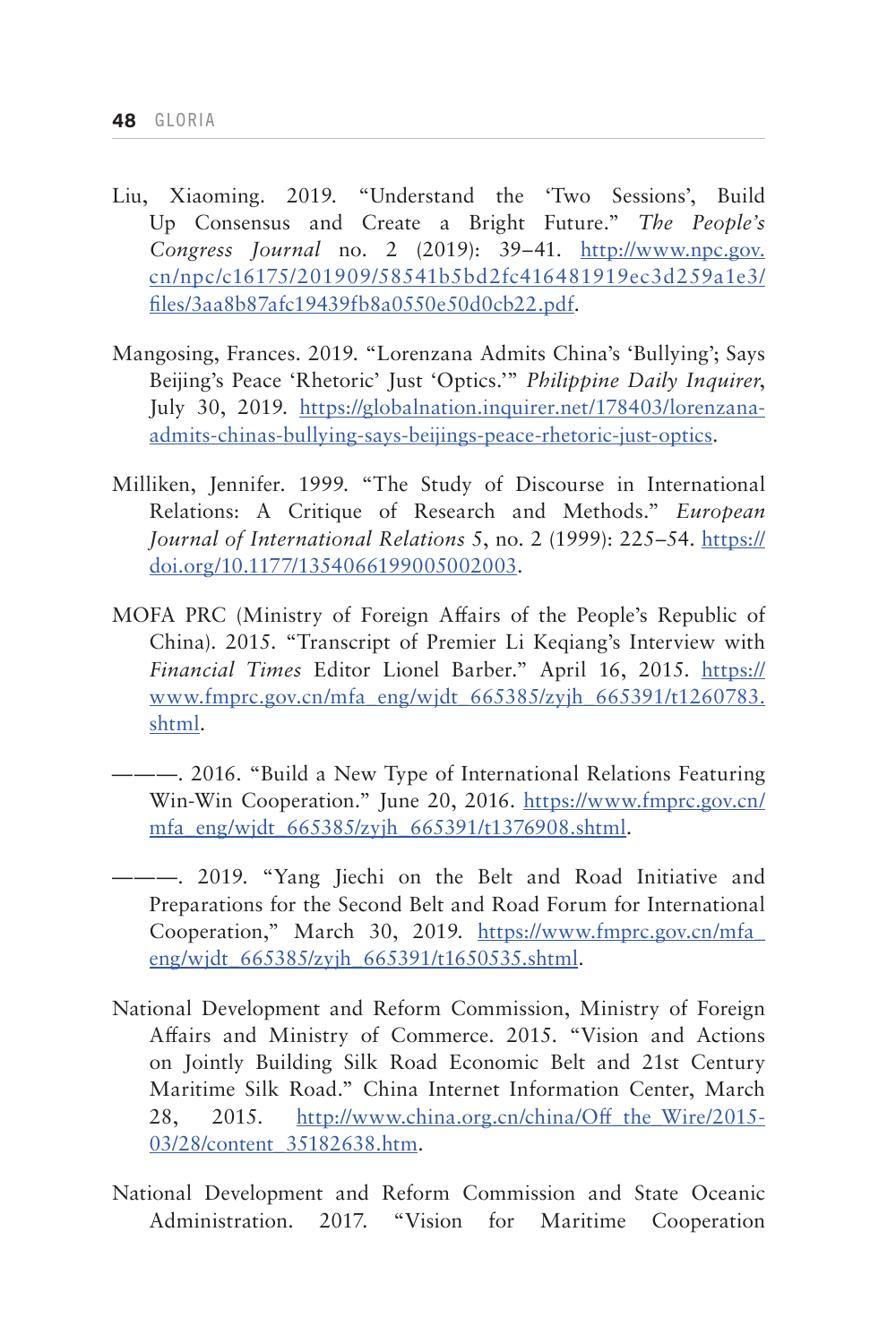under the Belt and Road Initiative." *XinhuaNet*, June 20, 2017. [http://www.xinhuanet.com/english/2017-06/20/c\\_136380414.](http://www.xinhuanet.com/english/2017-06/20/c_136380414.htm) [htm](http://www.xinhuanet.com/english/2017-06/20/c_136380414.htm).

- Office of the Leading Group for the Belt and Road Initiative. 2017. *Building the Belt and Road: Concept, Practice, and China*'*s Contribution*. Beijing: Foreign Languages Press Co. Ltd.
- ———. 2019. *The Belt and Road Initiative: Progress, Contributions, and Prospects*. Beijing: Foreign Languages Press Co. Ltd.
- Qian Hongshan. 2016. "Remarks by Assistant Foreign Minister Qian Hongshan at the Belt and Road Side Event of the 72nd Session of the United Nations Economic and Social Commission for Asia and the Pacific" (Speech at 72nd UNESCAP Session). Ministry of Foreign Affairs of the People's Republic of China, May 18, 2016. [https://www.fmprc.gov.cn/mfa\\_eng/wjdt\\_665385/zyjh\\_665391/](https://www.fmprc.gov.cn/mfa_eng/wjdt_665385/zyjh_665391/t1364753.shtml) [t1364753.shtml](https://www.fmprc.gov.cn/mfa_eng/wjdt_665385/zyjh_665391/t1364753.shtml).
- Ratner, Ely. 2018. "Geostrategic and Military Drivers and Implications of the Belt and Road Initiative" (Testimony before the US-China Economic Review Commission). Council on Foreign Relations, January 25, 2018. [https://www.cfr.org/report/](https://www.cfr.org/report/geostrategic-and-military-drivers-and-implications-belt-and-road-initiative) [geostrategic-and-military-drivers-and-implications-belt-and-road](https://www.cfr.org/report/geostrategic-and-military-drivers-and-implications-belt-and-road-initiative)[initiative](https://www.cfr.org/report/geostrategic-and-military-drivers-and-implications-belt-and-road-initiative).
- State Council Information Office. 2019. "China and the World in the New Era." White Paper, September 2019. [http://english.scio.gov.](http://english.scio.gov.cn/node_8014488.html ) [cn/node\\_8014488.html](http://english.scio.gov.cn/node_8014488.html ).
- Swaine, Michael. 2015. "Xi Jinping's Address to the Central Conference on Work Relating to Foreign Affairs: Assessing and Advancing Major-Power Diplomacy with Chinese Characteristics." *China Leadership Monitor* no. 48 (Winter): 1–14. [https://www.](https://www.hoover.org/sites/default/files/clm46ms.pdf) [hoover.org/sites/default/files/clm46ms.pdf](https://www.hoover.org/sites/default/files/clm46ms.pdf).
- Tajfel, Henri, and John Turner. 1979. "An Integrative Theory of Intergroup Conflict," In *The Social Psychology of Intergroup Relations*, edited by Stephen Worshel and William Austin, 33–47. California: Brooks/Cole Publication.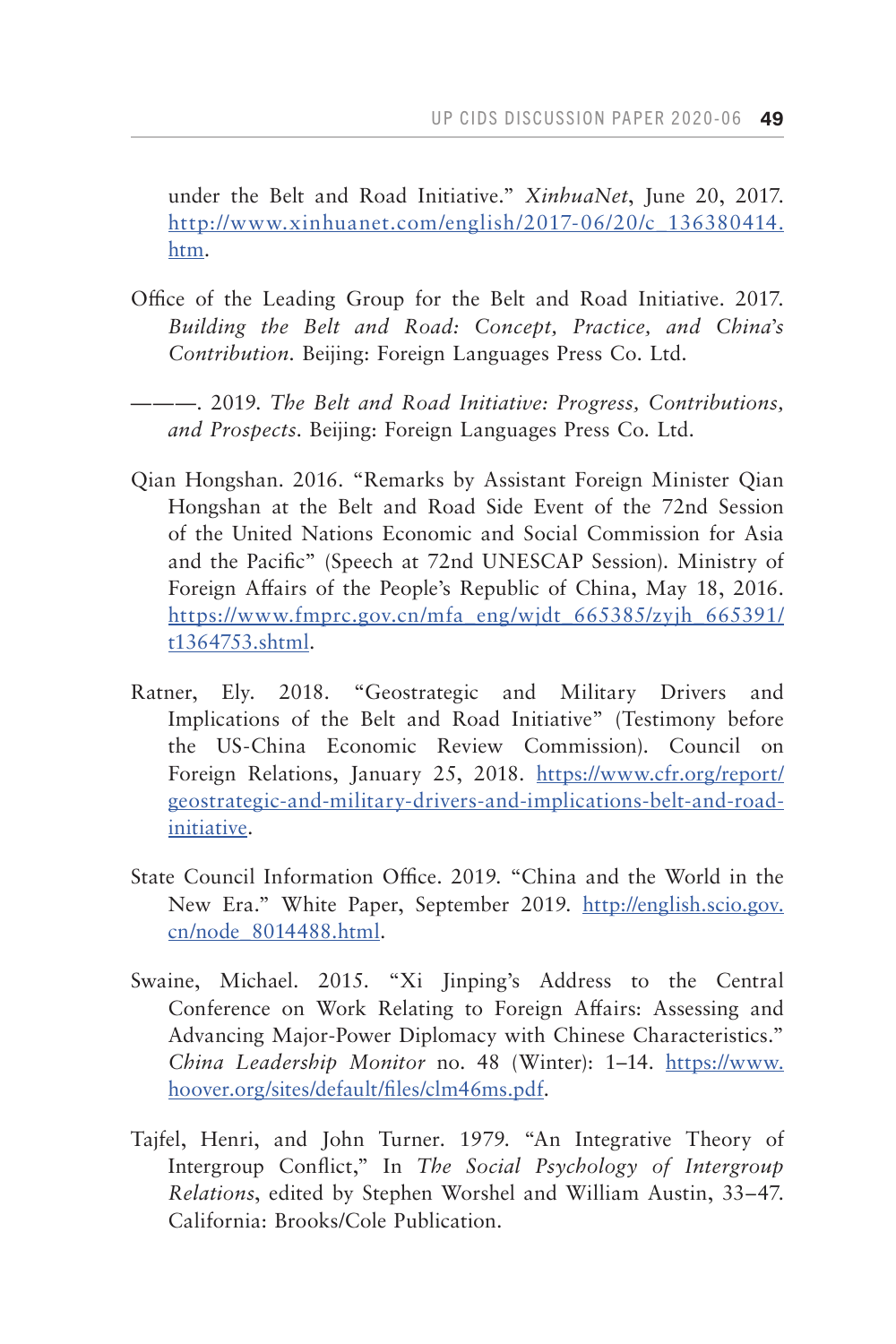- ———. 1986. "The Social Identity Theory of Intergroup Behavior." In *Psychology of Intergroup Relations*, edited by Stephen Worshel and William Austin, 276–93. Chicago: Nelson Hall.
- Takahara, Akio. 2017. "Belt & Road is Political Genius, and a Grand Mirage," In Aries A. Arugay, "Regional Perspectives on China's Belt and Road Initiative: Challenges and Opportunities for the Asia-Pacific." *Asian Politics & Policy* 9, no. 4 (October): 646–86. <https://doi.org/10.1111/aspp.12346>.
- Tekdal, Veysel. 2018. "China's Belt and Road Initiative: At the Crossroads of Challenges and Ambitions." *The Pacific Review* 31, no. 3 (2018): 373–90. [https://doi.org/10.1080/09512748.2017.1391](https://doi.org/10.1080/09512748.2017.1391864) [864.](https://doi.org/10.1080/09512748.2017.1391864)
- Vilaça, Guilherme Vasconcelos. 2017. "China and Global Governance: 'One Belt One Road,' the New Development Bank and the Concept of Market State." *Kultura–Historia–Globalizacja* 22 (2017): 241– 58.
- Wang Yi. 2015a. "Foreign Minister Wang Yi Meets the Press." Ministry of Foreign Affairs of the People's Republic of China, March 8, 2015. [https://www.fmprc.gov.cn/mfa\\_eng/wjdt\\_665385/](https://www.fmprc.gov.cn/mfa_eng/wjdt_665385/zyjh_665391/t1243662.shtml) [zyjh\\_665391/t1243662.shtml.](https://www.fmprc.gov.cn/mfa_eng/wjdt_665385/zyjh_665391/t1243662.shtml)
- ———. 2015b. "Toward a New Type of International Relations of Win-win Cooperation" (Speech at the China Development Forum). Ministry of Foreign Affairs of the People's Republic of China, March 23, 2015. [https://www.fmprc.gov.cn/mfa\\_eng/wjdt\\_665385/](https://www.fmprc.gov.cn/mfa_eng/wjdt_665385/zyjh_665391/t1248487.shtml) [zyjh\\_665391/t1248487.shtml.](https://www.fmprc.gov.cn/mfa_eng/wjdt_665385/zyjh_665391/t1248487.shtml)
- ———. 2015c. "China's Role in the Global and Regional Order: Participant, Facilitator, and Contributor" (Speech at the 4th World Peace Forum). Ministry of Foreign Affairs of the People's Republic of China, June 27, 2015. [https://www.fmprc.gov.cn/mfa\\_eng/](https://www.fmprc.gov.cn/mfa_eng/wjdt_665385/zyjh_665391/t1276595.shtml) wjdt 665385/zyjh 665391/t1276595.shtml.
- ———. 2016. "Work Together to Create a Community of Shared Future for Mankind." Ministry of Foreign Affairs of the People's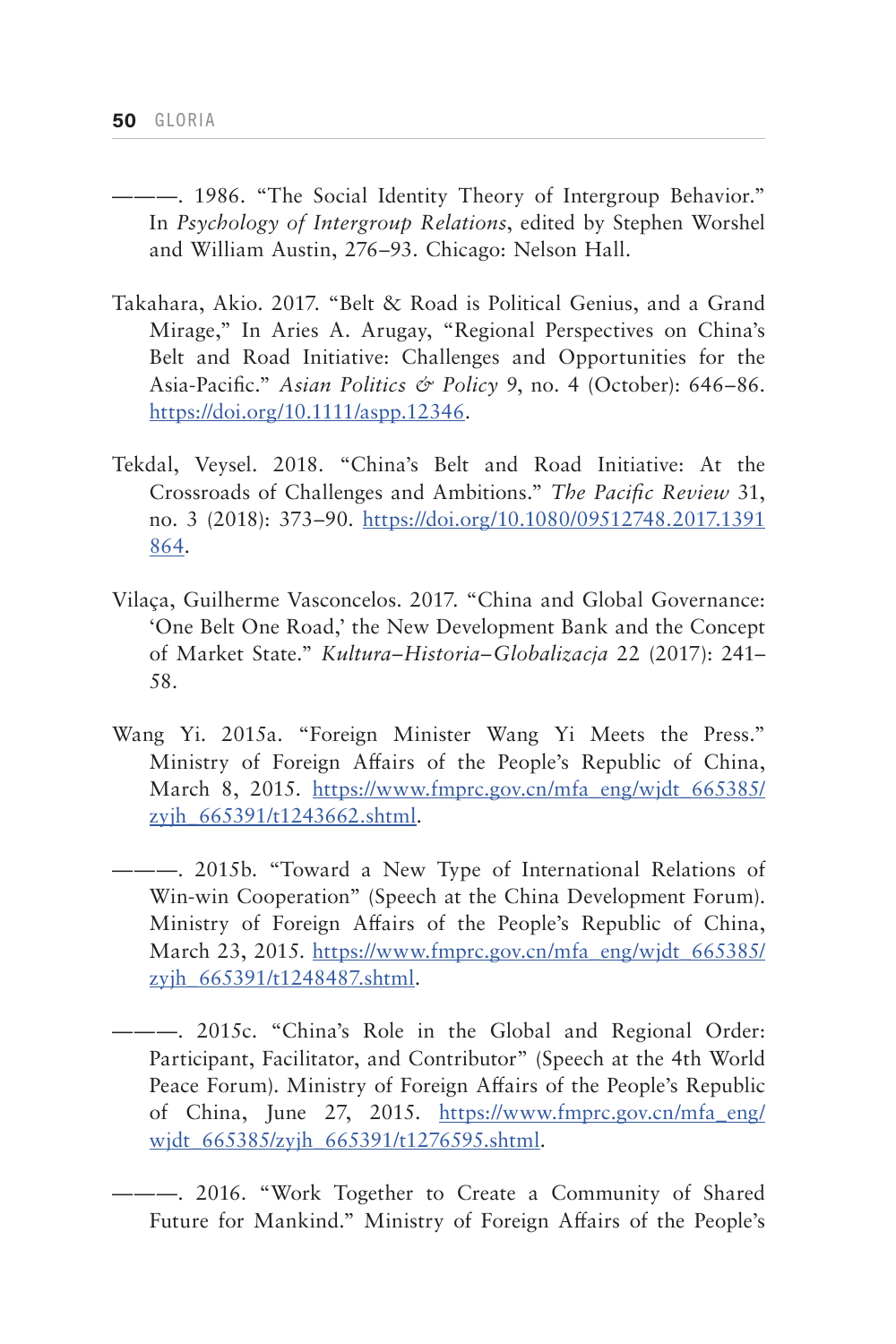Republic of China, May 31, 2016. [https://www.fmprc.gov.cn/mfa\\_](https://www.fmprc.gov.cn/mfa_eng/wjdt_665385/zyjh_665391/t1369269.shtml) [eng/wjdt\\_665385/zyjh\\_665391/t1369269.shtml.](https://www.fmprc.gov.cn/mfa_eng/wjdt_665385/zyjh_665391/t1369269.shtml)

- ———. 2017. "Forge Ahead under the Guidance of General Secretary Xi Jinping's Thought on Diplomacy." Ministry of Foreign Affairs of the People's Republic of China, May 14, 2017. [https://www.](https://www.fmprc.gov.cn/mfa_eng/wjdt_665385/zyjh_665391/t1489143.shtml) [fmprc.gov.cn/mfa\\_eng/wjdt\\_665385/zyjh\\_665391/t1489143.shtml](https://www.fmprc.gov.cn/mfa_eng/wjdt_665385/zyjh_665391/t1489143.shtml).
- ———. 2019a. "New Starting Point, New Vision and New Journey." Ministry of Foreign Affairs of the People's Republic of China, April 29, 2019. [https://www.fmprc.gov.cn/mfa\\_eng/zxxx\\_662805/](https://www.fmprc.gov.cn/mfa_eng/zxxx_662805/t1660860.shtml) [t1660860.shtml.](https://www.fmprc.gov.cn/mfa_eng/zxxx_662805/t1660860.shtml)
- ———. 2019b. "China Today: A Proud Member of the Global Community." Ministry of Foreign Affairs of the People's Republic of China, September 28, 2019. [https://www.fmprc.gov.cn/mfa\\_eng/](https://www.fmprc.gov.cn/mfa_eng/wjdt_665385/zyjh_665391/t1703219.shtml) widt 665385/zyjh 665391/t1703219.shtml.
- Wang, Yong. 2016. "Offensive for Defensive: The Belt and Road Initiative and China's New Grand Strategy." *The Pacific Review*  29, no. 3 (2016): 455–63. [https://doi.org/10.1080/09512748.2016.](https://doi.org/10.1080/09512748.2016.1154690) [1154690](https://doi.org/10.1080/09512748.2016.1154690).
- Ward, Steven Michael. 2017. "Lost in Translation: Social Identity Theory and the Study of Status in World Politics." *International Studies Quarterly* 61, no. 4 (December): 821–34. [https://doi.](https://doi.org/10.1093/isq/sqx042) [org/10.1093/isq/sqx042](https://doi.org/10.1093/isq/sqx042).
- Winter, Tim. 2020. "Geocultural Power: China's Belt and Road Initiative." *Geopolitics* (2020): 1–24. [https://doi.org/10.1080/1465](https://doi.org/10.1080/14650045.2020.1718656) [0045.2020.1718656.](https://doi.org/10.1080/14650045.2020.1718656)
- Wodak, Ruth. 2001. "The Discourse-Historical Approach." In *Methods of Critical Discourse Analysis*, edited by Ruth Wodak and Michael Meyer, 63–95. London: Sage Publications.
- Womack, Brantly. 2013. "Beyond Win–win: Rethinking China's International Relationships in an Era of Economic Uncertainty." *International Affairs* 89, no. 4 (July): 911–28. [https://doi.](https://doi.org/10.1111/1468-2346.12051) [org/10.1111/1468-2346.12051](https://doi.org/10.1111/1468-2346.12051).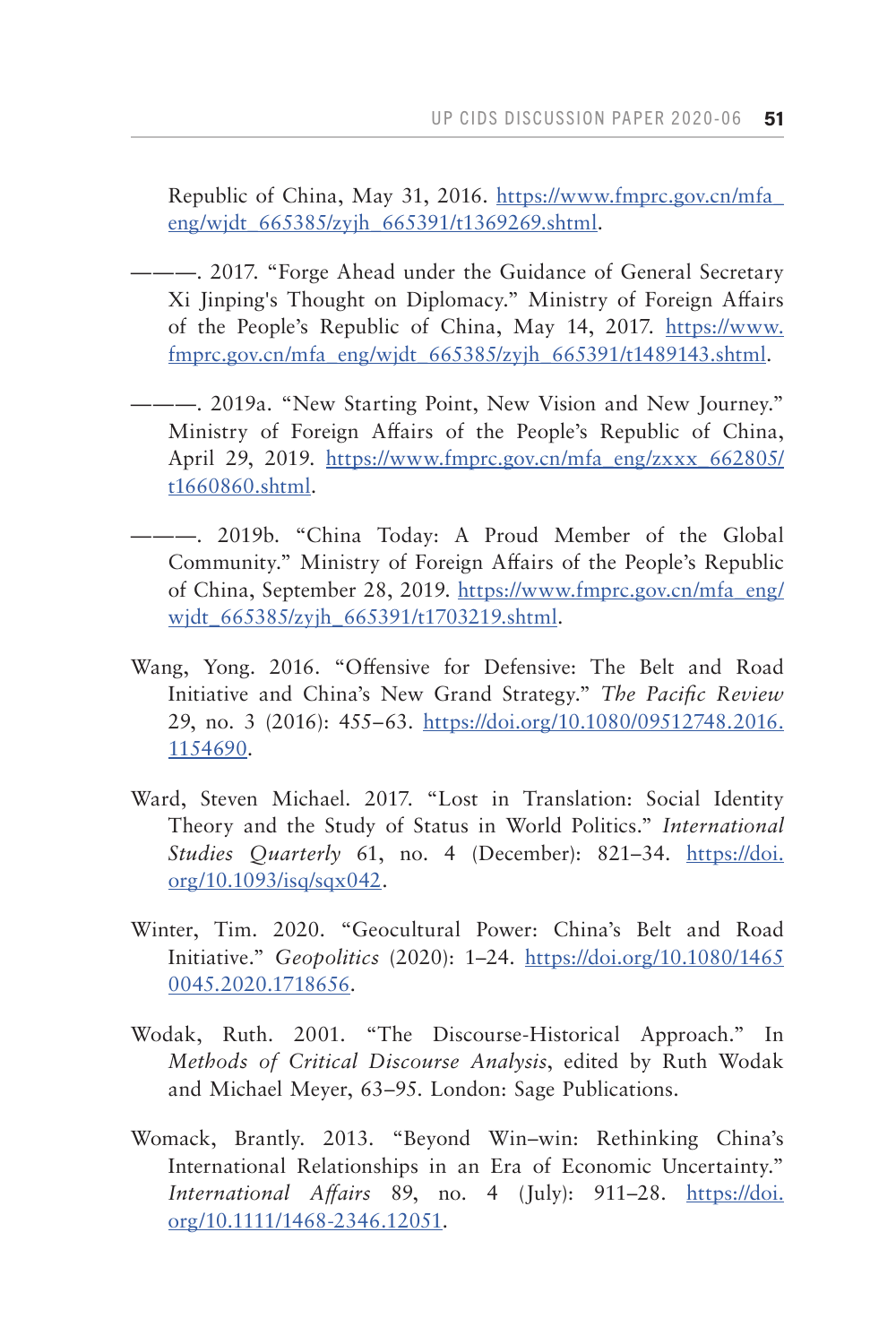- Wu, Chengqiu. 2007. "Barking Up the Wrong Tree? The Master Narrative of 'China Threat Theory' Examined." In *Challenges Facing Chinese Political Development*, edited by Sujian Guo and Baoguang Guo, 111–42. Lanham: Lexington Books.
- Xi Jinping. 2014a. "Connectivity Spearheads Development and Partnership Enables Cooperation" (Speech at the Dialogue on Strengthening Connectivity Partnership). Ministry of Foreign Affairs of the People's Republic of China, November 8, 2014. [https://www.fmprc.gov.cn/mfa\\_eng/topics\\_665678/](https://www.fmprc.gov.cn/mfa_eng/topics_665678/ytjhzzdrsrcldrfzshyjxghd/t1210466.shtml) [ytjhzzdrsrcldrfzshyjxghd/t1210466.shtml.](https://www.fmprc.gov.cn/mfa_eng/topics_665678/ytjhzzdrsrcldrfzshyjxghd/t1210466.shtml)

———. 2014b. *The Governance of China*, Volume 1. Beijing: Foreign Languages Press Co. Ltd.

- ———. 2014c. "Promote the Silk Road Spirit and Deepening China-Arab Cooperation" (Speech at the China-Arab States Cooperation Forum). China Internet Information Center, June 5, 2014. [http://www.china.org.cn/report/2014-07/14/content\\_32941818.](http://www.china.org.cn/report/2014-07/14/content_32941818.htm) [htm](http://www.china.org.cn/report/2014-07/14/content_32941818.htm).
- ———. 2017a. "Toast by H.E. Xi Jinping at the Welcoming Banquet in Honor of the Distinguished Guests Attending the Belt and Road Forum for International Cooperation." Embassy of the People's Republic of China in Burundi, May 14, 2017. [http://](http://bi.chineseembassy.org/fra/sgxw/t1466731.htm) [bi.chineseembassy.org/fra/sgxw/t1466731.htm.](http://bi.chineseembassy.org/fra/sgxw/t1466731.htm)
- ———. 2017b. "Work Together to Build a Community of Shared Future for Mankind" (Speech at the 71st United Nations General Assembly). *XinhuaNet*, January 19, 2017. [http://www.xinhuanet.](http://www.xinhuanet.com/english/2017-01/19/c_135994707.htm) [com/english/2017-01/19/c\\_135994707.htm](http://www.xinhuanet.com/english/2017-01/19/c_135994707.htm).
- ———. 2017c. "Work Together to Build the Silk Road Economic Belt and the 21st Century Maritime Silk Road" (Speech at the Opening Ceremony of the Belt and Road Forum for International Cooperation). *XinhuaNet*, May 14, 2017. [http://www.xinhuanet.](http://www.xinhuanet.com/english/2017-05/14/c_136282982.htm) [com/english/2017-05/14/c\\_136282982.htm.](http://www.xinhuanet.com/english/2017-05/14/c_136282982.htm)

———. 2018. *The Governance of China*, Volume 2. Beijing: Foreign Languages Press Co. Ltd.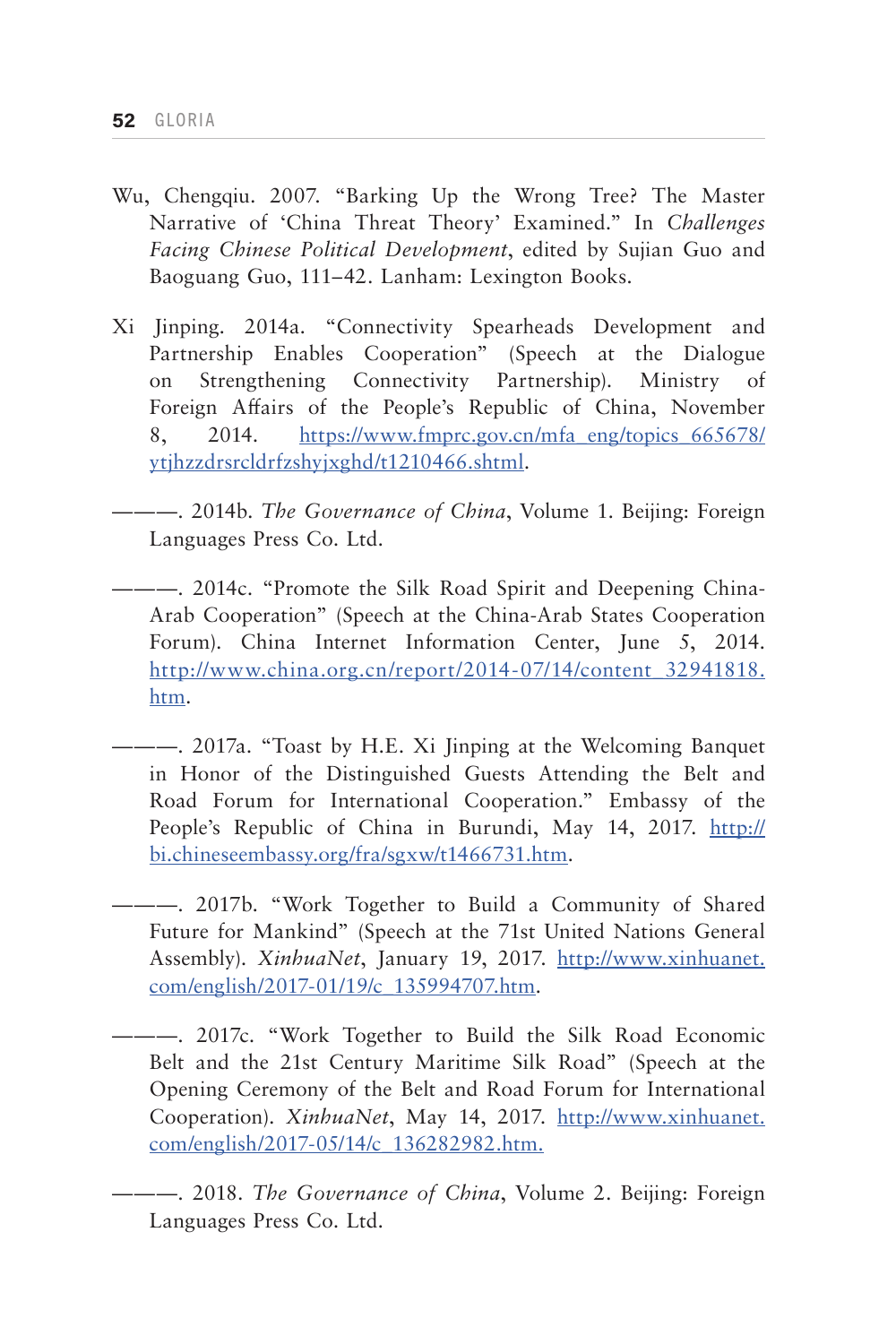———. 2019a. "Promoting High-Quality Development of Belt and Road Cooperation" (Speech at the Leaders' Roundtable of the Second Belt and Road Forum for International Cooperation). Ministry of Foreign Affairs of the People's Republic of China, April 27, 2019. [https://www.fmprc.gov.cn/mfa\\_eng/zxxx\\_662805/](https://www.fmprc.gov.cn/mfa_eng/zxxx_662805/t1659454.shtml) [t1659454.shtml](https://www.fmprc.gov.cn/mfa_eng/zxxx_662805/t1659454.shtml).

- ———. 2019b. "Remarks by H.E. Xi Jinping President of the People's Republic of China At the Press Conference of The Second Belt and Road Forum for International Cooperation." Office of the Commissioner of the Ministry of Foreign Affairs of the People's Republic of China in the Hong Kong Special Administrative Region, April 27, 2019. h[ttp://www.fmcoprc.gov.hk/eng/Topics/](ttp://www.fmcoprc.gov.hk/eng/Topics/gjfz/t1659452.htm) [gjfz/t1659452.htm](ttp://www.fmcoprc.gov.hk/eng/Topics/gjfz/t1659452.htm).
- ———. 2019c. "Toast by H.E. Xi Jinping President of the People's Republic of China at the Welcoming Banquet of the Second Belt and Road Forum for International Cooperation." *China Daily*, April 27, 2019. [https://www.chinadaily.com.cn/a/201904/27/](https://www.chinadaily.com.cn/a/201904/27/WS5d9d3688a310cf3e3556f508.html) [WS5d9d3688a310cf3e3556f508.html.](https://www.chinadaily.com.cn/a/201904/27/WS5d9d3688a310cf3e3556f508.html)
- ———. 2019d. "Working Together to Deliver a Brighter Future for Belt and Road Cooperation" (Speech at the Second Belt and Road Forum for International Cooperation). Ministry of Foreign Affairs of the People's Republic of China, April 26, 2019. [https://www.](https://www.fmprc.gov.cn/mfa_eng/zxxx_662805/t1658424.shtml ) [fmprc.gov.cn/mfa\\_eng/zxxx\\_662805/t1658424.shtml](https://www.fmprc.gov.cn/mfa_eng/zxxx_662805/t1658424.shtml ).
- Xiao, Ya, Yue Li, and Jie Hu. 2019. "Construction of the Belt and Road Initiative in Chinese and American Media: A Critical Discourse Analysis Based on Self-Built Corpora." *International Journal of English Linguistics* 9, no. 3 (2019): 68–77. [https://doi.](https://doi.org/10.5539/ijel.v9n3p68) [org/10.5539/ijel.v9n3p68.](https://doi.org/10.5539/ijel.v9n3p68)
- *Xinhua News Agency*. 2017. "'Belt and Road' Incorporated into CPC Constitution." October 24, 2017. [http://www.xinhuanet.com/](http://www.xinhuanet.com/english/2017-10/24/c_136702025.htm) [english/2017-10/24/c\\_136702025.htm.](http://www.xinhuanet.com/english/2017-10/24/c_136702025.htm)
- ———. 2019. "'Debt Trap' Not a Suitable Hat for China, Nor for BRI: Chinese Ambassador to EU." April 27, 2019. [http://www.](http://www.xinhuanet.com/english/2019-04/27/c_138013746.htm ) [xinhuanet.com/english/2019-04/27/c\\_138013746.htm.](http://www.xinhuanet.com/english/2019-04/27/c_138013746.htm )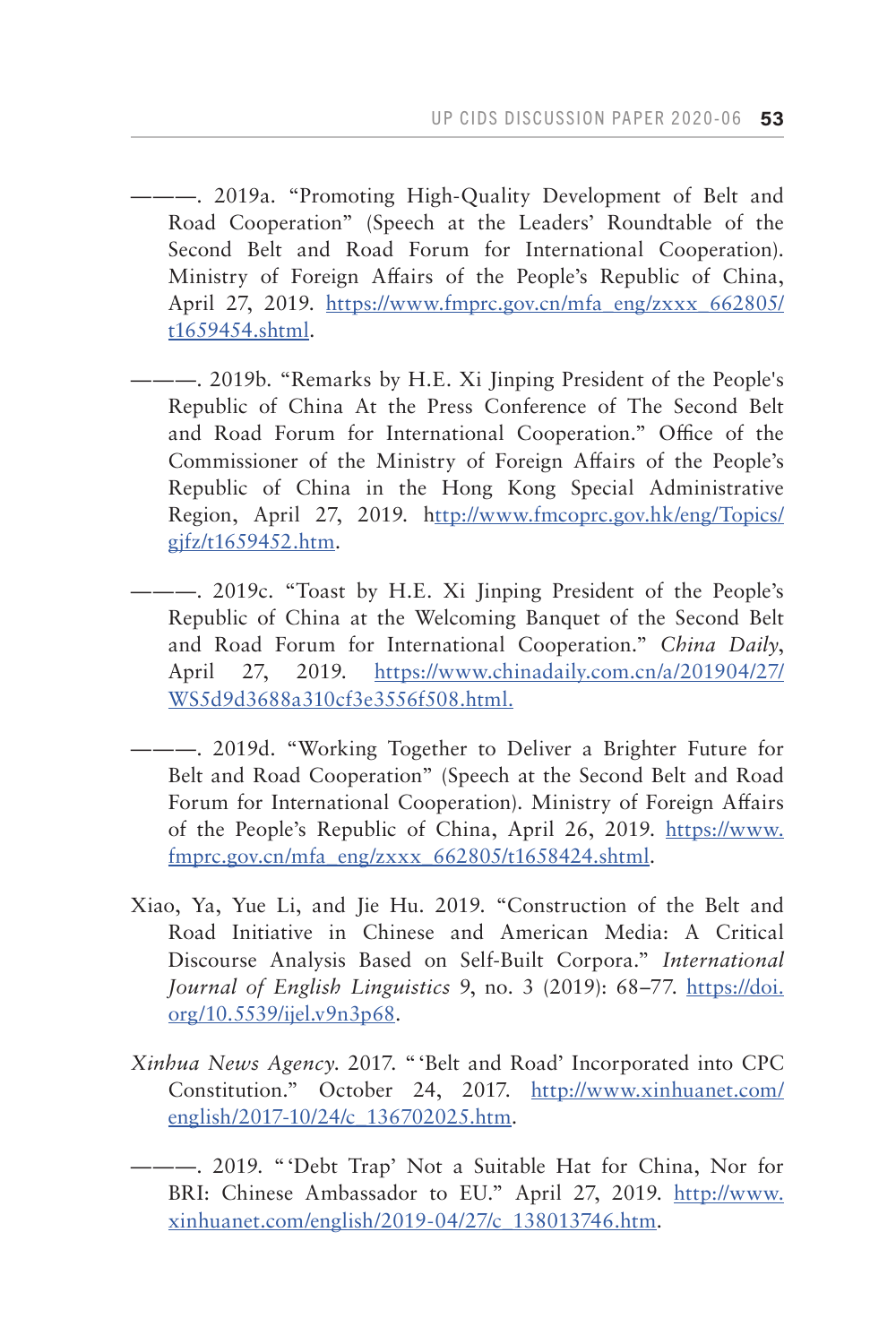- Yang, Jiechi. 2014. "Jointly Undertake the Great Initiatives With Confidence and Mutual Trust" (Speech at the Boao Forum). Ministry of Foreign Affairs of the People's Republic of China, April 10, 2014. [https://www.fmprc.gov.cn/mfa\\_eng/wjdt\\_665385/](https://www.fmprc.gov.cn/mfa_eng/wjdt_665385/zyjh_665391/t1145860.shtml) zyjh 665391/t1145860.shtml.
- ———. 2015. "Jointly Build the 21st Century Maritime Silk Road by Deepening Mutual Trust and Enhancing Connectivity" (Speech at the Session of 'Jointly Building the 21st Century Maritime Silk Road' and Launch of the Year of China–ASEAN Maritime Cooperation). Ministry of Foreign Affairs of the People's Republic of China, March 28, 2015. [https://www.fmprc.gov.cn/mfa\\_eng/](https://www.fmprc.gov.cn/mfa_eng/wjdt_665385/zyjh_665391/t1249761.shtml) widt 665385/zyjh 665391/t1249761.shtml.
- Zhang, Shu Guang. 2007. "Constructing 'Peaceful Coexistence': China's Diplomacy toward the Geneva and Bandung Conferences, 1954–55." *Cold War History* 7, no. 4 (2007): 509–28. [https://doi.](https://doi.org/10.1080/14682740701621846) [org/10.1080/14682740701621846](https://doi.org/10.1080/14682740701621846).
- Zhao, Yongchen. 2019. "Dialectical Unity of Xi Jinping's Thought on Diplomacy." Embassy of the People's Republic of China in Grenada, March 19, 2019. [http://gd.china-embassy.org/eng/](http://gd.china-embassy.org/eng/gywm_1/dsjhjwz/t1646405.htm) gywm  $1/ds$ jhjwz/t $1646405$ .htm.
- Zheng, Bijian. 2005. *China's Peaceful Rise: Speeches of Zheng Bijian, 1997–2005*. Washington, D.C.: Brookings Institution Press.
- Zhou, Weifeng, and Mario Esteban. 2018. "Beyond Balancing: China's Approach Towards the Belt and Road Initiative." *Journal of Contemporary China* 27, no. 112 (2018): 487–501. [https://doi.org/](https://doi.org/10.1080/10670564.2018.1433476) [10.1080/10670564.2018.1433476](https://doi.org/10.1080/10670564.2018.1433476).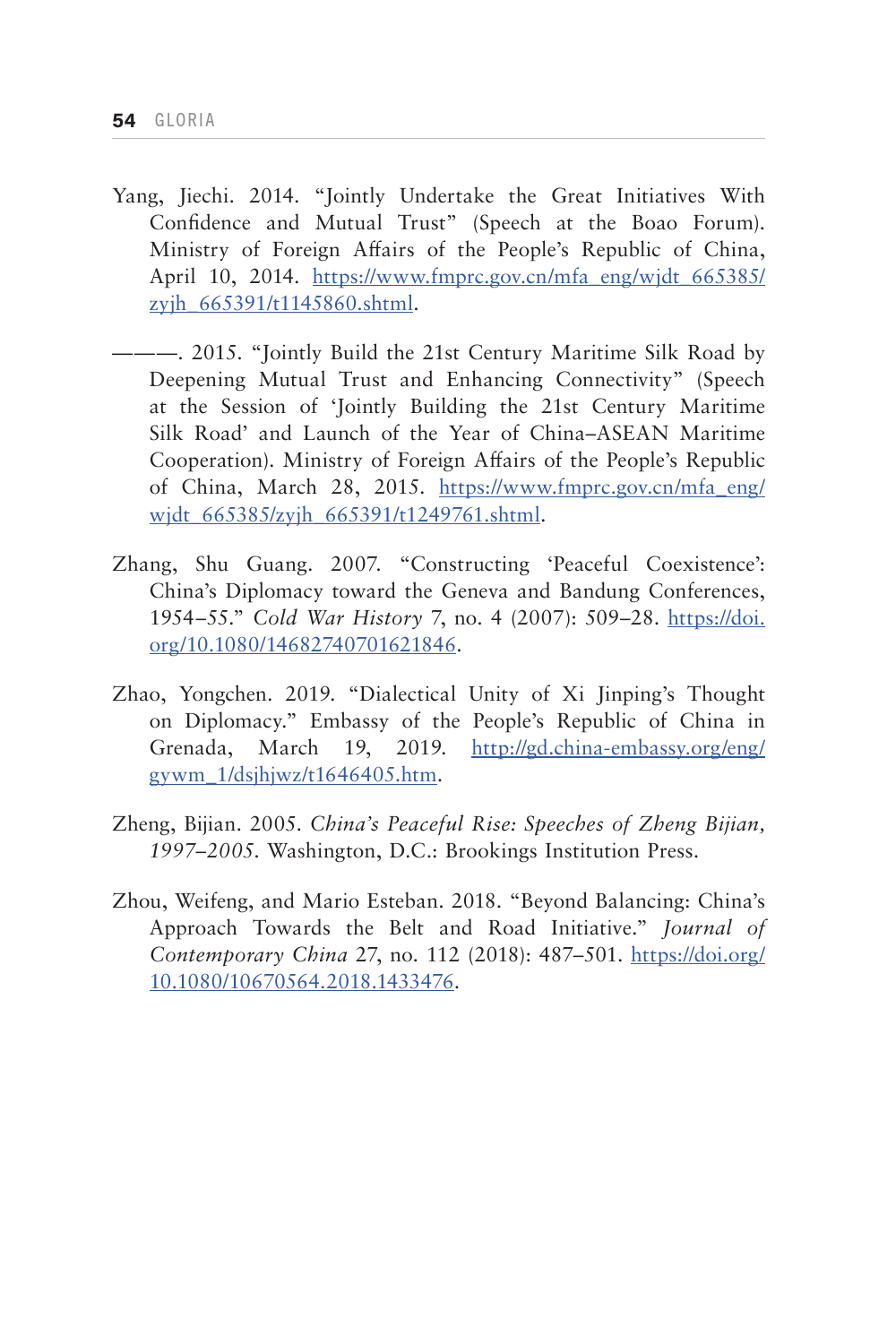#### **EDITORIAL RESPONSIBILITIES**

The Editor-in-Chief and the Program Editors ensure that the discussion papers contain research findings on issues that are aligned with the core agenda of the research programs under the University of the Philippines Center for Integrative and Development Studies (UP CIDS).

The responsibility of the Editor-in-Chief and the Program Editors is towards high standards of scholarship, the generation of new knowledge that can be utilized for the good of the public, and the dissemination of such information.

#### **EDITORIAL BOARD**

Teresa S. Encarnacion Tadem **EDITOR-IN-CHIEF**

#### **PROGRAM EDITORS**

#### **EDUCATION AND CAPACITY BUILDING CLUSTER**

Dina S. Ocampo **Education Research Program**

Fernando DLC. Paragas **Program on Higher Education Research and Policy Reform**

Marie Therese Angeline P. Bustos **Assessment, Curriculum, and Technology Research Program**

Jalton G. Taguibao **Program on Data Science for Public Policy**

#### **DEVELOPMENT CLUSTER**

Karl Robert L. Jandoc Annette O. Pelkmans-Balaoing **Program on Escaping the Middle-Income Trap: Chains for Change**

Antoinette R. Raquiza **Political Economy Program**

Eduardo C. Tadem Karl Arvin F. Hapal **Program on Alternative Development** Antonio Miguel L. Dans Jose Rafael A. Marfori **Program on Health Systems Development**

#### **SOCIAL, POLITICAL, AND CULTURAL STUDIES CLUSTER**

Maria Ela L. Atienza Jorge V. Tigno **Program on Social and Political Change**

Macrina A. Morados **Islamic Studies Program**

Herman Joseph S. Kraft **Strategic Studies Program**

Marie Aubrey J. Villaceran Frances Antoinette C. Cruz **Decolonial Studies Program**

#### **LOCAL-REGIONAL STUDIES NETWORK**

Leah E. Abayao **Cordillera Studies Center University of the Philippines Baguio**

Belinda F. Espiritu **Central Visayas Studies Center University of the Philippines Cebu**

### **EDITORIAL STAFF**

**EDITORIAL ASSOCIATES** Clarisse C. Culla • Ace Vincent P. Molo **LAYOUT ARTIST** Zylyka F. Gendraule

The UP CIDS Discussion Paper Series is published quarterly by the **University of the Philippines Center for Integrative and Development Studies (UP CIDS)**.

**Editorial Office:** Lower Ground Floor, Ang Bahay ng Alumni, Magsaysay Avenue, University of the Philippines, Diliman, Quezon City 1101 **Telephone:** 8981-8500 loc. 4266 to 68 / 8426-0955 **Email:** cids@up.edu.ph / cidspublications@up.edu.ph